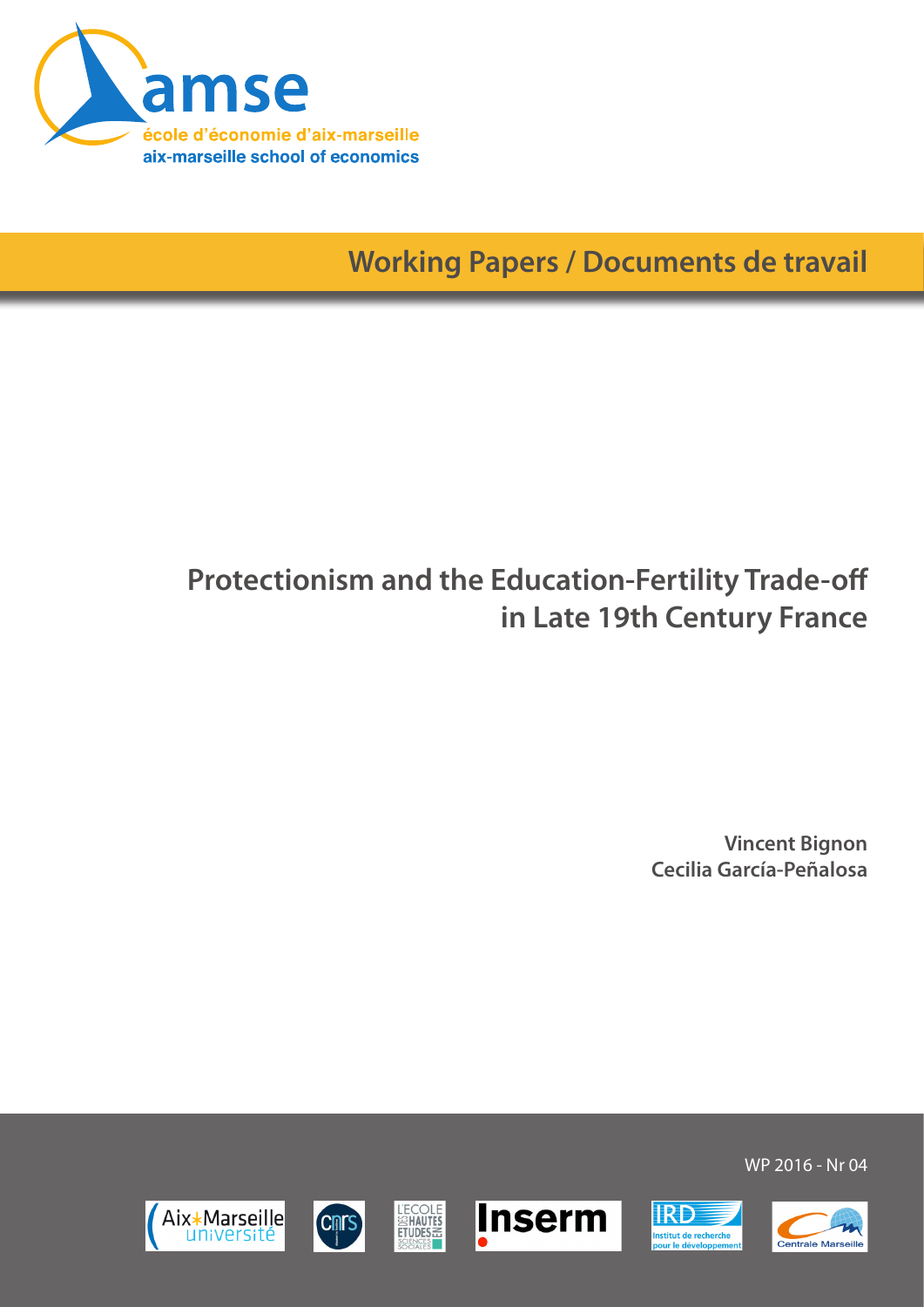## Protectionism and the Education–Fertility Trade-off in Late 19th Century France<sup>\*</sup>

Vincent Bignon<sup>†</sup> Cecilia García-Peñalosa<sup>‡</sup>

January 2016

#### Abstract

The assumption that education and fertility are endogenous decisions that react to economic circumstances is a cornerstone of the unified growth theory that explains the transition to modern economic growth, yet evidence that such a mechanism was in operation before the 20th century is limited. This paper provides evidence of how protectionism reversed the education and fertility trends that were well under way in late 19thcentury France. The Méline tariff, a tariff on cereals introduced in 1892, led to a substantial increase in agricultural wages, thus reducing the relative return to education. Since the importance of cereal production varied across regions, we use these differences to estimate the impact of the tariff. Our findings indicate that the tariff reduced education and increased fertility. The magnitude of these effects was substantial, and in regions with large shares of employment in cereal production the tariff offset the time trend in education for up to 15 years. Our results thus indicate that even in the 19th century, policies that changed the economic prospects of their offspring affected parents' decisions about the quantity and quality of children.

JEL Classification: J13, N33, O15

Key words: Education, fertility, unified growth theory, protectionism, France.

For discussions and suggestions, we thank Eve Caroli, Neil Cummins, Claude Diebolt, Habiba Djebbari, Marc Flandreau, Paul Sharp, Alain Trannoy and participants to seminar in Aix Marseille School of Economics, and to the meetings of the World Congress of the Econometric Society, of the Economic History Association meeting, of the French Economic Association and of the joint Bank of France and Sciences Po conference on "Economic History and Economic Policy". The opinions expressed in this paper are not necessarily those of the Banque de France or the Eurosystem.

<sup>&</sup>lt;sup>†</sup>Banque de France. DGEI-DEMFI-Pomone 41-1422, 31 rue Croix des Petits Champs, 75001 Paris cedex, France - Email : vincent.bignon@banque-france.fr

<sup>&</sup>lt;sup>‡</sup>Aix-Marseille University (Aix Marseille School of Economics), CNRS & EHESS and CE-Sifo. AMSE, Centre de la Vieille Charité, 2 rue de la Charité, 13002 Marseille - Email : cecilia.garcia-penalosa@univ-amu.fr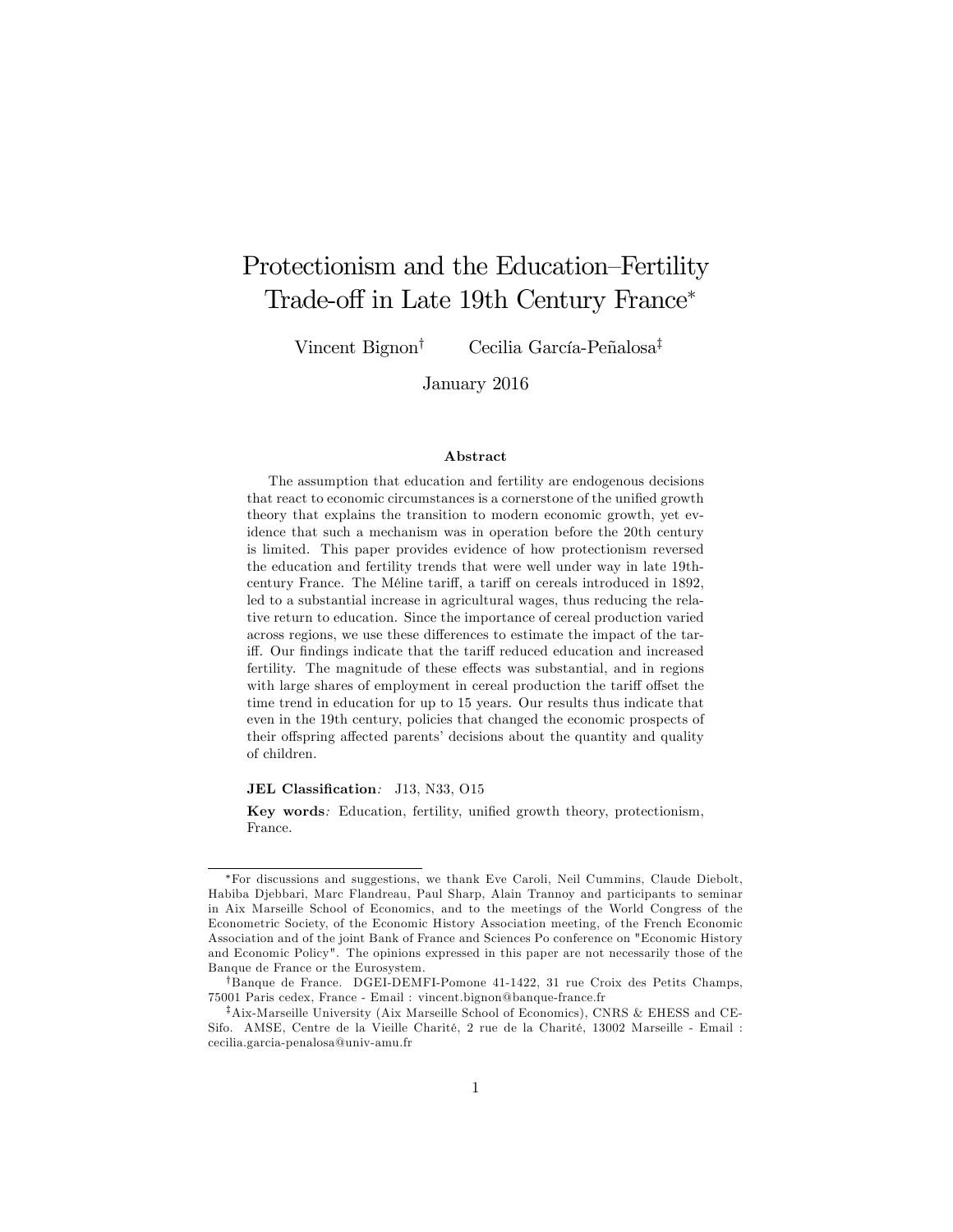## **1 Introduction**

The causes of the emergence of modern growth remain hotly debated amongst economists. One of the most influential theories is unified growth theory (from now onwards, UGT), developed by Galor and Weil (1999), Galor and Weil (2000) and Galor and Moav (2002), which proposes a mechanism through which economies move endogenously from a subsistence Malthusian economy into a regime with growing per capita incomes. UGT builds on two key elements. On the one hand, technological change depends on population size and the level of education of the labour force. On the other, population growth and education are determined by household choices which respond to economic incentives. This second element implies a trade-off between the quantity and the quality of children that an individual has, with parents choosing between numerous but little-educated children or a few well-schooled offspring. Critics of UGT argue that it is unlikely that in the 19th century fertility and education were the outcome of rational choices, and that they were more likely to be shaped by social norms than by economic constraints.<sup>1</sup> The aim of this paper is to provide evidence for the fact that economic shocks affected fertility and education decisions well before the postwar period.

Our identification strategy relies on a major policy shock that occurred in France at the end of the 19th century. Following a massive increase in cereal exports that were arriving to Western Europe from the Americas and Russia, cereal prices in France plunged, resulting in a major income loss for cereal producers. As was the case in other European countries, political pressure to impose tariffs on cereal imports grew in the 1880s and led to the adoption in 1892 of the so called M´eline tariff, a tariff that halted the fall in cereal prices and led to substantial wage increases (O'Rourke 1997). We argue that, under the assumption that human capital is less productive in agriculture than in manufacturing, the tariff reduced the relative return to education and, as predicted by UGT, led to a reduction in human capital investments and an increase in fertility. It is important to point out that we do not claim that the Méline tariff triggered the demographic transition in France, which had already taken place. Rather, we examine whether an economic shock affects quantity-quality choices at a point in history for which it is well established that households had taken control over their fertility decisions.

We construct a simple model that captures the quantity-quality trade-off. Our economy has two sectors, agriculture and manufacturing, and we suppose that human capital is productive only in the latter. Parents derive utility from both the number of children that they have and from the expected income of their offspring, which generates the usual trade-off between

<sup>1</sup>See Guinnane (2011), Diebolt (2015) and Clark and Cummins (2015) for a discussion.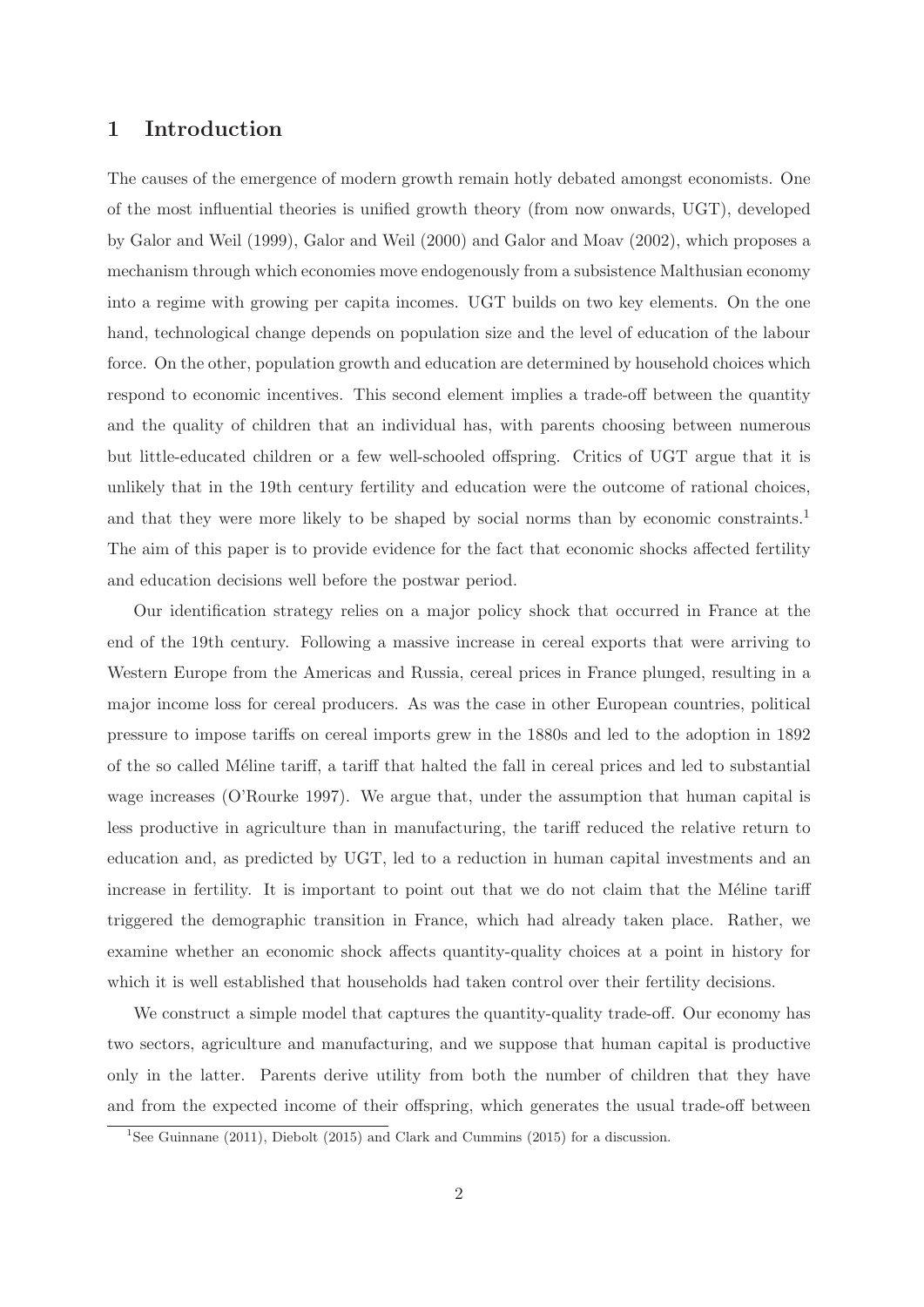fertility and investment in children's education. The latter is in turn determined by the relative return to education, that is, by the wage in manufacturing relative to that in agriculture and by the probabilities of being employed in one or the other sector. A tariff on agricultural goods increases wages in farming and the employment share of the sector, thus reducing the return to education and leading to lower investments in human capital. Because parents spend fewer resources in children's quality, they respond by increasing their quantity, and the tariff results in higher fertility rates. The larger the initial share of employment in cereal production, the stronger these effects are since the price increase implied by the tariff represents a large shock to the local economy.

To take the model to the data we use France's division into administrative districts. In the late 19th century, these districts differed greatly in the importance that agriculture, and in particular cereal production, had in the local economy. We construct a measure of employment in cereal production as a share of total employment for 1892 and interact it with a dummy taking the value one whenever the Méline tariff was in operation. We then examine the effect of the tariff on birth rates and fertility rates, and find a positive impact of the dummy interacted with cereal employment shares which is consistent with the theory. Education is measured by enrolment in primary education, which at the time was supposed to cater for children aged between 6 and 13. Enrolment rates were negatively affected by the tariff, supporting theories that maintain that both education and fertility react rapidly to economic incentives, and that such responses took place even in the 19th century.

The paper contributes to the literature concerned with identifying the determinants of parental choices between fertility and education. The model introduced by Becker (1960) and enriched by Becker and Tomes (1976) has been the subject of numerous empirical tests. Most of this literature has used contemporary data and a variety of identification strategies, such as considering the impact of the arrival of twins in a household on subsequent education investments; see Rosenzweig and Wolpin (1980) or Rosenzweig and Zhang (2009) for more recent data. Broadly speaking, the evidence supports the existence of such a trade-off in the second half of the 20th century, although some results are less supportive (notably Black, Devereux, and Salvanes (2005) who argue that the impact of family size on education is in fact a relationship between birth order and education).

In contrast to the numerous studies on recent data, historical evidence on this trade-off is scarce, the exceptions being Becker, Cinnirella, and Woessmann (2010), Bleakley and Lange (2009) Diebolt, Mishra, and Perrin (2015), Diebolt, Menard, and Perrin (2016) and De La Croix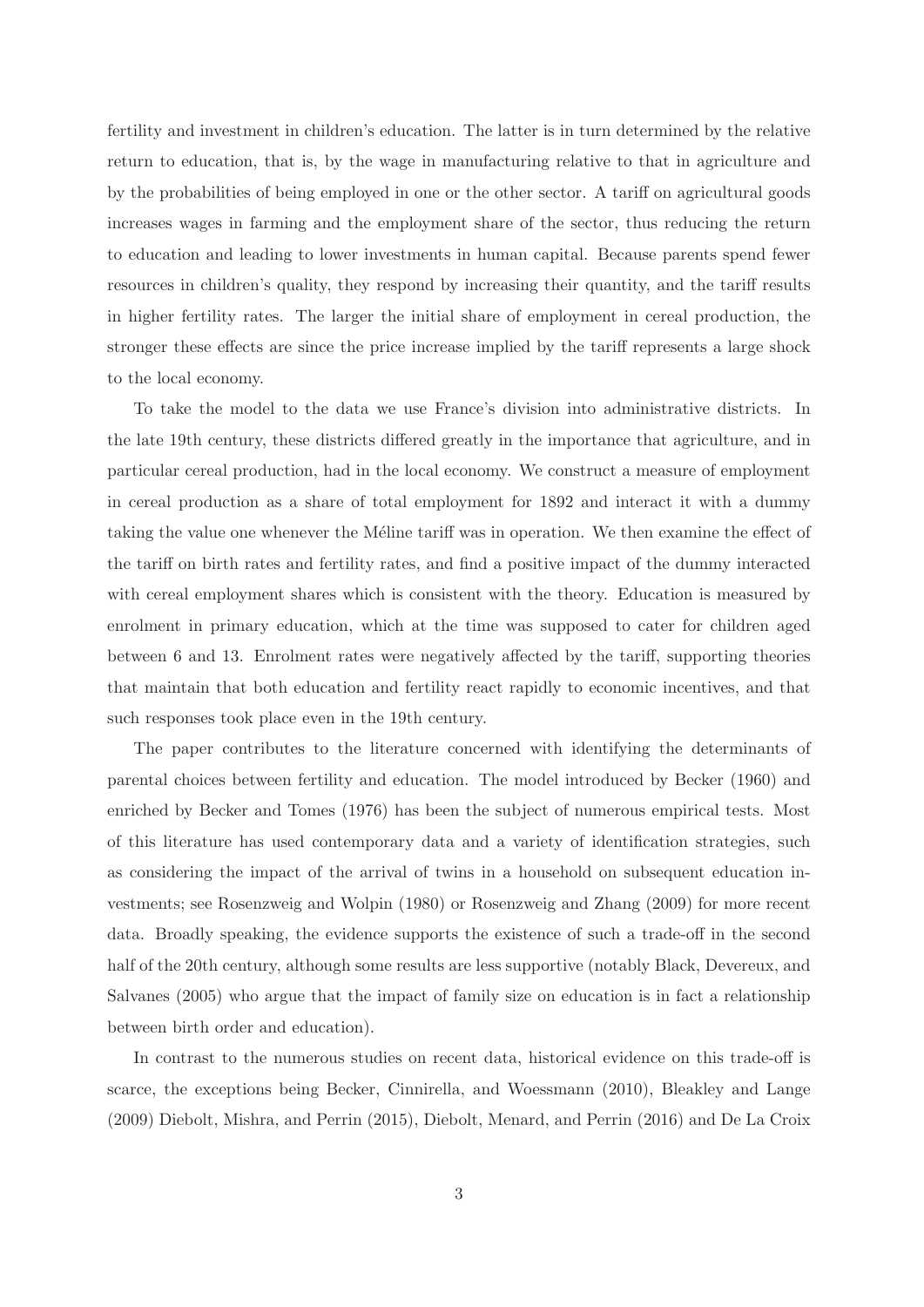and Perrin (2016). Our analysis shares much with these papers. Becker, Cinnirella, and Woessmann (2010) identify the quality-quantity trade-off using data for 19th century Prussia; they find suitable instruments for regional differences in education and fertility (sex ratios and distance to Wittenberg) and can hence identify the impact of one variable on the other. Our work is particularly close to Bleakley and Lange (2009) who use disease eradication in the south of the US around 1910 to analyse fertility and education responses. The exogenous campaigns to eradicate hookworm, a parasite that particularly affects children's health, reduced the "price of child quality" and thus increased the return to human capital. As a result, educational investments rose and fertility rates fell. We follow a similar empirical strategy by focusing on the relative return to education. In contrast to Bleakley and Lange (2009), the external shock we consider has a less direct impact on children's welfare and rather acts by changing equilibrium prices and quantities in the economy. What makes the strength of Bleakley and Lange's paper is also its drawback. Because it relies on a shock that has a direct impact on children's quality, the mechanism in operation is well identified, yet it does not provide evidence that aggregate macroeconomic features impact fertility and education as advocated by UGT. Our analysis focuses precisely on a major aggregate shock and identifies its consequences for fertility and education.

Three recent articles have used French district-level data similar to the one in this paper. France is an interesting case to study, not only because it has rich historical data, but also since it was the first country to experience the fertility transition, well before any of the other early industrialisers. Diebolt, Mishra, and Perrin (2015) and Diebolt, Menard, and Perrin (2016) are concerned with identifying the quantity-quality trade-off. Using a number of instruments, they find a trade-off between fertility and education and identify a causal impact of the former on the latter, thus providing evidence for the mechanisms behind UGT. Furthermore, their analysis of gender differences in schooling indicates that the rise in female educational endowments played a role in the fertility transition. De La Croix and Perrin (2016) use the same data but take a different approach by building a detailed model of the determinants of education and fertility. As is the case in our paper, their approach is well-grounded in the theory but rather than using the latter to inspire a reduced-form estimation, as we do, they perform structural estimations aimed at quantifying to what extent observed patterns can be explained by rational choice rather than social norms. They estimate the deep parameters in the model and conclude that the rationalchoice model can account for about a third of the fertility variation across districts and over time, while it explains between 71 and 83 percent of the dispersion of primary school enrolment.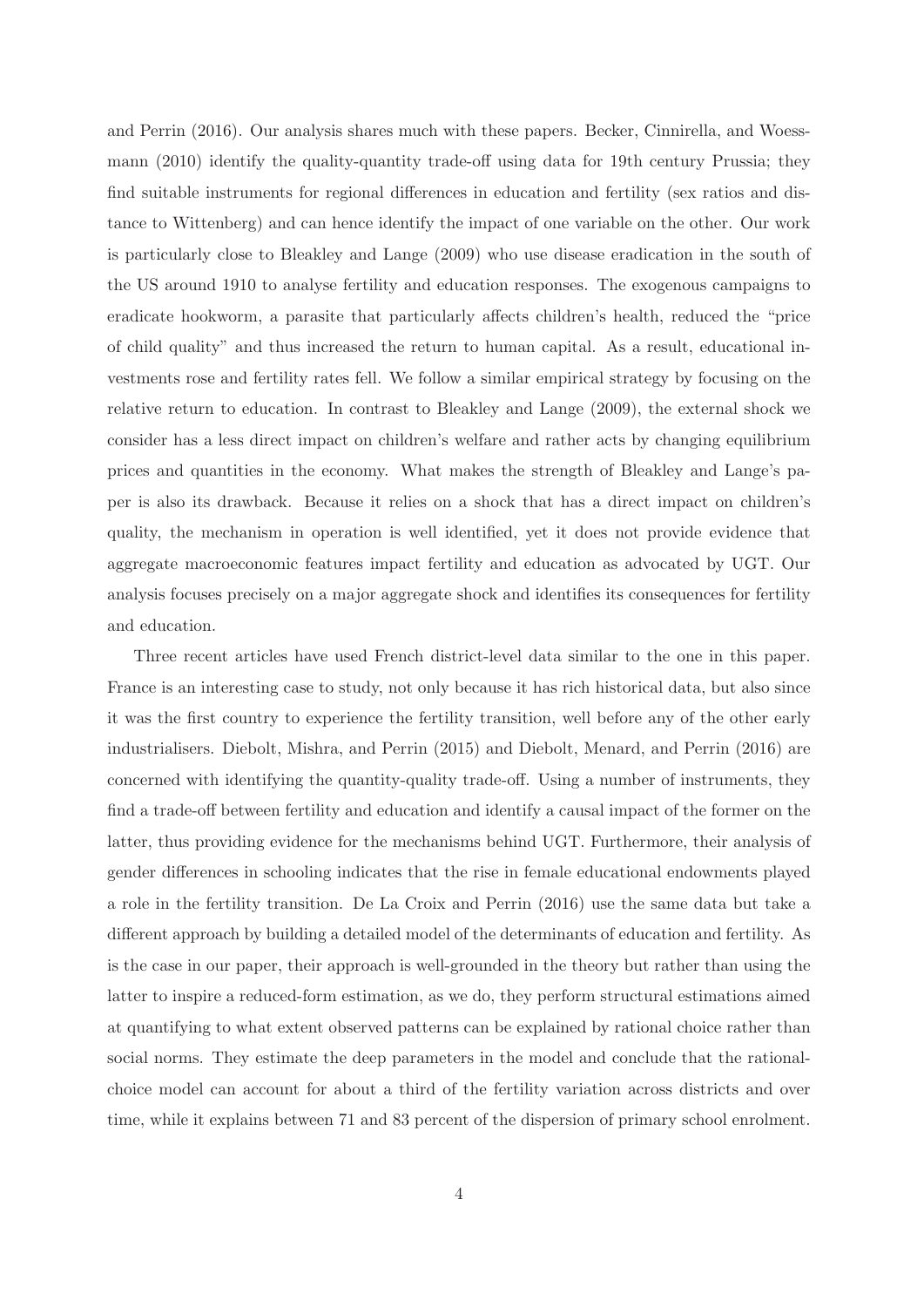Both articles indicate the importance of the quantity-quality tradeoff in France during the 19th century. The contribution of our paper is to examine to what extent these decisions reacted to an aggregate economic shock. By showing that fertility and education responded in opposite directions we provide further support for the existence of a trade-off, by identifying a rapid reaction to the policy our results indicate that rational-choice considerations must be behind such changes since social norms are unlikely to evolve so fast.

The paper is also related to a vast body of evidence trying to identify the determinants of the demographic transition; see Easterlin (1976) for a discussion. Although our analysis is not concerned with this episode, since France had the world's earliest demographic transition which took place almost a century before the Méline tariff was introduced, $2$  some of this literature proposes an approach closely related to ours by trying to identify variables that affect the cost of having children. Notably, Schultz (1985) argues that the fertility transition in Sweden, which took place in the 1880s, was largely the result of changes in international agricultural prices that raised the relative wage in female-intensive occupations. Exploiting differences across Swedish counties in the intensity of these activities, he finds that the increase in relative female wages explains a substantial fraction of fertility changes. Our paper shares with this work its emphasis on how terms of trade shocks that affect relative wages in a country can lead to rapid fertility responses. Murphy (2015) explores French fertility using regional data for the 19th century, and his findings indicate the importance of education, particularly that of females, but also of cultural factors.

Lastly, the paper is related to the economic history literature documenting the impact of late 19th century protectionist policy on economic outcomes. Following Bairoch (1972), numerous studies have found that protectionism was associated with higher growth rates and, when systematized to a panel of countries, this positive association between growth and tariffs has generated the so-called tariff-growth paradox; see O'Rourke (1997), O'Rourke (2000), Jacks (2006) and the survey in Lampe and Sharp (2013). Here we take a different approach; rather than exploiting cross-country differences, we document that within France the districts that benefited the most from the tariff were also those where it had the strongest negative effect on children's education.<sup>3</sup>

The paper is organised as follows. Section 2 gives the historical background of our study in terms of agricultural protectionism, education decisions and fertility. Section 3 solves a two-

<sup>2</sup>See Chaunu (1972), Van de Walle (1980), Weir (1984) and Bardet and Le Bras (1988) for evidence.

<sup>3</sup>Dormois (2009) uses industry-level data to document the negative impact of industrial tariffs on European industry.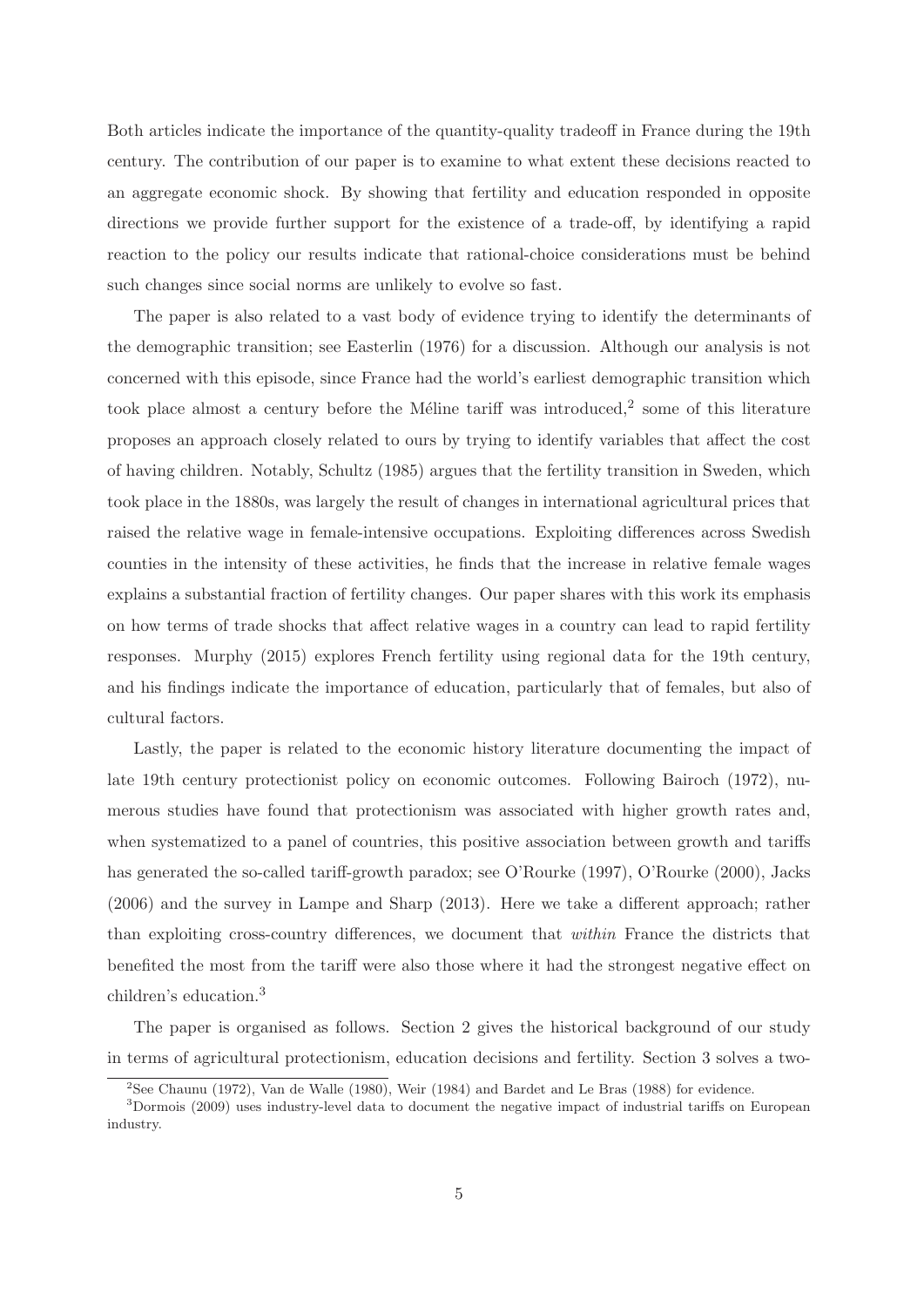sector model of the joint family decision between the number of children and education. Section 4 presents the econometric specification we use to bring the model to the data. The next two sections present the data and the empirical results. Section 7 concludes.

## **2 Historical background**

## 2.1 The Méline tariff and its economic consequences

The signing of the 1860 free-trade treaty with England has been viewed as a milestone in the historiography of French attitudes towards international trade (Bairoch 1972). Recent research argues that economic forces largely anticipated trade politics; see Nye (1991), Accominotti and Flandreau (2008), and Tena-Junguito, Lampe, and Tâmega Fernandes (2012). Nye (2007) shows that effective tariff duties on imports were low in France throughout the century, especially on agricultural products. The invention of the steamship and the development of the domestic railway network triggered a decrease of freight rates, especially across the Atlantic (North 1958 and Harley 1988) that increased grain market integration; see Federico and Persson (2007) and Uebele (2011). The resulting boom in trade was mainly driven by large exports of grains and other primary products from Latin America to Europe which resulted in deflationary pressure on prices in France; see Kindleberger (1950). Agricultural prices declined more than other prices, thus reducing farmers' revenues, and generalised discontent led farmers to lobby for protection although, because of the alliance between free-traders and industrialists, no majority was obtained in Parliament to impose protective tariffs; see Dormois  $(2012).<sup>4</sup>$ 

The 1889 parliamentary elections tilted the population of lawmakers towards a majority in favor of more protection. Negotiations with the governments and discussions in Parliament led to the proposal of an increase in the tariffs on cereals to fight the competition coming from the Americas.<sup>5</sup> Tariffs were introduced ad valorem: for each 100 kilos of cereals, the tariff increased the import price by 5 francs in 1892, which amounted to about 25% of the import price (see 1 below and Golob, 1944, p. 204). The economic magnitude of the tariff was substantial. Levasseur  $(1911, \text{vol. II}, p. 585)$  estimates that the Méline tariff, if applied earlier, would have increased the cereal prices in 1889 by 80%. Moreover, the law allowed for the tariff to be adjusted every

<sup>4</sup>Farmers' lobbying in the 1880s only led to th introduction of two different tariffs on wheat, depending on whether the country of origin of the product was granted the 'most-favored nation' clause or not. All of France's major trading partners were granted this clause, see Bassino and Dormois (1972).

 $5$ The tariff is named after Jules Méline, MP, several times agriculture minister and Prime Minister from 1896 to 1898. Méline, a staunch defender of agriculture, proposes to parliament the adoption of a tariff on cereals, which once adopted it becomes known as the "Méline tariff". Méline justified the increase of the tariff by saying to lawmakers that "suddenly came the development of the means of transportation and communication, the rapid decrease in freight costs, in a few years placing these great markets [i.e. America, India and Australia] at our door"; quoted in Golob (1944, p.182)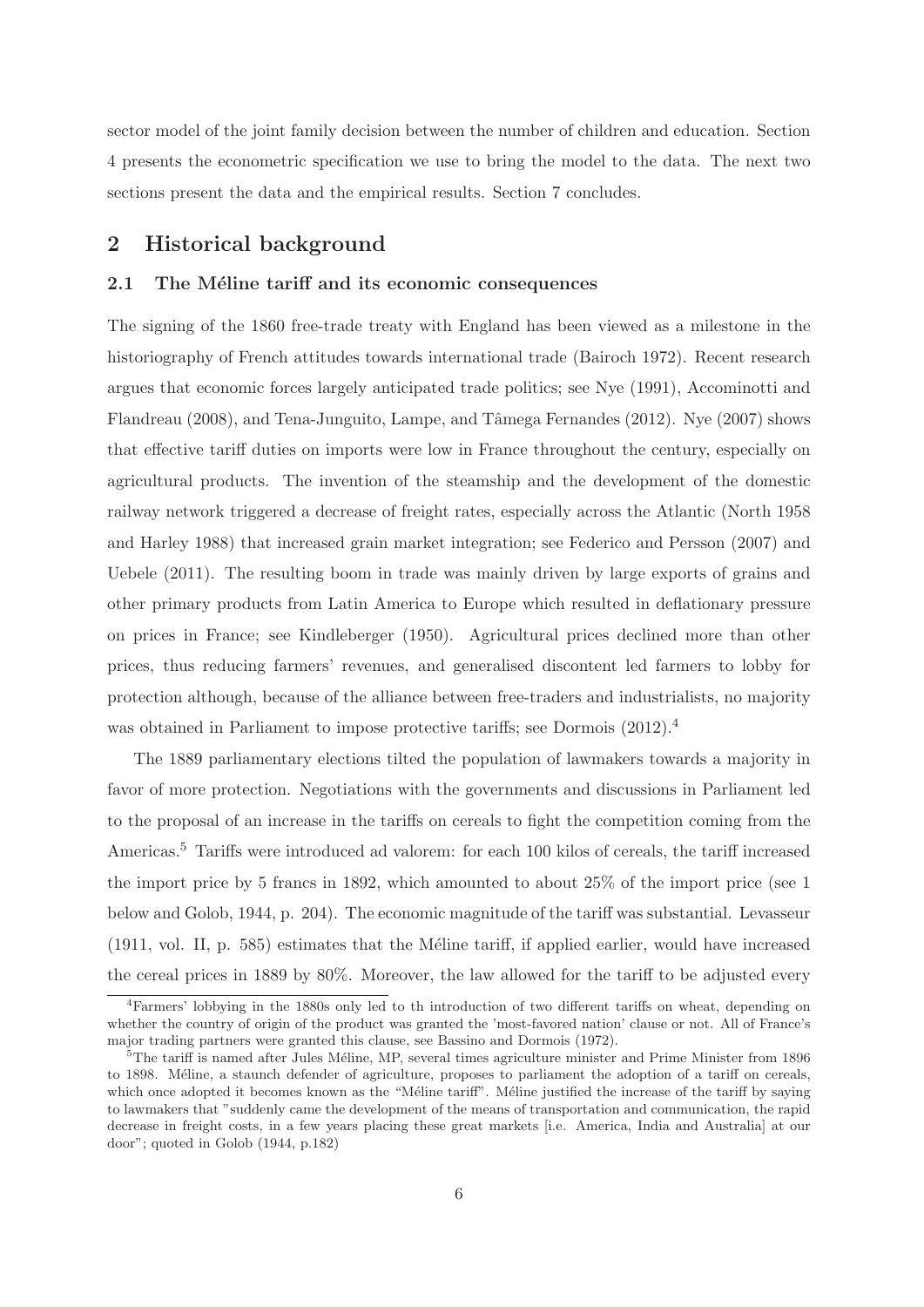

Figure 1: Cereal price in France, 1872-1913

year to take into account variations in the world price of cereals. According to Augé-Laribé (1950, p. 246-7) and Golob (1944, p. 234) there were thirty major legislative modifications of the tariff structure of 20 years. For example, in 1894 the wheat duty was increased from 5 to 7 francs per hundred kilograms, and in general was responsive to the underlying import price during the twenty years that followed the adoption of the Méline tariff.

Figure 1 depicts the evolution of the price of cereals over our period of interest. Between 1871 and 1891 the import price of cereals had fallen by 35%, reaching a value of 22 francs per 100 kilos by 1892. The import price continued to fall in the years immediately following the introduction of the tariff, with the lowest price being reached in 1895. With an import price of 13.5 francs that year, the 7 franc tariff implied a massive increase in the market price of cereals. Over the following two decades, import prices fluctuated around 19 francs, with the duties increasing the price by an average of 37 percent and substantially stabilizing the domestic price.

The magnitude of the effects of the tariff was enormous. In a context in which the world price of grains decreased by a third, economist Daniel Zolla (1903, p. 26-33) noted that the tariff "succeeds in limiting the reduction in prices compared to England or Germany". For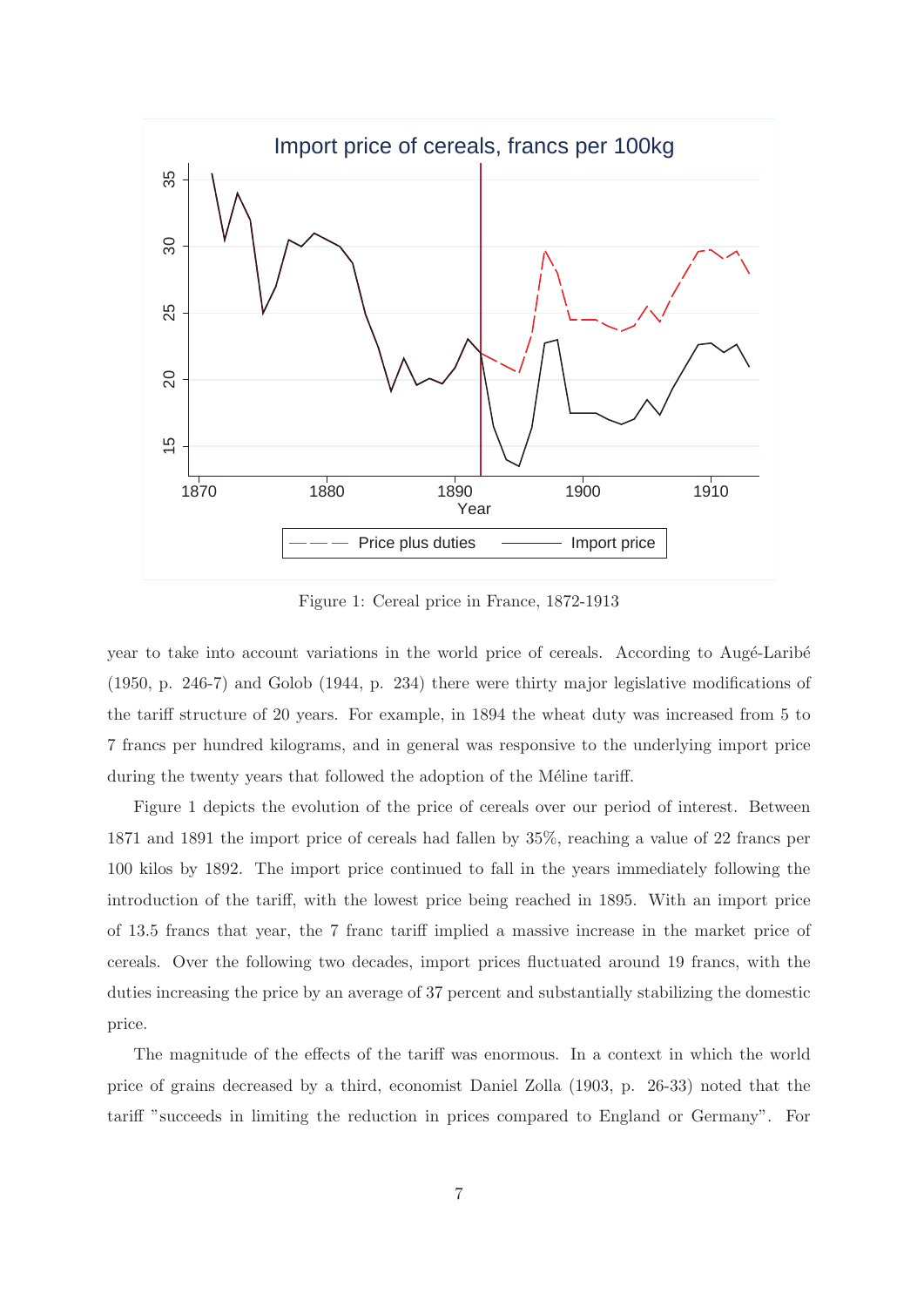

Figure 2: The birth rate in France 1740-2013

example, Zolla computes a price difference equal to half of the price in London for wheat (after 1892, the price levelled at 10 francs in England against 15 francs in France, cf. p. 28). Using a model that allows him to construct a counterfactual with free trade in cereals, O'Rourke  $(1997)$  documents that the Méline tariff protected farmers revenue from most of this decline by increasing domestic prices by 26.5%. In a country in which the agricultural population represented 50% of the working population (Golob, 1944, p. 18), the tariff implied that actual French grain output was twice as large as it would have been in the absence of protection. The overall effect of the reduction in world prices plus the tariffs was an increase in the average real wages, largely driven by the wages of farmers who were made better off compared to the rest of the population (see also Zolla, 1903).<sup>6</sup>

## **2.2 Education, fertility and the demographic transition in France**

As it is widely acknowledged, France was the first country to experience a fertility transition; see Guinnane (2011) for a discussion in an international context. Figure 1 depicts the crude birth

 $6$ The impact of tariffs during the 19th century on wages and income is a complex question. See, for example O'Rourke (2000) and the survey in Lampe and Sharp (2013).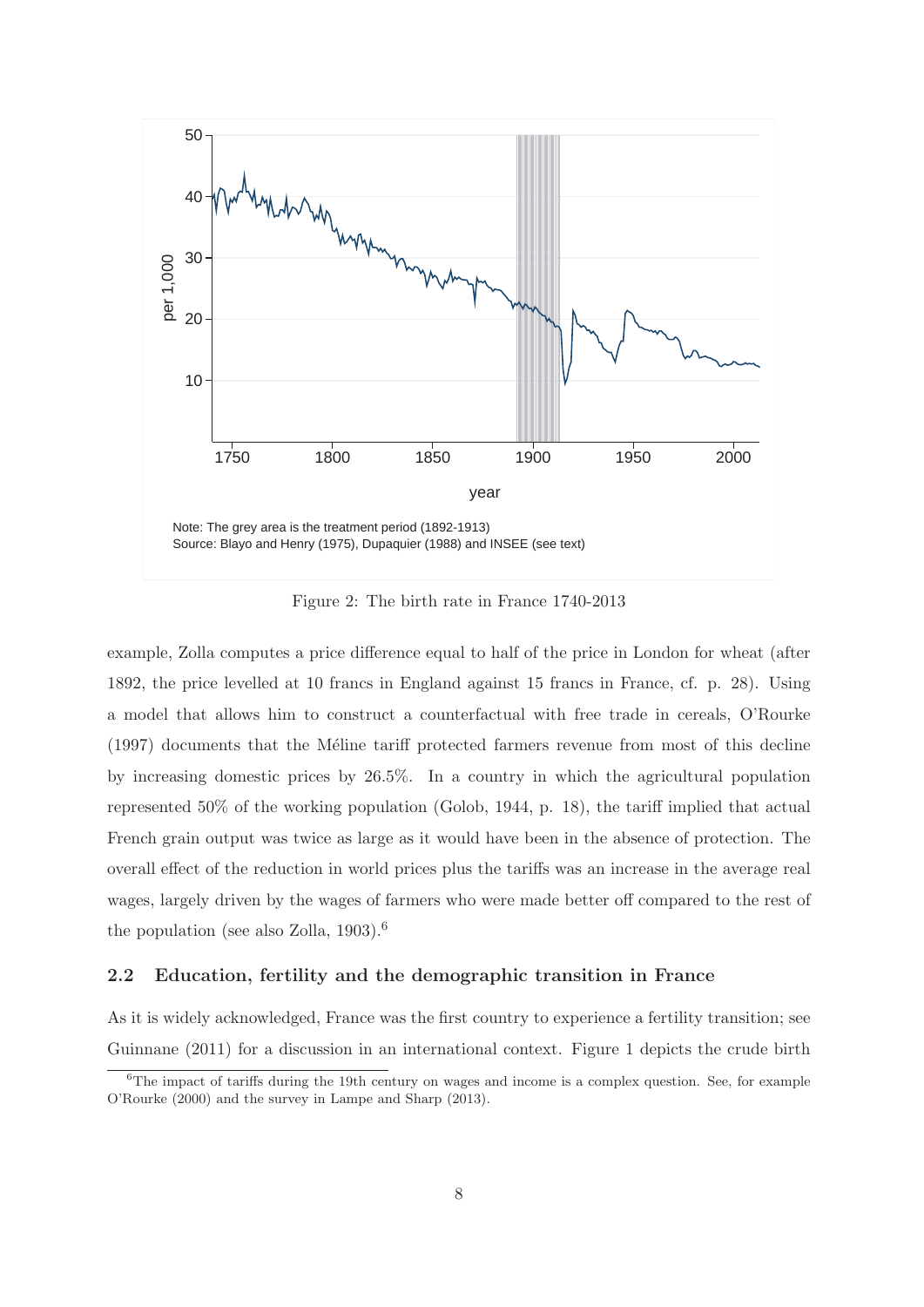rate in France over the period 1740 to 2012, with our period of interest (1872-1913) shaded.<sup>7</sup> The first few years in the sample exhibit the usual pre-transition birth rate of around 40 children per thousand individuals. Birth rates started to decline around 1790, almost one century before the fertility transition took place in England and Germany. The reasons for this early transition are still poorly understood. It has been argued that the unique and spectacular reduction in mortality that took place in France in the second half of the 18th century could be a trigger, while other authors have emphasised the role of wealth and the changes in inequality that followed the French Revolution; see Wrigley (1985a, 1985b), Guinnane (2011), and Cummins (2013) amongst others. In contrast to other countries, where the late 19th century witnessed major changes in fertility behaviour, the period just before the introduction of the Méline tariff consists of two decades of substantial stability, with birth rates in France continuing their long–run trend, as can be seen from figure 2. There is nevertheless a slowdown of the trend after 1892. The birth rate fell by 2.5 children between 1872 and 1882 and by 1.9 children in the next decade (reductions of 1 and 0.75%, respectively), yet in the decade following the introduction of the tariff the birth rate declined by only 0.7 children (i.e. by 0.3%). Fertility changed momentum after World War I, falling by 2.5 children between 1924 (the year in which the birth rate returned to its pre-war level) and 1934.

Figure 3 uses our district-level data to compute national aggregates for crude birth rates and enrolment rates (see section 4 for the details). The change in the birth-rate trend is apparent here. The rapid decline over the previous two decades comes to a halt, with birth rates increasing slightly just after the introduction of the tariff before declining again, although at a slower pace.

Turning now to the schooling, the expansion of education in France took place in the middle of the 19th century, the result of major legal changes and a substantial investment in education infrastructure; see Prost (1993). Historians of education describe the period 1837-1867 as a period of "universalization" of primary education (Furet and Ozouf 1977; Grew and Harrigan 1991). The Guizot law of 1833, and the Duruy law of 1867, officially organised primary education by requiring any agglomeration of more than 500 inhabitants to open, respectively, a boys' and a girls' primary school, introducing a minimum wage for teachers, and facilitating access to schooling by the children of households that were unable to afford school fees. As a result, by the time the Ferry laws were introduced (1881-1882) to implement compulsory and free private education, a majority of districts had attained enrolment rates close to one hundred percent. A

 $^7$ Blayo and Henry (1975) is the source of the series before 1800. The 1946 INSEE statistical yearbook gives 19th century numbers, with the corrections proposed in Dupaquier (1988). The digitized series on the INSEE website are the source of figures for the 20th century.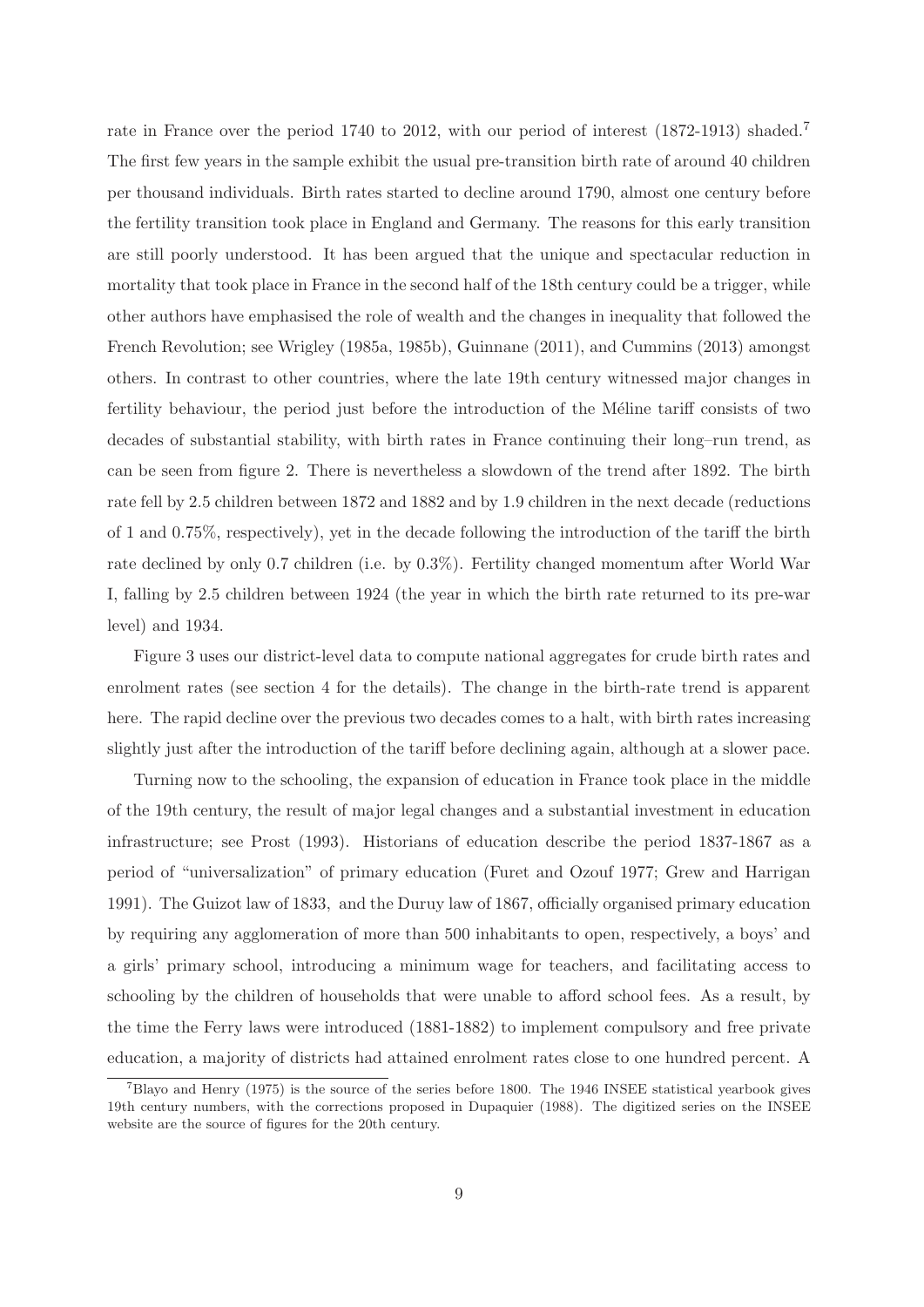

Figure 3: The literacy and the fertility rate, France 1872-1913

puzzle in the literature is that of the "lost decade". Between 1886 and 1896 not only there is no progress in primary schooling, but many districts experienced a decline in enrolment rates, with the average falling by 3.9% and 4.4% for boys and girls respectively; see Prost (1993, p 71). The timing of these changes raises the question of whether the Méline tariff was one of the factors behind them.

Figure 3 presents one of our measures of education, enrolment rates in public and private primary schools, defined as number of pupils aged 6 to 13 enrolled over the total population of children aged 6 to 13 (see below for the details). Enrolment rates increased before the passing of the tariff, but the puzzle noticed by Prost (1993) is apparent, as the enrolment rate of children aged 6 to 13 decreased from 1891 to 1901, only to recover in 1906.

## **2.3 The returns to education**

A key assumption underlying the mechanism that we will explore is that the return to human capital was higher in manufacturing than in agriculture in late 19th century France. Unfortunately, we have no direct measures of these returns as individual data on wages and education over the period is not available, but a number of elements point towards this being a reasonable hypothesis.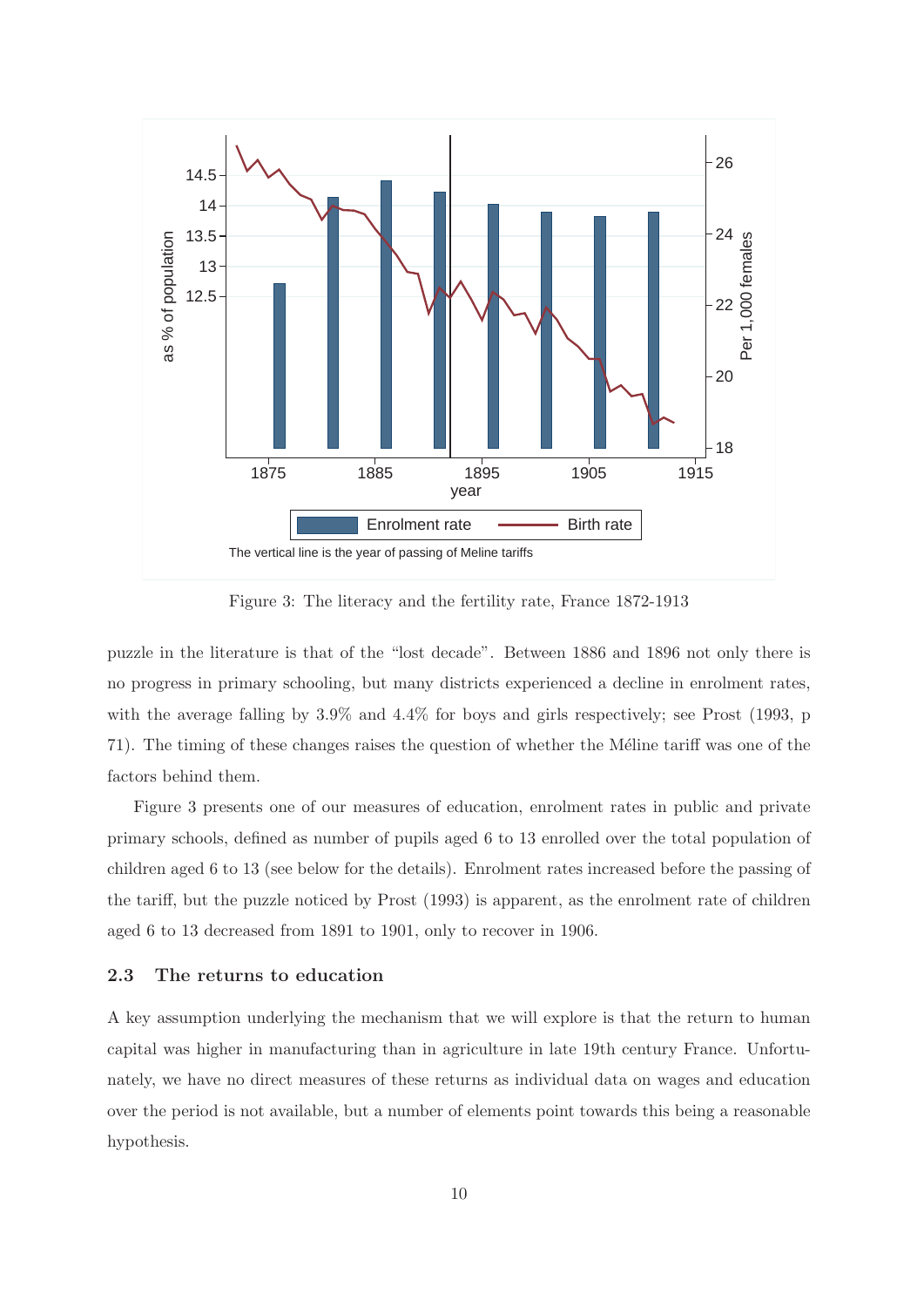Data on education by sector of employment are scarce, and the earliest figures we have been able to find correspond to 1906. They indicate that even at this time, lacking education was substantially more common amongst those working in agriculture than in manufacturing: illiteracy rates for females were 8.4 percent in manufacturing and almost double amongst those employed in agriculture  $(15.6\%)$ , for men they were 9.2 percent and 12.6 percent, respectively.<sup>8</sup>

Table 1 presents evidence on the urban-rural wage gap during our period of interest, defined as the ratio of the nominal wages in the two types of location for salaried males. We consider wages paid for (unskilled) farm-related work as the nominal wages in rural areas. Wages paid to unskilled workers in urban areas are those paid in the capital city of the region. Table 1 presents two levels of aggregation of the wage gap. The finest level is at the département level. As a robustness check, we also present the wage gap between the capital city of the region (which grouped 4 to 5 départements) and the average paid in the countryside of the region. Lastly, we report the wage gap computed using wages averaged at the national level.

The wage gap at those three levels of aggregation exhibited a similar evolution. The regional figures indicate that there was a moderate gap of 10% around 1850, which grew sharply in the following decades and stabilized around 50% in the late 19th and early 20th century. The d´epartement data exhibits a lower wage gap, which is explained by the fact that wages in the departement capital cities were on average lower than wages in the regional capital cities. The national data also shows a slow decrease in the wage gap after the introduction of the tariff. This large difference is difficult to justify simply by the cost of mobility and the cost of living, and is likely to have been due to differences in human capital across the two sectors.<sup>9</sup>

|                            |     | 1852 1882 1892 1896 1900 |      |                | -1906 | 1911 |
|----------------------------|-----|--------------------------|------|----------------|-------|------|
| Département 0.99 1.18 1.29 |     |                          |      |                |       | 1.27 |
| Regional                   | 1.1 | 1.29                     | 1.48 |                |       | 1.51 |
| National                   |     |                          | 1.53 | 1.43 1.48 1.45 |       | 1.41 |

Source: Département and regional: Sicsic (1992, p. 685); National: Simiand (1931, table 1).

#### Table 1: The urban/rural wage gap ratios

The likely explanation for the low educational achievement of the French agricultural labour force is the relative technological backwardness of the sector during the 1870–1913 period. Although the reverse hypothesis has been proposed, explaining the low productivity of the agricul-

<sup>&</sup>lt;sup>8</sup>The data are from the Annuaire Statistique de la France, 1910, and are reported by Chanut, Heffer, Mairesse, and Postel-Vinay (1995). See also Furet and Ozouf (1977).

<sup>&</sup>lt;sup>9</sup>See Chanut, Heffer, Mairesse, and Postel-Vinay (1995) for further discussion of wages in France in the 19th century.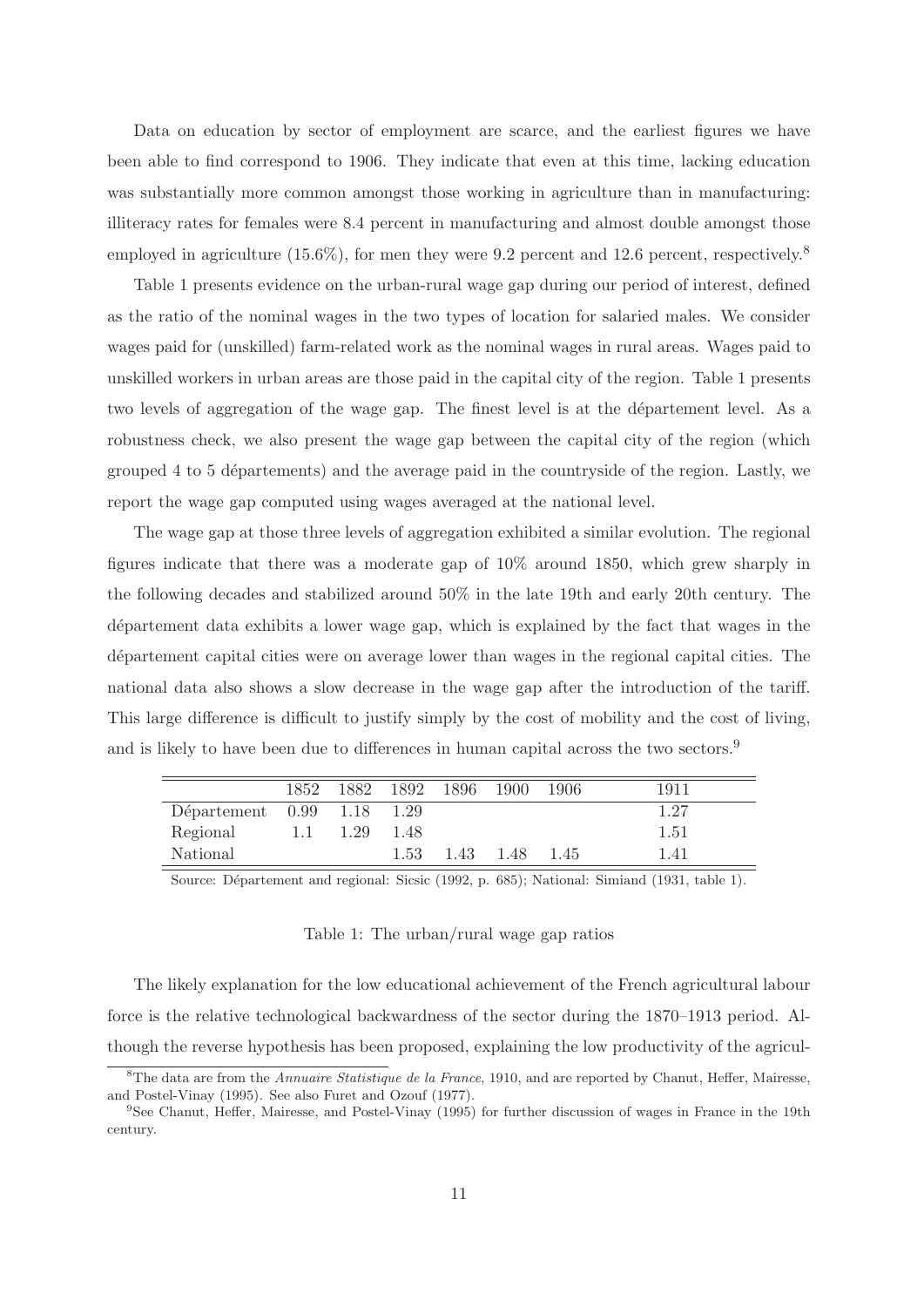tural sector by the lack of education of French peasants (Barral 1968; Weber 1976) or their low appetite for technological progress (Barral 1968), recent work maintains that it was due to the lack of agricultural investment (Postel-Vinay 1991; Grantham 1993; Postel-Vinay 1998). Male labour productivity in French agriculture was only 60% of that in England in 1880, and that it had grown to  $72\%$  by 1910, a modest catch-up; see Bairoch (1965) as well as more recent studies (O'Brien and Keyder 2011). Dormois (1996) shows that during the 1890-1910 period, France had the fourth lowest average increase of agricultural productivity of the developed world, far behind Germany or the Scandinavian countries. The yield per hectare in wheat production was twice as low in France as in all other European countries except Russia and Italy (Bairoch 1989). Yet it is important to emphasize that this pattern was not prevalent in all of Europe, since in some countries technology had made rapid inroads into the agricultural sector, thus increasing the demand for educated farm workers.<sup>10</sup>

## **3 Modelling education and fertility decisions**

In order to understand the way in which tariffs affect fertility and education investments, we consider a two-sector version of the quantity-quality trade-off model developed by Galor and Weil (1999) and Galor and Weil (2000) that abstracts from technological change. The production side of the economy features two goods, an agricultural good and a manufacturing good. The later is the numeraire, while the agricultural good is traded and has an exogenously given price  $p_t$  that will be the source of the shock we consider. As in the original model, the key decision is the choice by households of the number of children and their education, i.e. their quantity and quality, in response to economic incentives.

#### **3.1 Technologies and preferences**

The economy produces two goods, an agricultural good and a manufacturing good. The former is produced using land  $T$  and labour  $L_{at}$  according to the following technology

$$
Y_{at} = (AT)^{1-\alpha} L_{at}^{\alpha},\tag{1}
$$

where  $Y_{at}$  is agricultural output, A is agricultural productivity, and  $0 < \alpha < 1$ . The manufacturing good is also produced through a Cobb-Douglas technology of the form

$$
Y_{mt} = K^{1-\alpha} \left( h_t L_{mt} \right)^{\alpha},\tag{2}
$$

<sup>&</sup>lt;sup>10</sup>See Golob (1944) on the technological backwardness of French agriculture, O'Brien and Keyder (2011) on a comparison between France and England, and Henriksen, Lampe, and Sharp (2011) for a study of the Danish experience.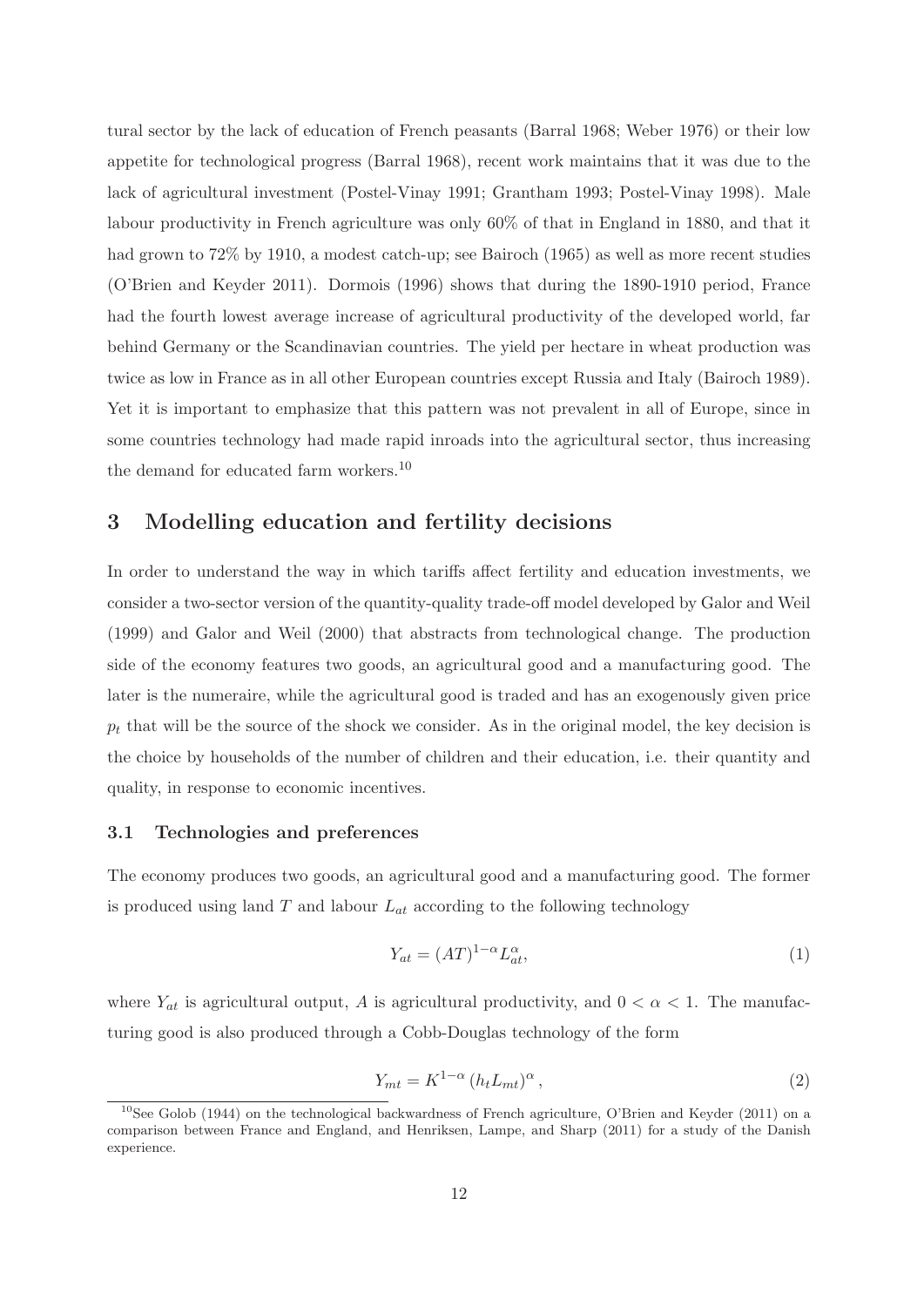where  $Y_{mt}$  is manufacturing output, K is a fixed factor in the sector (potentially capital, but we abstract from its accumulation),  $h_t$  the average human capital of workers and  $L_{mt}$  employment in the sector. The price of the manufacturing good is 1, while that of the agricultural good is  $p_t$  and will be the source of the shock we consider. A crucial assumption in the model is that human capital increases productivity in the manufacturing sector but not in agriculture. Although this is an extreme assumption, it is intended to capture in a simple way the idea that the return to education was higher in manufacturing.

The two sectors pay workers their marginal product, and in the appendix we derive the agricultural wage,  $w_{at}$ , and the wage per efficiency unit of labour in manufacturing,  $w_{mt}$ . Under our assumption that education has no impact on agricultural productivity, the income of a farmer is simply  $w_{at}$ . In contrast, human capital increases manufacturing productivity, implying that an agent with  $h_t$  efficiency units of labour receives a potential income of  $h_t w_{mt}$ . Labour market equilibrium requires the equalization of incomes across sectors, i.e.  $w_{at}p_t = h_t w_{mt}$ , and yields the fraction of the population employed in agriculture  $q_t$  and that employed in manufacturing  $1 - q_t$ .

We turn next to households' preferences and constraints. Agents live for 2 periods, in the first one they are born and receive education from their parents, in the second they are adults and are endowed with 1 unit of time, which they may spend working or raising children. Borrowing across periods is assumed not to be possible.

We suppose that the utility of an agent born at time  $t$  is given by

$$
U_t = c_t^{1-\gamma} (n_{t+1} E y_{t+1})^{\gamma}, \qquad (3)
$$

where  $c_t$  is the lifetime consumption of the individual,  $n_{t+1}$  the number of children she has (which are born at  $t + 1$ ) and  $Ey_{t+1}$  the expected (potential) income that her offspring (born at  $t + 1$ ) will get when she is an adult. The time cost of bearing  $n_t$  children is given by  $\tau^q n_t$ , while  $\tau^e e_t n_t$  is the time cost of giving them a level of education  $e_t$ . The budget constraint is then given by

$$
c_t = y_t(1 - (\tau^q + \tau^e e_{t+1})n_{t+1}),
$$

where  $y_t$  is the potential income when the individual is an adult. We suppose that a constant fraction of consumption is allocated to the agricultural good and the rest to the manufacturing good.<sup>11</sup>

Adults whose parents invested  $e_t$  in their education have a level of human capital  $h(e_t)$  with

<sup>&</sup>lt;sup>11</sup>It would be straight forward to derive such a result from a Cobb-Douglas utility function with two goods. We abstract from such decision in order to concentrate on the key aspects of the model.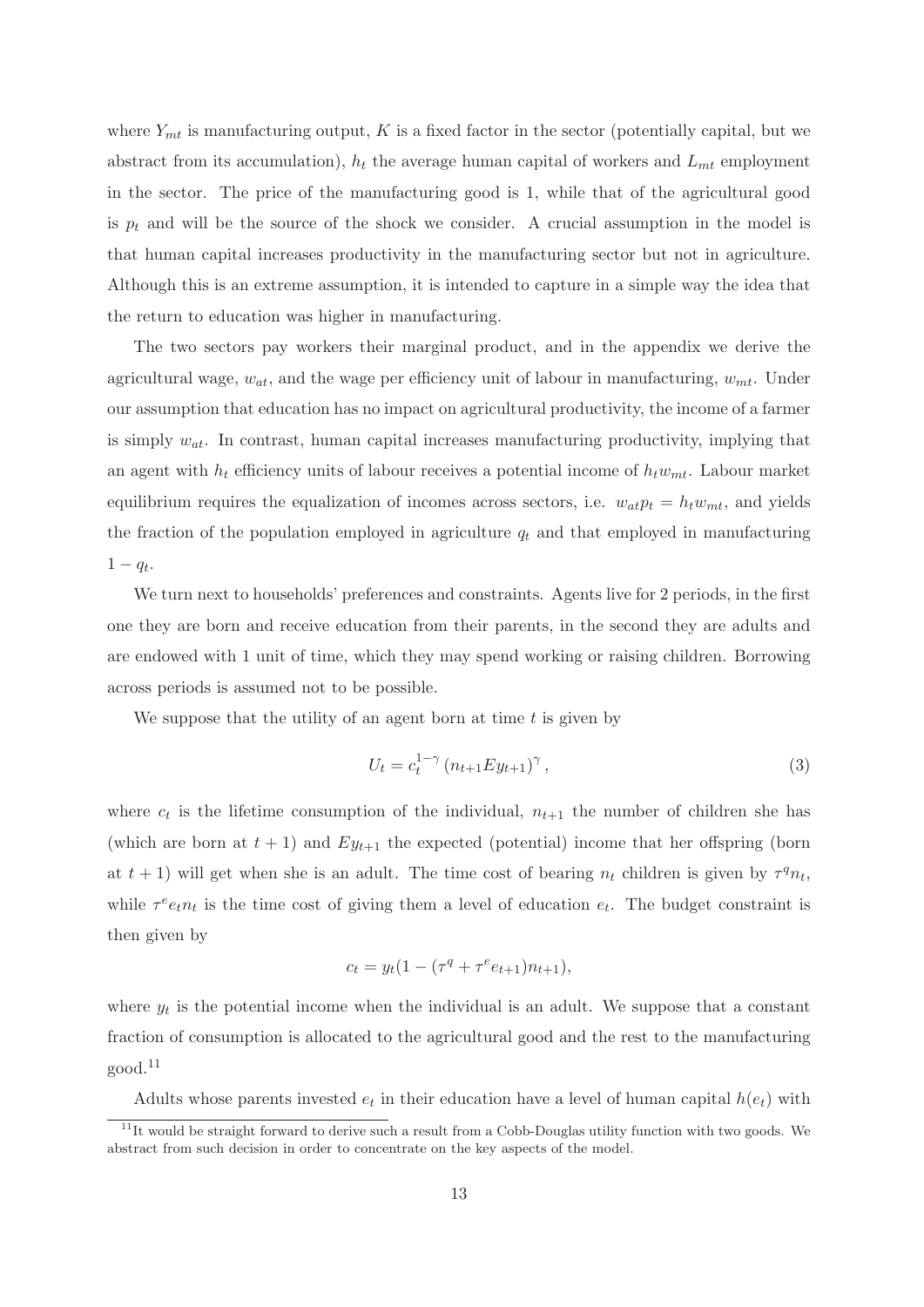$$
h(e_t) = \beta e_t^{\theta},\tag{4}
$$

where  $\beta > 0$  and  $\theta \in (0, 1)$ , implying that  $h(e_t)$  is increasing in  $e_t$  and exhibits diminishing returns to the education investment. When taking the education decision of their children, parents suppose that with probability q they will work in agriculture and with probability  $(1 - q)$  in manufacturing. The resulting expected potential income of an adult born at t is

$$
Ey_t = q_{t+1}w_{at+1} + (1 - q_{t+1})h(e_t)w_{mt+1}.
$$

Clearly, the higher the agricultural wage and agricultural employment are, the lower the relative return to education will be, thus reducing the incentive of parents to forgo consumption in order to increase the education of their children. This mechanism will drive our results.

#### **3.2 Solving the model**

#### Education and fertility

The problem faced by an individual born at time  $t$  is given by

$$
\max_{n,e} U_t = c_t^{1-\gamma} (n_{t+1} E y_{t+1})^{\gamma}
$$
\n
$$
s.t. \quad c_t = y_t (1 - (\tau^q + \tau^e e_{t+1}) n_{t+1})
$$
\n
$$
y_t = \phi w_{at+1} + (1 - \phi) w_{mt+1} \beta e_t^{\theta}
$$
\n
$$
h(e_{t+1}) = \beta e_{t+1}^{\theta}
$$
\n
$$
E y_{t+1} = q_{t+1} w_{at+1} + (1 - q_{t+1}) h(e_{t+1}) w_{mt+1}
$$
\n
$$
e_t \geq 0, n_t \geq 0, \text{ and } 1 - (\tau^q + \tau^e e_{t+1}) n_{t+1} \geq 0.
$$
\n
$$
(5)
$$

The first two constraints give the consumption of the individual and her potential income, where  $\phi$  is an indicator variable taking the value 1 if the individual works in agriculture and 0 if he works in manufacturing. The next constraint gives the human capital of the offspring followed by the expected potential income of an offspring. The last line gives the constraints that fertility, education investments, and consumption be non-negative.

The consumer's problem is solved in the appendix, where we suppose that  $\alpha = 0.5$  in order to get explicit analytical solutions. There we show that the f.o.c. yield the following expressions for education and fertility

$$
n_t^* \left( \tau^q + \tau^e e_t^* \right) = \gamma,\tag{6}
$$

$$
\frac{1-\theta}{\theta}e_t^* + \frac{q_t w_{at}}{(1-q_t)w_{mt}}\frac{(e_t^*)^{1-\theta}}{\beta \theta} = \frac{\tau^q}{\tau^e}.\tag{7}
$$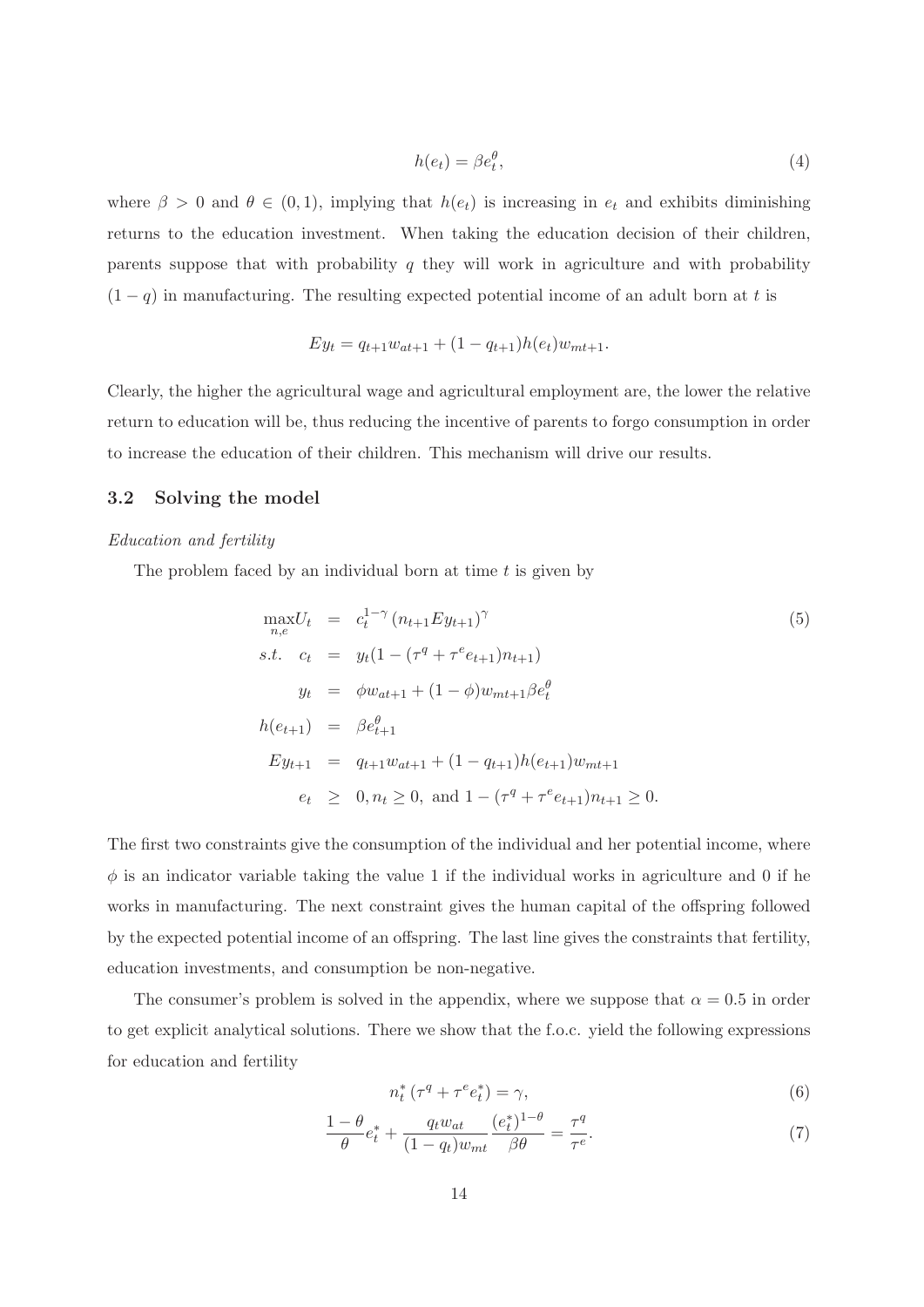The first equation is standard and gives the quantity-quality trade-off faced by parents, implying that any shock that reduces optimal education investments,  $e^*$ , results in an increase in fertility and vice versa. The second equation implicitly defines the optimal education investment as a function of the two wages and population proportions. This equation captures, as in Galor and Weil (2000), the fact that education investment in children depends on the way it impacts the expected wage of the offspring. The main difference with existing work is that investments in education will depend on the relative returns in the two sectors.

Before we fully solve the model, it is interesting to do some comparative statics with respect to q and wages, noting that all variables are constant over time. From the two equations above it is straight-forward to show that  $\partial e^*/\partial q < 0$  and  $\partial n^*/\partial q > 0$ , implying that a higher agricultural employment share reduces education and increases fertility. The intuition for this effect is simply that since education has no value in the agricultural sector, a higher probability that one's children work in agriculture reduces the expected marginal gain of educating an offspring and hence will reduce parents' incentive to invest in their education. An increase in the relative wage in agriculture, i.e. a higher value of the ratio  $w_a/w_m$ , would have the same effect as an increase in agricultural employment.

The full solution to the model requires solving for wages and employment. Assuming no mobility costs, income is equalized across sectors and labour market equilibrium is given by the expression  $w_{at}p_t = w_{mt}h(e_t)$ , which yields the equilibrium values of wages and employment.<sup>12</sup> We are interested in the impact of an increase in the price of the agricultural good, and in the appendix we show that a higher value of p increases the wage rate in agriculture, leading to a flow of labour into that sector, so that agricultural employment is

$$
q = \frac{ap^2}{ap^2 + h(e)},
$$

where  $a \equiv AT/K$ . A higher price of agricultural goods and a lower level of education increase employment in agriculture. Note also that if districts differ in the quantity or productivity of their land, they will also differ in their share of employment in agriculture, with a higher A and/or T (i.e. a higher a) resulting in a higher q.

From equation (7) note that the only magnitude that matters for education decisions is the ratio of the expected wage in the two sectors, which we denote  $\omega$ . It is possible to show that in equilibrium

<sup>&</sup>lt;sup>12</sup>There is a long-standing debate about the degree of mobility of farmers in France and whether or not their reluctance to move choked industrial expansion. See Sicsic (1992) for a review of the literature and evidence of the comovement of agricultural and manufacturing wages. In any case, all our results would hold is we introduced finite costs of moving into manufacturing.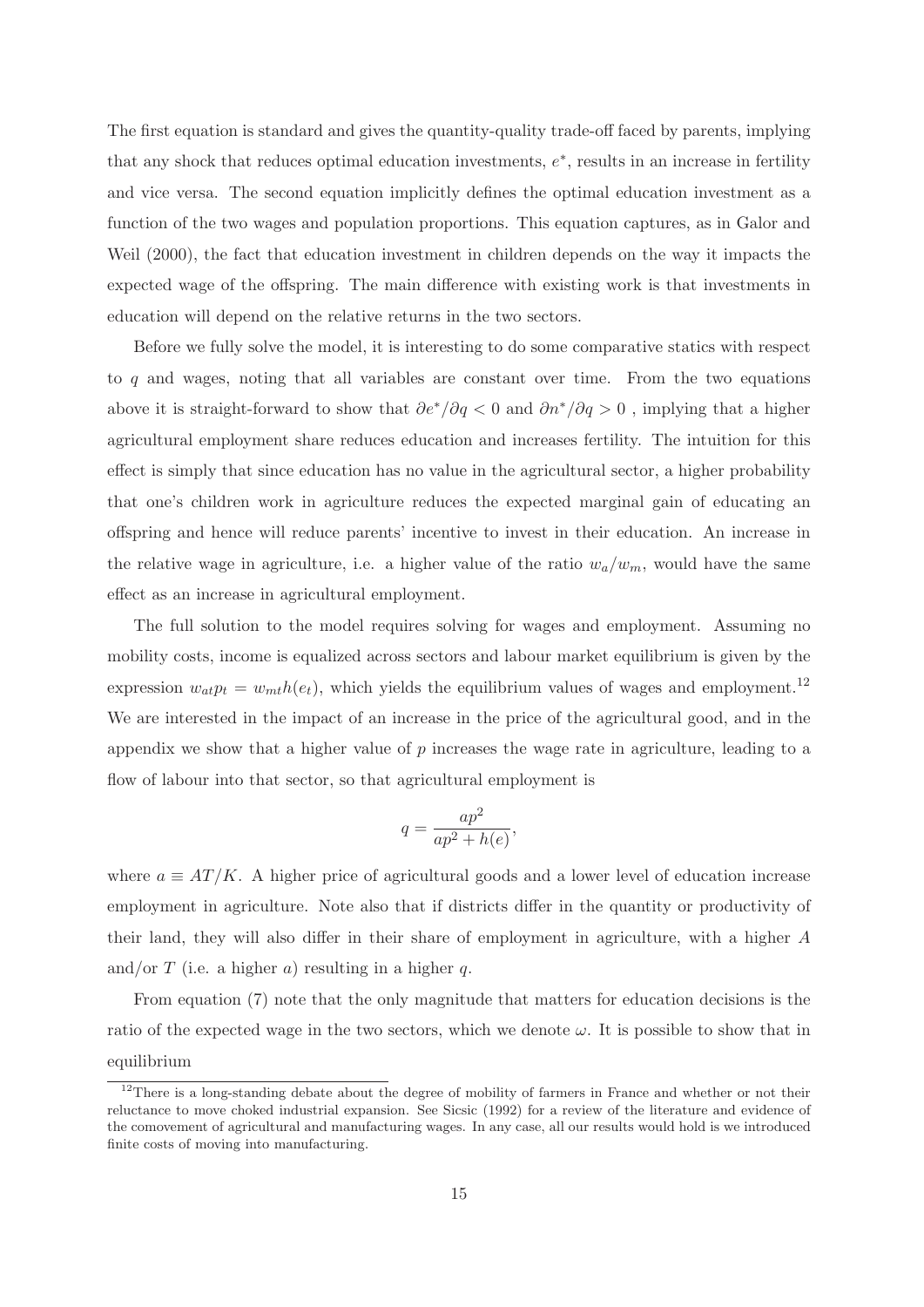$$
\omega \equiv \frac{q w_a}{(1-q) w_m} = a p^2.
$$

The expected relative wage in agriculture is hence increasing in the price of agricultural goods  $p$ .

Suppose the economy faces a price of agricultural goods  $p$  and that the resulting fertility and education decisions are given by  $\underline{n}$  and  $\underline{e}$ . Consider now the introduction of a permanent tariff on agricultural products at time  $\bar{t}$  that increases the price of agricultural goods to  $\bar{p} > p$ . Differentiating the two equilibrium equations, it is straightforward to show that the higher price will result in an education investment  $\bar{e}$  lower than e and a fertility rate  $\bar{n}$  higher than n. The former is the result of the decrease in the relative return to education, while the usual qualityquantity trade-off implies that as parents spend less time in children's education, they have more of them. Note also that

$$
\frac{d^2e}{dadp} < 0 \quad \text{and} \quad \frac{d^2n}{dadp} > 0,
$$

that is, the reduction in education and the increase in fertility are stronger the greater agricultural productivity is. Since a higher a implies that a greater share of population is employed in agriculture before the price shock, districts which have a high initial employment share in agriculture will be those experiencing the sharpest changes in our two variables of interest.

The model hence implies that an increase in the tariff on agricultural goods that raises the agricultural wage leads parents to reduce the educational investment per child and to increase the number of children they bear, the effect being stronger the larger is the share of the population employed in agriculture before the policy shock.

## **4 Econometric specification**

Inspired by the model above, our empirical specification consists of the following two equations:

$$
F_{it} = \alpha_0 + \alpha_1 S_i * M_t + \eta_i + \delta_t + \delta_{1i} t + \delta_{2i} t^2 + \epsilon_{it}, \qquad (8)
$$

$$
E_{it} = \beta_0 + \beta_1 S_i * M_t + \mu_i + \gamma_t + \delta_{3i} t + \delta_{4i} t^2 + \nu_{it}, \qquad (9)
$$

where  $F_{it}$  and  $E_{it}$  are respectively fertility and education in department i at time t. We introduce district fixed effects  $(\eta_i, \mu_i)$  and year fixed effects  $(\delta_t, \gamma_t)$ , while the coefficients  $\delta_{1i}$  to  $\delta_{4i}$ capture the impact of district-specific time trends affecting fertility and education. We allow for quadratic time trends when we have annual data but only linear ones whenever we have only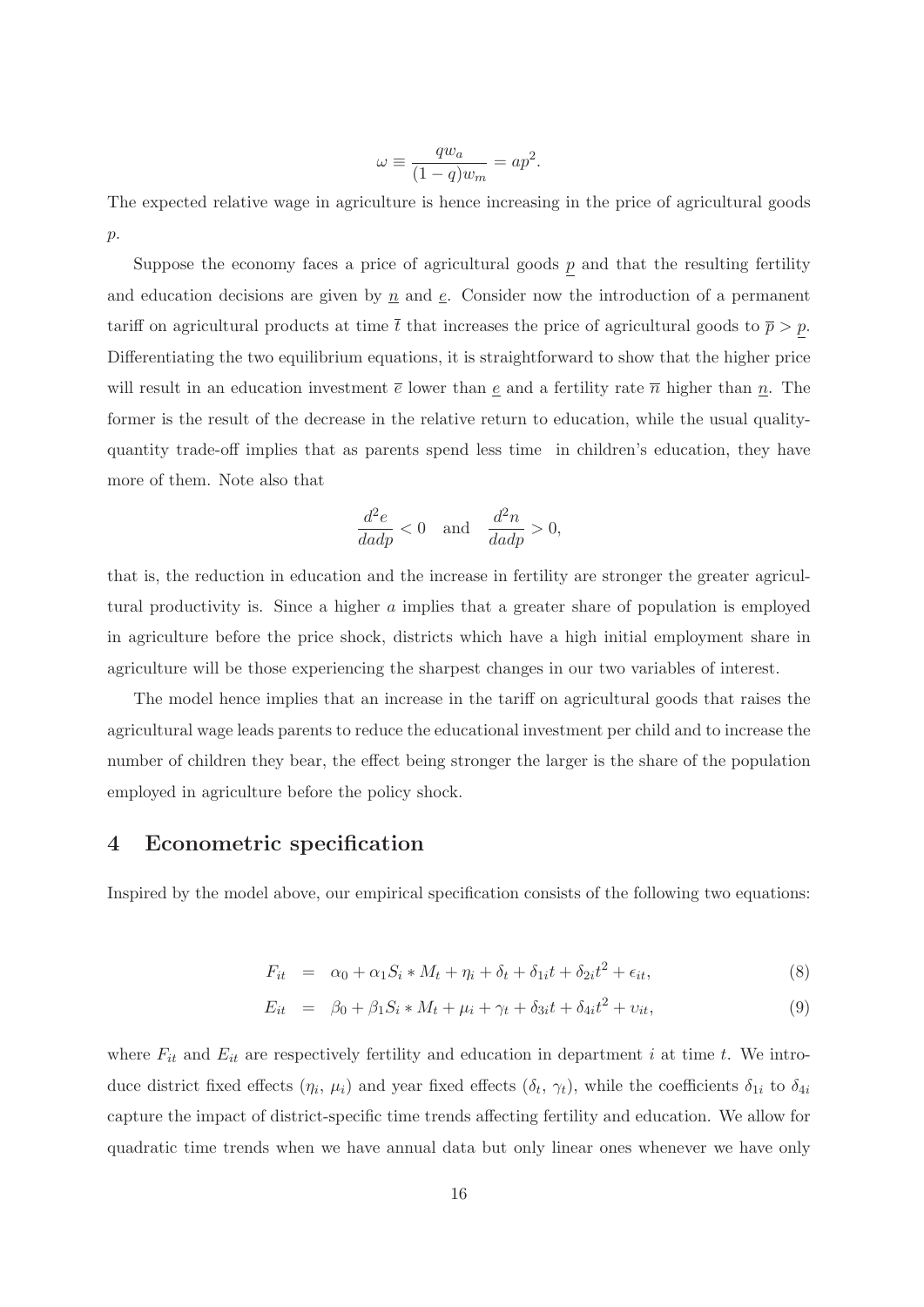quinquennial census data.  $M_t$  is a dummy for whether the Méline tariff is in operation at time t and  $S_i$  is the local share of employment in cereal production in the year in which the tariff is introduced. This variable hence acts as a proxy for the capacity for cereal production, and thus the larger  $S_i$  is, the stronger we expect the effect of the tariff to be. Note that we cannot identify the non-interacted effect of the variables  $M_t$  and  $S_i$ , as the impact of the former cannot be distinguished from that of the year fixed-effects and the latter is collinear with the district fixed effects.

Our coefficients of interest are thus  $\alpha_1$  and  $\beta_1$ , which capture the differential impact of the tariff across districts with different degrees of cereal production. Unified growth theory predicts a trade-off between fertility and education so that the coefficients  $\alpha_1$  and  $\beta_1$  are of opposite sign. The model above implies that the tariff acts a negative shock to the returns to education, leading to higher fertility and lower education, so that we expect  $\alpha_1 > 0$  and  $\beta_1 < 0$ .

The time structure of the impact of a policy is crucial, as discussed by Wolfers (2006). Although the effect of the tariff on prices is immediate, fertility and education are likely to respond with a lag because wages may adjust slowly and bearing children and educating them take time, but also because both variables are affected by social norms resulting from past behaviour that may slowdown the reaction to policy. We will thus consider two further specifications for each of our dependent variables. For fertility, the first one takes the form

$$
F_{it} = \alpha_0 + \alpha_1 M_t * Exp_t + \alpha_2 S_i * M_t * Exp_t + \eta_i + \delta_t + \delta_{1i} t + \delta_{2i} t^2 + \epsilon_{it},
$$
\n(10)

where  $Exp_t$  denotes the number of years of exposure to the policy, and we expect the coefficient  $\alpha_2$  to be positive, indicating that households take time to adjust their fertility to the policy. <sup>13</sup> An alternative specification, based on Wolfers' analysis of divorce laws, allows for a different impact of the tariff in different years, that is,

$$
F_{it} = \alpha_0 + \alpha_1 S_i * M_t + \sum_{k>1} \alpha_k S_i * M_t + \eta_i + \delta_t + \delta_{1i} t + \delta_{2i} t^2 + \epsilon_{it},\tag{11}
$$

where  $\alpha_1$  is the initially effect of the policy and  $\alpha_k$  indicates the excess impact that occurs after  $k$  years. This specification gives greater flexibility when estimating the impact of the policy, allowing, for example, for the possibility that there is a small impact immediately after the introduction of the tariff while fertility norms adapt to the new regime.

Similarly, we consider two specifications for education which take the form

<sup>&</sup>lt;sup>13</sup>We introduce  $M_t * Exp_t$  not interacted with  $S_i$  in this specification since it is not collinear neither with the year fixed effects nor with the time trends which are district specific.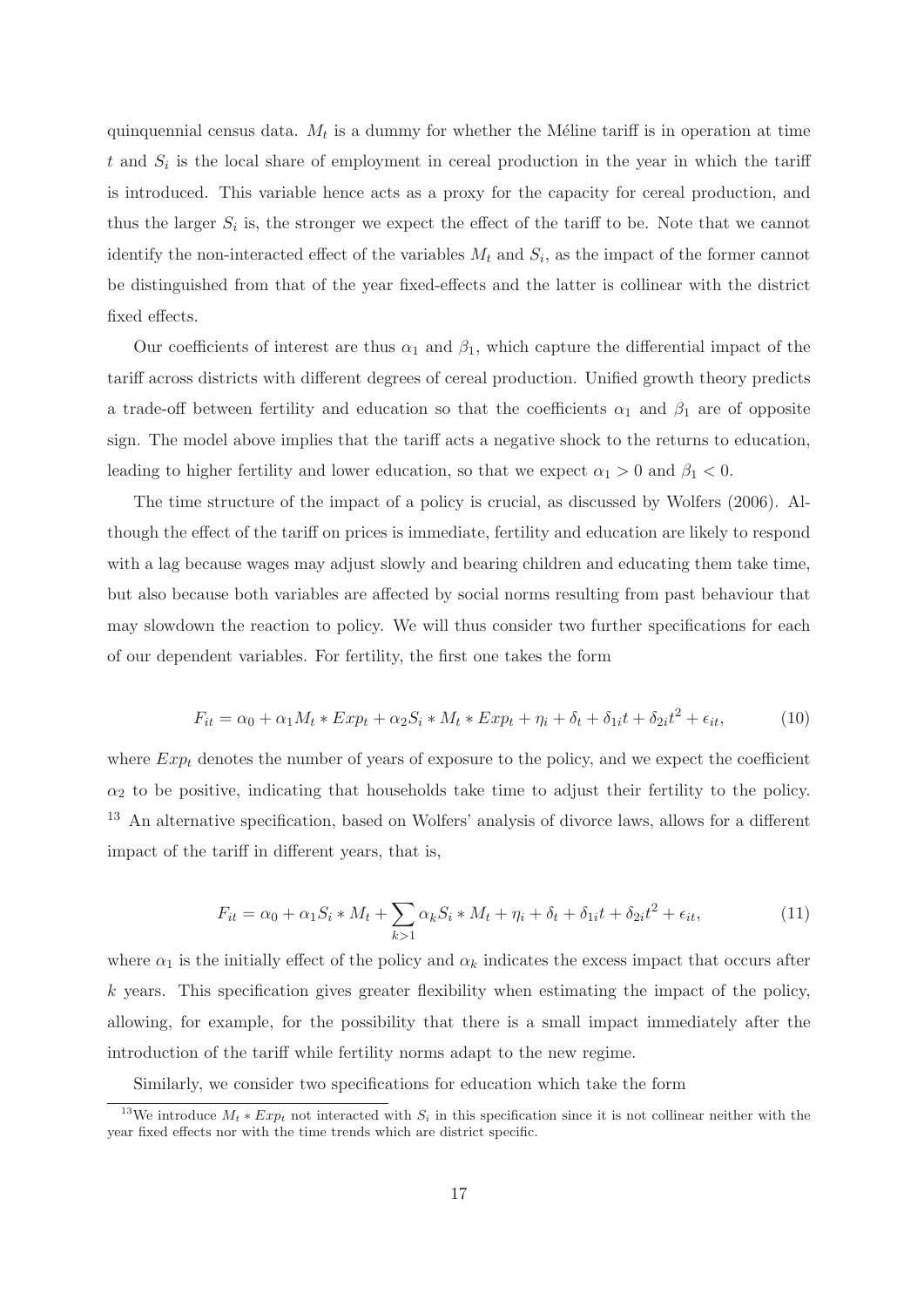$$
E_{it} = \beta_0 + \beta_1 M_t * Exp_t + \beta_2 S_i * M_t * Exp_t + \mu_i + \gamma_t + \delta_{3i} t + \delta_{4i} t^2 + \nu_{it}, \qquad (12)
$$

$$
E_{it} = \beta_0 + \beta_1 S_i * M_t + \sum_{k>1} \beta_k S_i * M_t + \mu_i + \gamma_t + \delta_{3i} t + \delta_{4i} t^2 + \nu_{it}. \tag{13}
$$

## **5 The data**

Although France has relatively good historical data, the difficulty lies in the unit of observation that we are interested in: the district or  $d\acute{e}parent$ , which we term 'department' through the paper. These were the regional administrative units at the time, and are still the main administrative units in France with most of them covering the same areas and having the same names as in the late 19th century, although the number has slightly increased.

We use several sources to compile our data on education and fertility. The first is the Annuaire Statistique de la France, from which we have regional data on live births, total population, and the number of students enrolled in primary education. To create measures of fertility, enrollment and attendance, we use the census or *Recensement Général*, which is available for the years 1872, 1876, 1881, 1886, 1891, 1896, 1901, 1906, and 1911, and provides data on various groups of population by age and gender.

Crude birth rates by department are defined as the number of live births per 1,000 inhabitants, while the fertility rate is computed as the ratio of live births to the number of women aged between 15 and 49 in 1,000s. Demographers have raised concerns about a number of observations given in the census as in certain years the various measures available are not consistent with each other. Corrections of these data have been proposed to take into account this concern and we use those to calculate the fertility rate, as proposed by Van de Walle (1974) and Bonneuil (1997).

Our measure of educational investment are enrolment rates in primary education, a measure that includes both public and private schools. Data are available for the overall number of students enrolled in primary education and for those aged 6 to 13, the difference between the two being presumably older students.<sup>14</sup> The data are available separately for all students, for boys and for girls, so we compute both overall and gender-specific enrolment rates. It is conceivable that the tariff had different effects across the genders. For example, if the tariff made agriculture a more desirable occupation and if this was largely a male-dominate activity, girls' education could have been affected less than boys'. Alternatively, if the tariff had a positive

<sup>&</sup>lt;sup>14</sup>See Grew and Harrigan (1991) for an introduction to the data and Luc (1985) for a discussion on the method used by the French education ministry to survey the enrolled.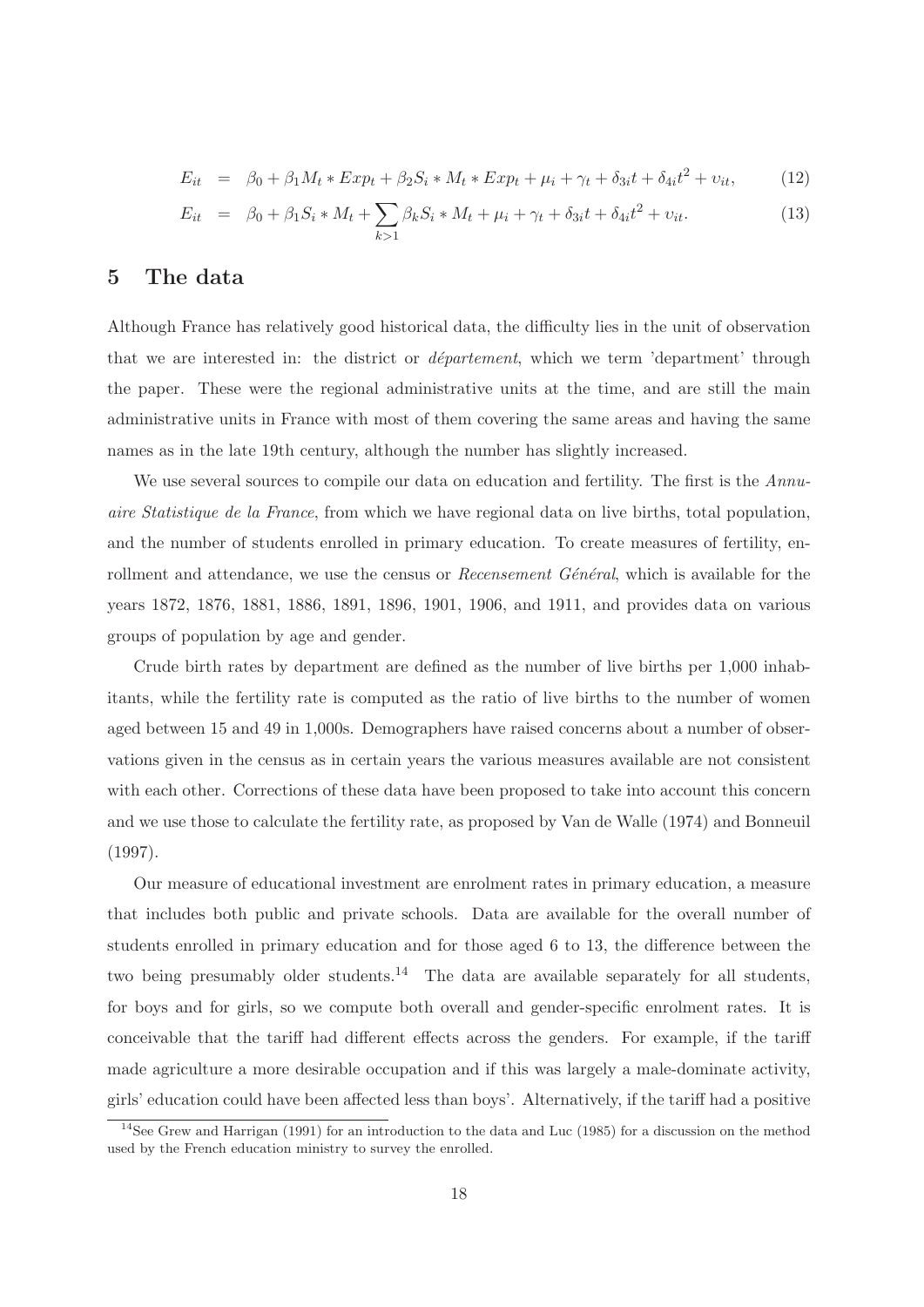impact on fertility, this may have kept more girls at home to help with household chores and caring for younger siblings.

To obtain enrolment rates for those in the relevant age group we use the population aged 6 to 13, which is available on census years (1881, 1886, 1891, 1896, 1901, 1906), hence the last observation includes individuals born in 1900, i.e. 8 years after the tariff was introduced. As discussed above the population data by age group is not always reliable, and in a number of cases the enrolment rate we obtain is well over 100%. Since no correction is available for this age group, we simply remove from our sample the observations that are 101% or higher. As an alternative measure we also compute enrolment of those aged between 6 and 13 years as a share of the total department's population.

The number of students enrolled in primary education outside the standard age group (6 to 13 years) can be substantial, amounting to between 35 and 45% of those enrolled in some departments. We therefore construct two additional measures of enrolment: the first is the overall number of students enrolled the total population, the second is those enrolled who are outside the 6-13 age group over the total population.

We start our sample in 1872 and if possible we compile data up to 1913, yielding a 42-year period with half of the observations pre-dating the Méline tariff and half of them occurring after the policy was in place. We exclude from our sample Alsace and parts of Lorraine due to their annexation by Prussia in 1871, as well as Corsica for which there is no data on agricultural employment, thus reducing our sample to 85 departments. Four observations are missing for Meurthe et Moselle between 1872 and 1875, as the department was a merge of the two remaining parts of former departments 54 and 57 that were no longer part of France following the 1870 war. Our sample hence contains at most 3566 observations, all of which are available for birth rates. For fertility and enrolment rates the quinquennial availability of censuses reduces our sample to around 500 observations.

Our policy variable is the interaction between a dummy for the Méline tariff and a measure of the importance of cereal production in the department's economy in 1892. Data on the share of employment in cereal production are not available, hence we use as a proxy the product of the share of agricultural employment in total employment in 1892 and the share of the value of cereal production in total agricultural production in 1892, i.e. the last year before the tariff could have an impact. The data concerning these two variables comes from Van de Walle (1974) and Bonneuil (1997). Note that since cereals are generally less labour intensive than other crops, our proxy will be overestimating employment in cereal production. The resulting measurement error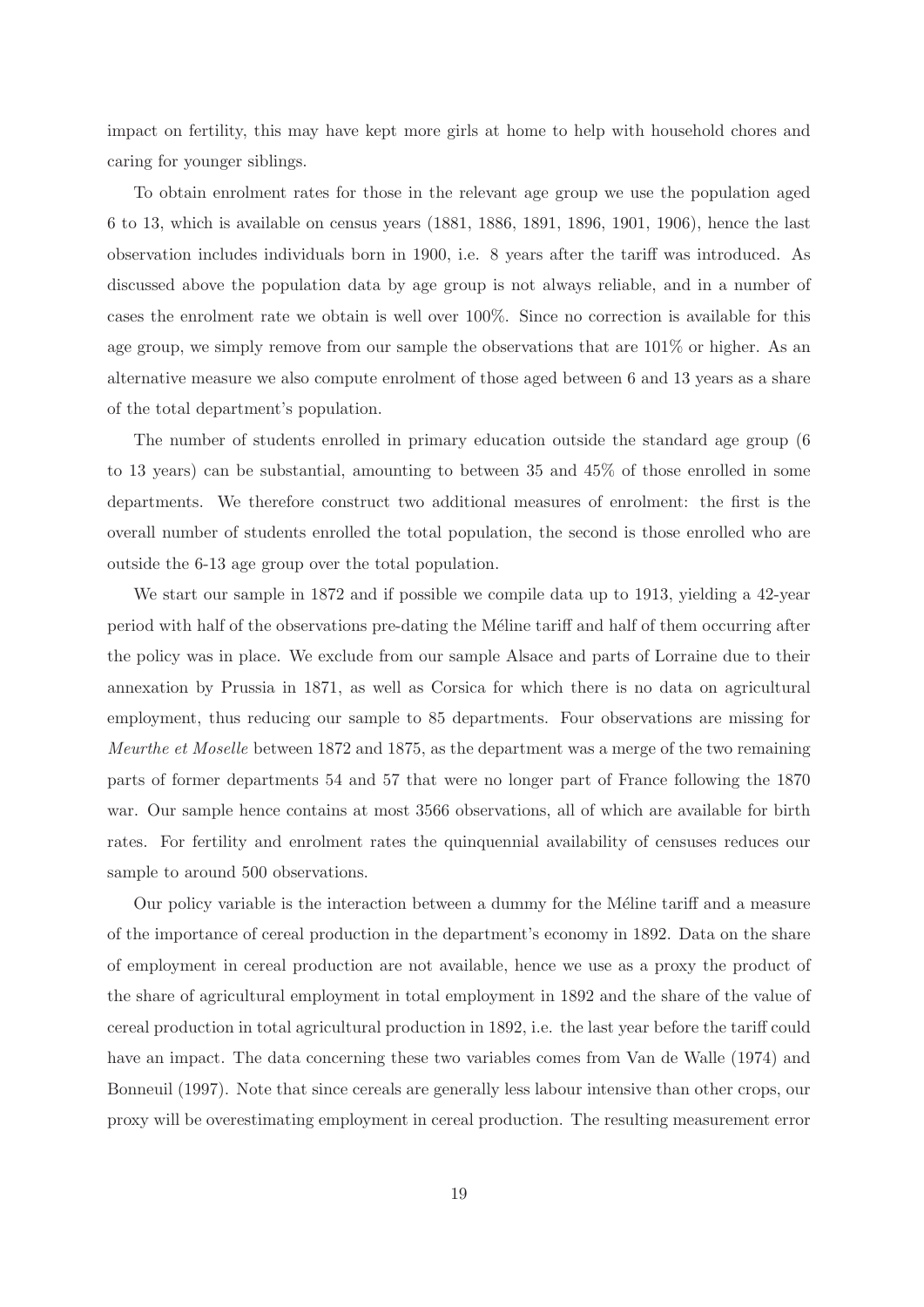

Figure 4: Employment share in local production across French districts in 1892

will tend to bias our coefficients of interest towards zero, implying that our estiamtes represent a lower bound of the true effect.<sup>15</sup>

The dummy variable *M*<sup>eline</sup> takes the value 0 up to 1892 and the value 1 from 1893 onwards, 1893 being the first year in which we could observe a change in fertility or education. As discussed the time structure of the effect of the policy is of crucial importance, as this variable can have different effects depending on how long the policy has been in operation. We will thus use the variable Exposure to measure the number of years that the policy has been in place, and will also allow for differential impacts every three or five years.

Table 2 presents some descriptive statistics. *Méline* is the interaction term between the share of employment in cereal production and the dummy taking a value of one from 1893 onwards and zero for earlier years. As we can see in the table, cereal production was an important activity in France. Its share of employment averages 14.6%, and varied between 26% and 0.07%, with Lot, Tarn et Garonne and Dordogne being the departments with the highest shares and Seine that with the lowest. Note, however, that not all departments with a low employment share in cereals were rich, urban regions. The third lowest share is that of Bouches-du-Rhône, at 3.5%, a relatively poor region but whose climate is not suitable for cereal production. Figure

<sup>&</sup>lt;sup>15</sup>The so-called *attenuation bias*; see Maddala  $(1977)$ .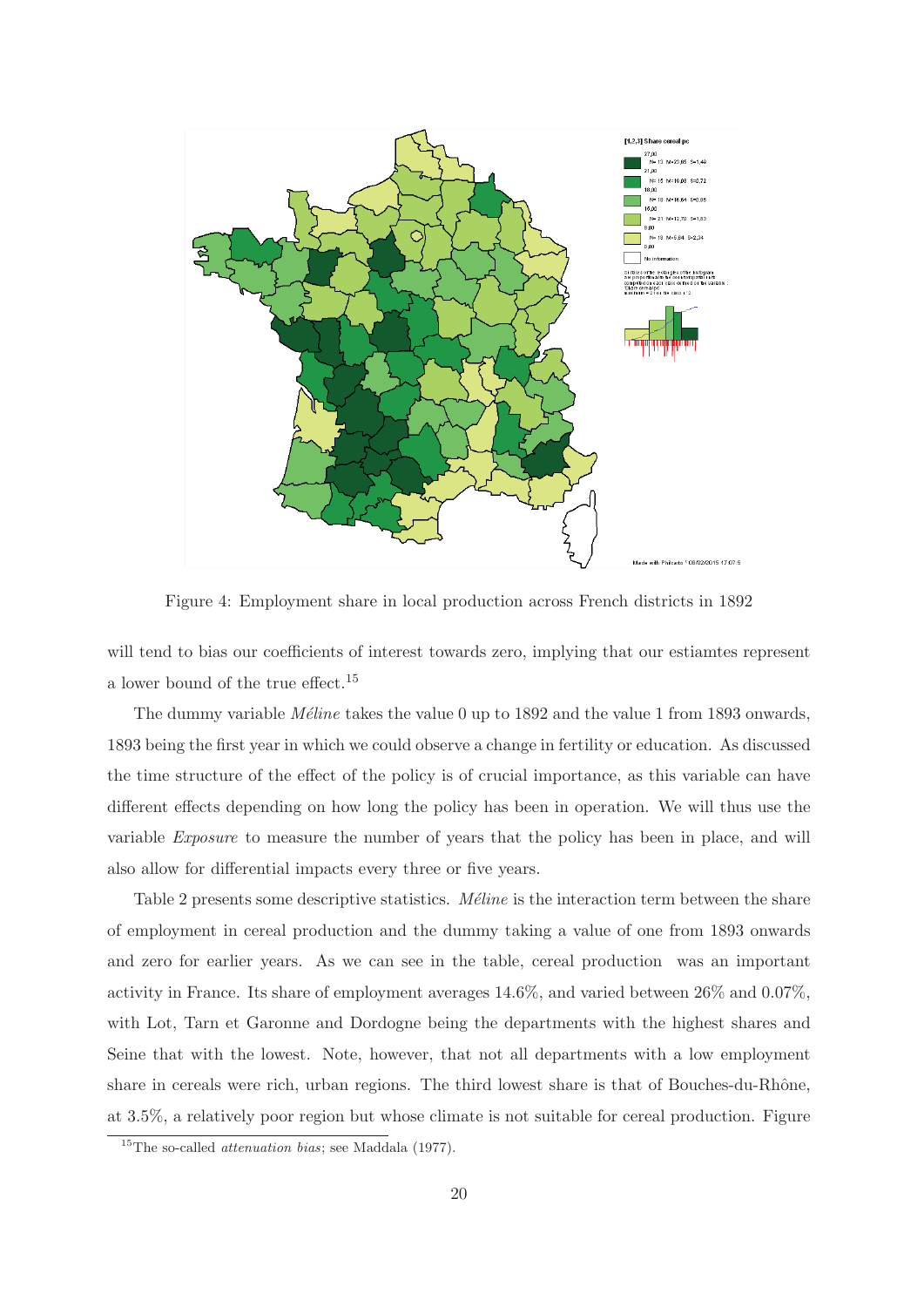4 represents the spatial distribution of the share of employment in cereal production. Both birth rates and fertility rates are high although declining throughout the period, with the average in the sample being 92 children per thousand women.

## **6 Empirical results**

#### **6.1 Fertility**

Table 3 reports the results for birth rates. The first column simply includes a 0-1 dummy starting in 1893 which is interacted with the share of employment in cereal production, as well as a department-specific linear time trend. The variable has an insignificant coefficient, indicating that if we impose a common effect over the 20 years following the introduction of the Méline tariff we are unable to identify its effect. As argued by Wolfers (2006), when the underlying process is trended, the way in which the time structure is modelled becomes crucial. The second column hence considers the impact of the number of years during which the policy has been in place (Exposure). The coefficient on Exposure interacted with the share of cereals is positive and highly significant, indicating that protectionism increased birth rates in those departments with a higher share of cereal employment and that the effect grows over time. Column 3 presents the most flexible specification, based on equation (11), which allows for differential effects every three years. The initial effect, as captured by the coefficient on  $M\acute{e}line$ <sup>\*</sup>Cereal is not significantly different from zero, but after three years becomes significant and increases over time, rapidly in the first decade and more slowly afterwards. This seems to imply that households adapted their fertility gradually in response to the change in the relative return to education.

The next three columns estimate those specifications including both a linear and a quadratic department-specific time trend. Coefficients have the same sign and significance, and are somewhat larger. The specification using exposure indicates that the tariff increased the birth rate by 1.33 births in the first year, by 13.3 after 10 years and so on. Similar magnitudes are obtained with the dynamic specification, with no change over the first three years, an increase of about 9.6 births after 10-12 years, and of 19 births after two decades.

Table 4 reports the same specifications using as the dependent variable fertility rates, where, because census data reporting the number of females of child-bearing age is only available every five years, we have only quinquennial observations. The results are consistent with those obtained with birth rates: the interaction between the tariff and cereal production has an insignificant coefficient, but when we allow for a more flexible specification the coefficients are positive and significant. Column 3 reports the regression based on equation (11). Interestingly, we find that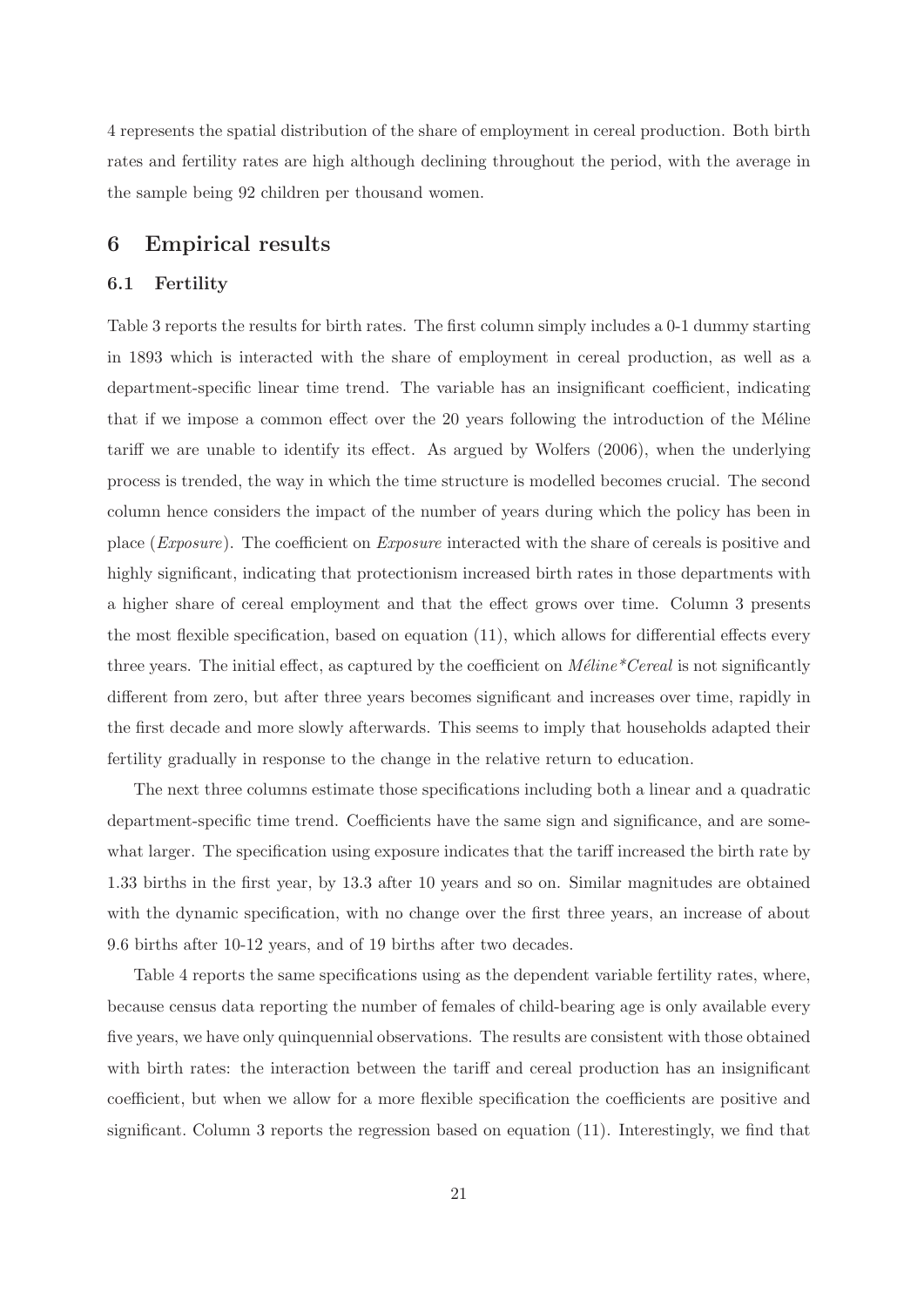the effect increases over time and is about twice as large at the end of the period as immediately after the shock.

The magnitude of these effects is large. In a department with 26% of the population employed in cereal production, i.e. the highest share that we observe, 10 years after its introduction the tariff had increased the fertility rate by 5.7 children per 1,000 women (column 2). The average increase across all departments is 3.3 children per 1,000 women after 10 years, 6.6 by 1912, figures which are equivalent to 18% and 37% of the standard deviation of fertility. Birth rates increased by 4 children after 20 years, i.e. by 50% of the variation across departments.

As we have discussed, this was a period of declining birth rates and it is interesting to compare the impact of the policy with that of the time trend, since the former offset the decline in birth rates that had been taking place since the late 18th century. Using the formulation in table 2, column 5, we find that the combination of the time trend and the tariff implies that for the average department, i.e. one with a cereal share of 15%, it is only 17 years after the introduction of the tariff that the fertility rate returns to its  $1892$  level.<sup>16</sup> During the same period, departments with no cereal production at all witnessed a reduction of the birth rate of -3.3 children. In other words, the tariff implied a 17-year delay in the reduction of fertility for the average department.

In order to visualize the differential impact of the tariff, 5 depicts the evolution of the birth rate in 6 selected departments. Two of them, Seine and Bouches-du-Rhône have the lowest values of our proxy for employment in cereal production, 0.07% and 3.5%. The former encompasses Paris and its surroundings and the latter Marseille and part of Provence, and although they host the two largest cities in France their production structure was very different, with the former having virtually no agricultural employment and the latter having almost  $20\%$ of the labour force employed in agriculture, the main crops being wine, fruit and vegetables. As we can see, the introduction of the tariff, indicated by the vertical line, did not coincide with any disruption in the time trend for birth rates. Landes and  $Sa\hat{o}ne-et-Loire$  have average cereal shares, around 15 percent, and in both cases the data indicate an increase in birth rates after 1892. Lastly, Lot et Tarn-et-Garonne have the largest shares, 26 percent; an increase in birth rates is observed in the latter while for the former the rapid decline witnessed over the previous two decades comes to a sudden halt.

<sup>&</sup>lt;sup>16</sup>These calculations use a common time trend estimated on pre-treatment data.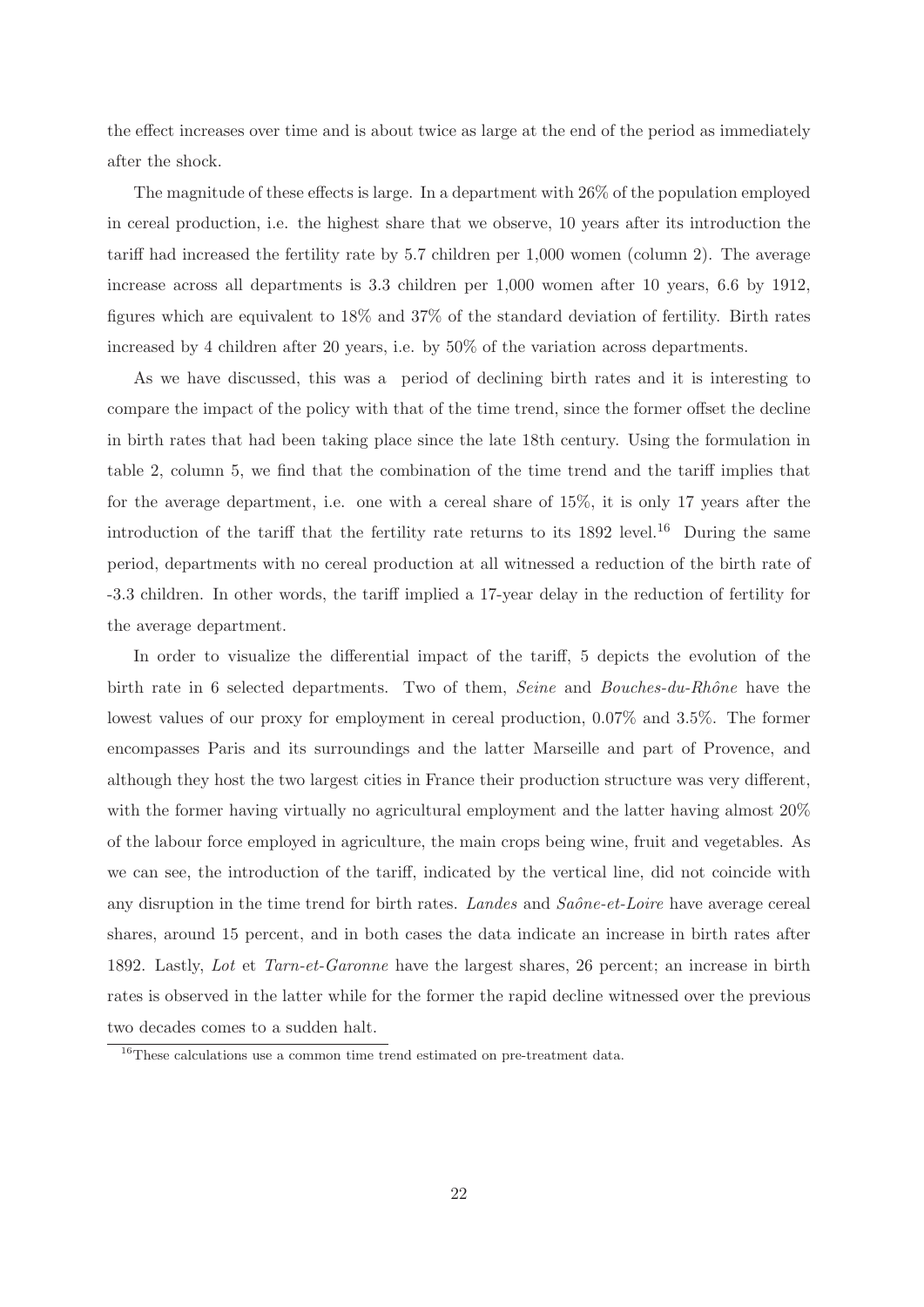

Figure 5: The evolution of the birth rate in 6 selected départements, 1872-1913

## **6.2 Education**

Consider now the effect on education. Table 5 presents the results for enrolment rates, defined as the number of students registered in primary education over the relevant age group (6 to 13 year-old). We report results for all children, for boys only and for girls only since, as we have argued above, the effect could be different across the sexes. The number of observations is constrained by the census years for which we have data on population by age. The last observation is hence for 1911 and includes individuals born between 1898 and 1905, i.e. up to 13 years after the tariff was introduced.

The first three columns report our three specifications for all children: one simply including the Méline tariff interacted with cereal employment, one multiplying this share by the number of years of exposure to the tariff, and another that allows for a different effect in years nine and 14 after the tariff's introduction (the first census after the introduction of the tariff is that of 1896). The coefficient on our variable of interest is negative and significant in all specifications. The next columns present two specifications for boys and girls, respectively. The coefficients are significant and have the expected sign, and imply that there is no statistically significant difference between the two gender groups. There are two possible interpretations for this result.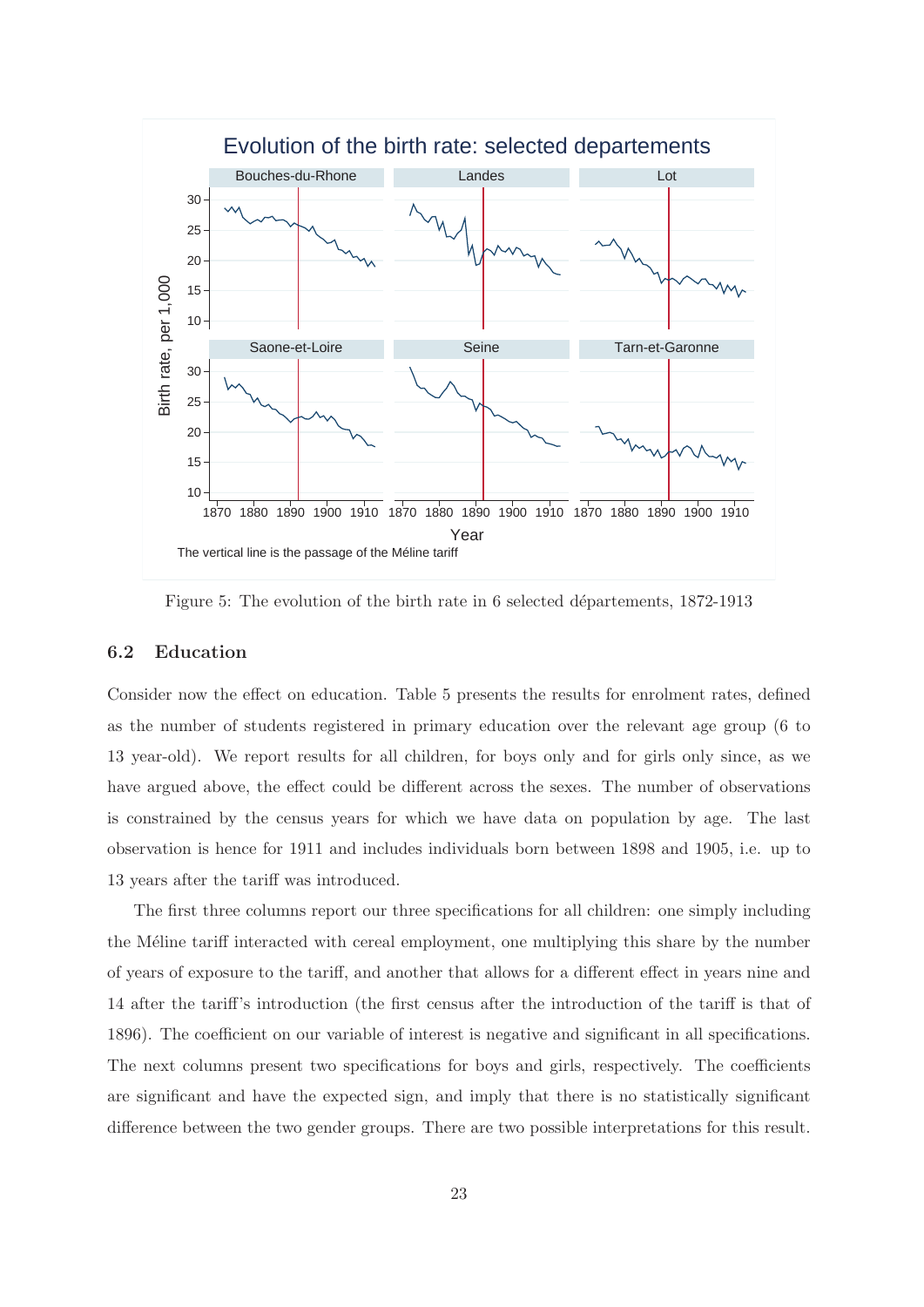If cereal production were not gender-biased in France, the tariff would have the same impact on the relative returns of male and female education. Alternatively, if it were mainly males that worked in the cereal sector, two offsetting effects could be in operation: boys' education fell due to a change in its relative return, while girls were kept out of school in order to help in a household where there were now more younger siblings to care for.

Note that the coefficient on Méline in equation  $(1)$  is not the average of the three coefficients obtained when we allow for differential effects as the average effects implied by equations (2) and (3), -32.5, are smaller that the coefficient obtained in equation (1) where we impose a constant impact of the tariff over time. The reason for this is that we include in our specifications a department-specific time trend, and in the absence of differential effects of the tariff over time this trend has to capture the dynamics that are actually due to the policy. These differences indicate the importance of allowing for differential impact of a policy over time, as argued by Wolfers (2006). <sup>17</sup>

One problem with the data on enrolment rates is that primary education registries indicate that a substantial fraction of students are older than 13. We hence consider separately the number of pupils aged 6 to 13 and those aged over 13. Since we do not have the age range for the latter group, we construct enrolment rates defined as the number of pupils over the total population. The results are reported in table 6. The first two columns consider pupils of all ages and find a negative effect except for the last census year (1911). The 1911 census does not report population by detailed age groups, hence column three runs the same regression dropping that sample year. Columns 3 and 4 report results for the 6 to 13 age group. The tariff reduces enrolment of this age group in high cereal-producing departments, with the effect increasing over time and being significant in all periods. The last two columns of the table examine the enrolment rate of those older than 13, and find no effect of the tariff on the enrolment rate of young adults.

The magnitude of the effect is substantial. Table 5, column (1) implies that for a 15% employment rate in cereal production, the tariff reduces enrolment rates by 6 percentage points, which amounts to almost 75 percent of the standard deviation. These effects are very large when we compare them to the evolution of enrolment rates over time: over the decade prior to the introduction of the tariff, the enrolment rate increased by only 1.4 percentage points in France. When we allow for different effects across time, we find that the strongest impact occurs nine

 $17$ It is straightforward to verify that regressions as those in table 5 but without the department specific time trend yield an average effect that is the same whether we run a regression with only a policy dummy or with differential effects.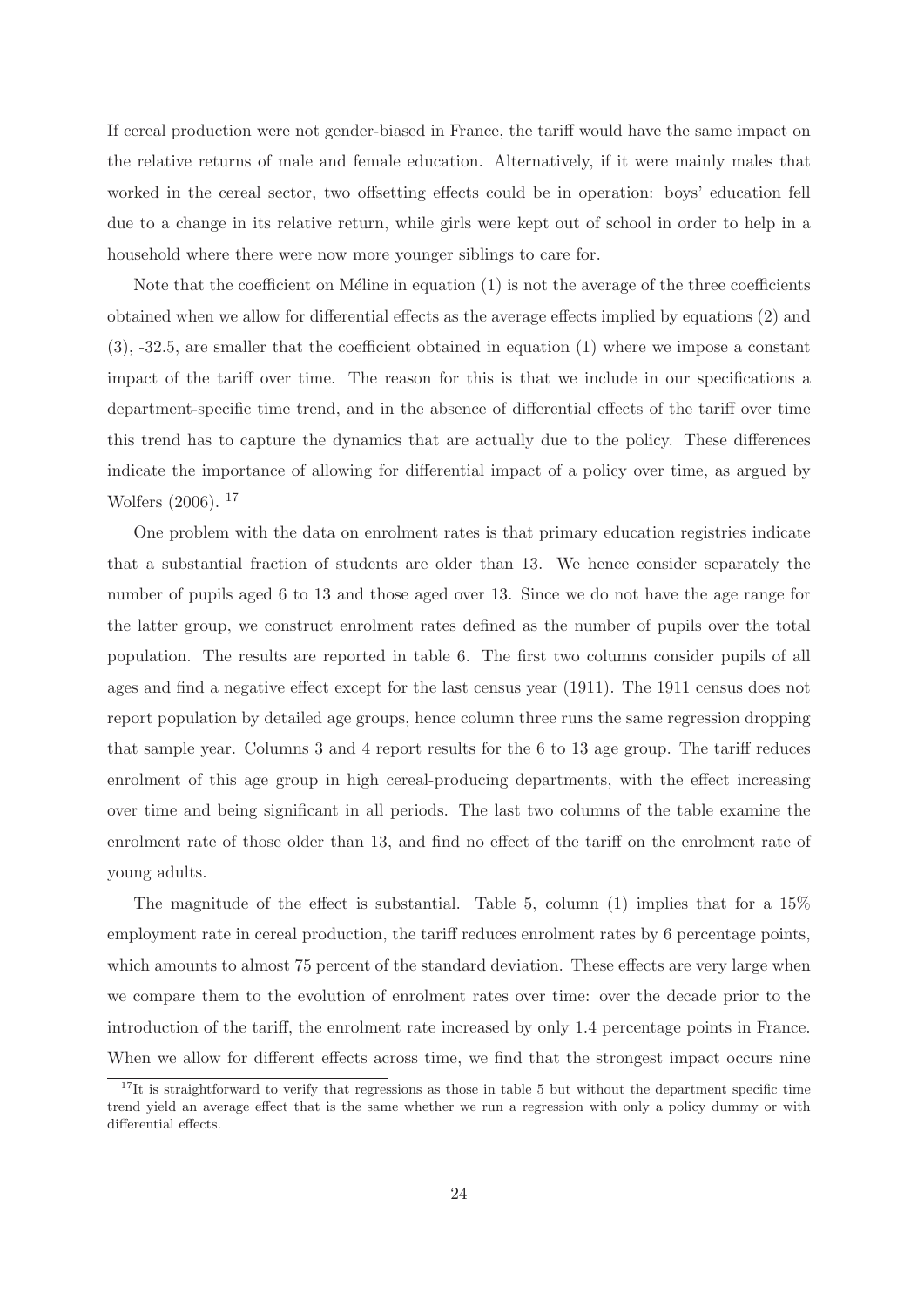

Figure 6: Evolution of the Enrolment Rate in 6 selected départements, France 1876-1906

years after the introduction of the tariff, with the effect falling again by year 14.

Figure 6 depicts six examples of the evolution of enrolment rates: those with the lowest shares of employment in cereal production, Seine and Bouches-du-Rhône, two with average shares, Landes and Saône-et-Loire, and those with the highest shares, Lot and Tarn-et-Garonne. Although enrolment rates appear to have fallen in all departments around 1892, the decline is less marked in the departments including Paris and Marseille, and is particularly strong in Lot and Tarn-et-Garonne.

#### **6.3 Robustness**

To test the robustness of our results we perform two exercises. The first consists of using two alternative agricultural crops. It is possible that our explanatory variable captures some change, for example, technological, that affected another crop. If there is a correlation between employment in the two crops, our explanatory variable could simply be picking the impact of changes related to the other crop. Including the latter would then render the former insignificant. We hence use our *Experience* and *Méline* dummies interacted with the share of employment in wine production and that in fruit and vegetables, both of them major crops in France at the time, with these shares proxied by the product between agricultural employment and the ratio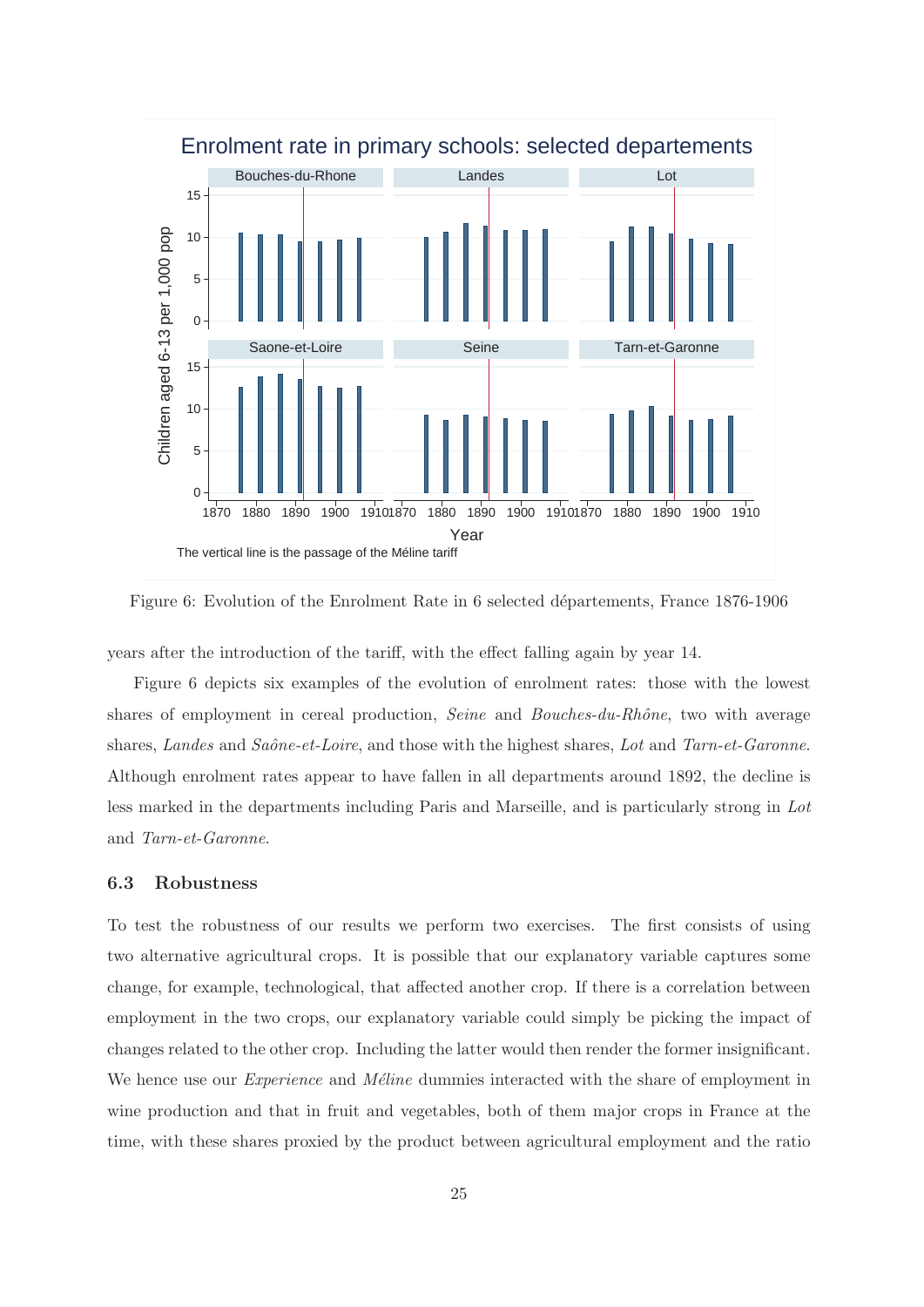between the total value of the crop's output to the total value of agricultural output.

The results are reported in table 8. For our three dependent variables, birth rates, fertility rates and enrolment we obtain equivalent results. The coefficient on the shock interacted with the share of cereal employment remains highly significant and of similar magnitude as those previously obtained. While employment in fruit and vegetable production never exhibits a significant coefficient, that on employment in wine production is significant in two specifications, birth rates and fertility rates. A possible explanation is that the increase in agricultural wages brought about by the tariff also rendered employment in wine production more attractive. Regions with geographical conditions favorable to vineyards hence experienced a stronger increase in birth rates.

Our second specification considers alternative time shocks in order to examine whether another shock that took place sooner or latter is being proxied by our explanatory variable. We thus construct the *M*<sup>eline</sup> dummy and the *Exposure* variable as before, except that we either lag them by 10 years (i.e. the shock occurs in 1882) or forward them by 10 years (shock in 1902). We then interact them with the share of cereals in 1882. Table 7 presents the results for the birth rate, the fertility rate and enrolment rates. These specifications are extremely demanding on the data as they include year fixed-effects, department-specific time trends, and two shocks with a 10-year interval. The first two columns indicate that although the alternative shocks reduce the significant of our explanatory variable, its coefficient remains significant at the 10% level. For fertility and education we have a much smaller sample size. All the shocks have an insignificant coefficient in the fertility regressions, which as we had seen earlier give the least satisfactory results; in contrast, the two regressions for enrolment rates yield highly significant coefficients for our explanatory variable.

## **7 Conclusions**

This paper examines how an economic shock affects education and fertility decisions in order to test the validity of the hypothesis that is a cornerstone of Unified Growth Theory. Our identification strategy relies on a major policy shock that took place in late 19th century France, the 1892 Méline tariff, a large tariff on cereal imports that substantially increased the return to agricultural employment. We develop a two-sector model with endogenous education and birth rates in which, under the assumption that the returns to human capital are higher in manufacturing than in agriculture, a change in the price of agricultural goods implies a reduction in the relative return to education and hence leads to both lower investments in human capital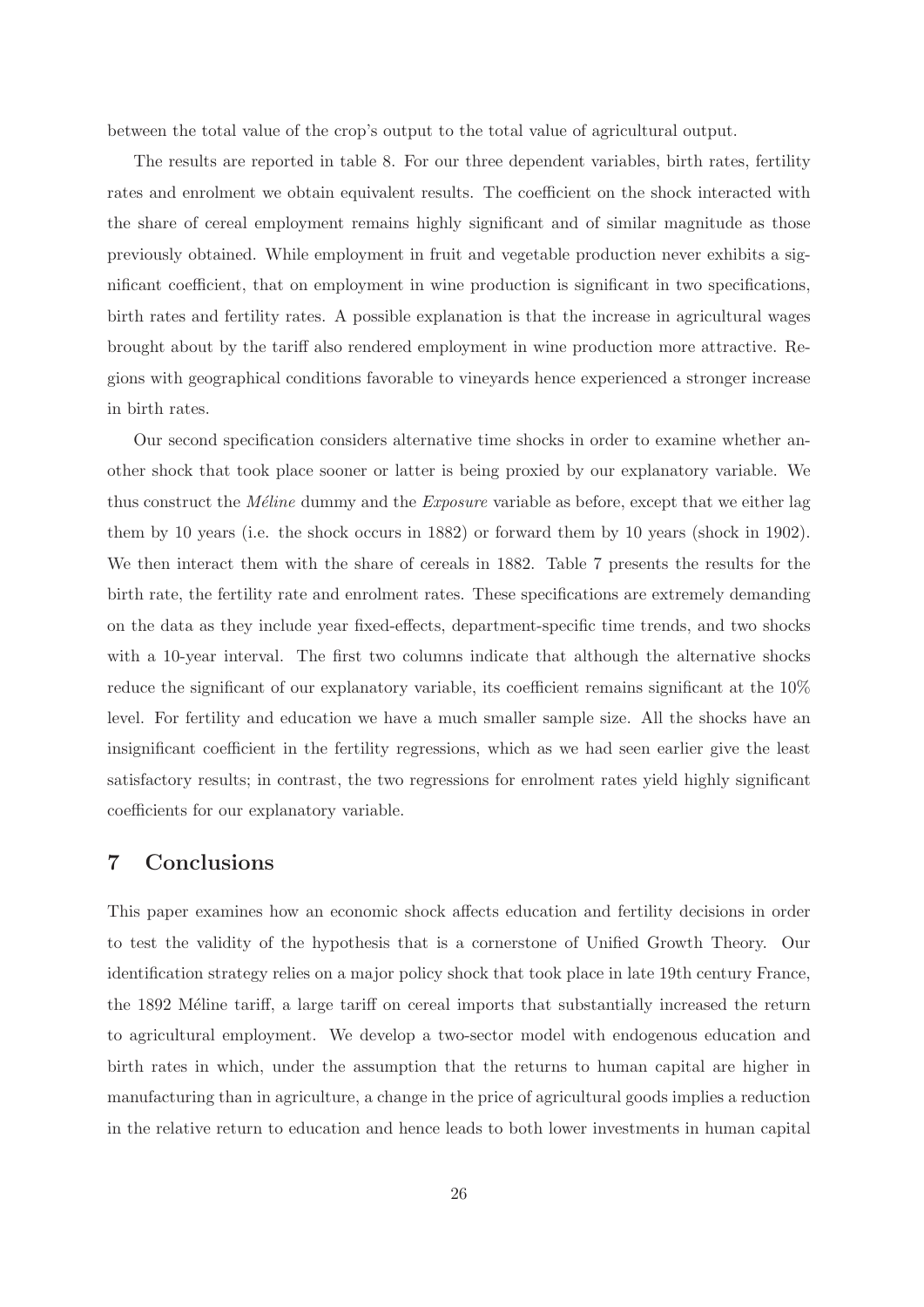and higher fertility rates.

In order to test these predictions, we use data on French departments for the period 1872 to 1913 and compute each department's employment in cereal production just before the introduction of the tariff. Our identification strategy is based on the fact that the Méline tariff had a differential effect across departments depending on the share of cereal production in employment. Three outcome measures are used: fertility rates, birth rates, and enrolment in primary education. We find that, in line with the model, fertility and birth rates increased in departments where cereal production was important, while educational attainment fell.

These results contribute to the debate on the origins of modern growth. Critics of Unified Growth Theory claim that at the time of the fertility transition the number of children was not responsive to economic conditions, but rather the result of social norms and the absence of effective birth-control technologies, while education was largely constrained by its supply. A number of previous analyses using historical data have shown that education affected fertility decisions and vice versa, yet no work has so far examined quantity-quality responses to economic incentives. The main contribution of our paper hence lies in identifying how a major aggregate economic shock can impact households' education and fertility decisions.

Our paper also contributes to a vast literature in economic history on the effects of protectionism, which has largely focused on the wave of anti-free-trade policies that swept Europe in the wake of rising imports from the Americas. The Méline tariff stands out as one of the rare instances of a protectionist policy that had a positive effect, notably resulting in higher real wages. Our results imply a more nuanced evaluation of the tariff, making it responsible for the brief increase in fertility that occurred at the end of the 19th century, as well as for the so-called 'lost decade' in education. Further work is needed to fully understand the full consequences of the tariff. In particular, given that fertility and education decisions can be to a large extent perpetuated, protectionism may have created productivity differences across departments that resulted in long term regional disparities. We leave this analysis for future work.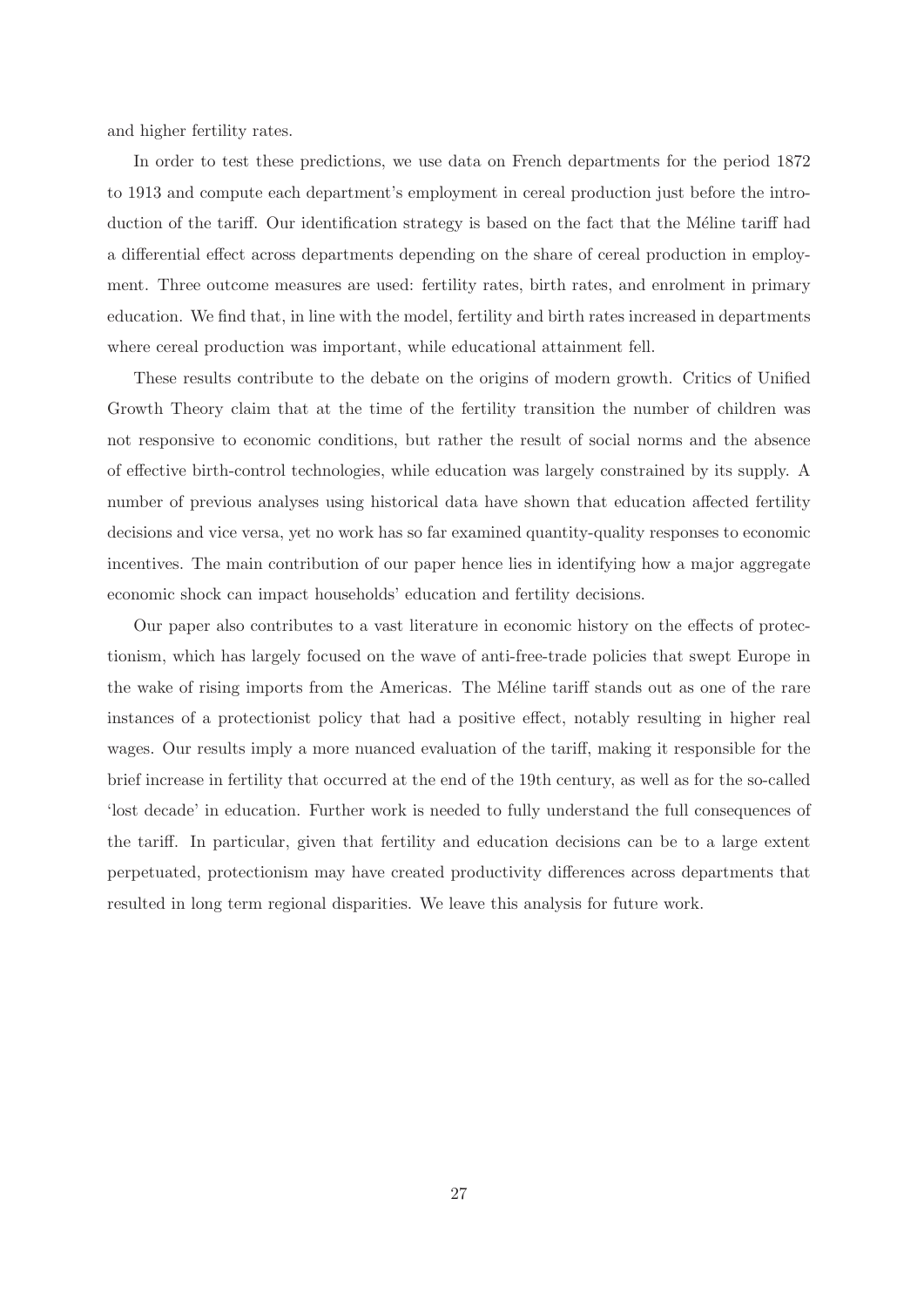## **8 Tables**

|                                         | Observations | mean   | standard dev. | min      | max    |
|-----------------------------------------|--------------|--------|---------------|----------|--------|
| Cereal share in agricultural production | 85           | .2682  | .0775         | .0356    | .4439  |
| Share of employment in agriculture      | 85           | .5385  | .1476         | .0151    | .7529  |
| Share of employment in cereals          | 85           | .1485  | .0612         | .0008    | .2614  |
| Meline*Cereal                           | 85           | .0637  | .0837         | 0        | .2614  |
| Exposure to Meline policy*Cereal        |              | .573   | .867          | $\theta$ | 3.659  |
| Birth rate                              | 3,566        | 22.46  | 3.940         | 13.80    | 35.43  |
| Fertility rate                          | 763          | 93.97  | 17.19         | 54.89    | 175.02 |
| Enrolment rate, aged $6-13$             | 595          | 93.94  | 8.19          | 51.99    | 120.6  |
| Enrolment rate, boys                    | 595          | 118.99 | 13.98         | 64.92    | 170.52 |
| Enrolment rate, girls                   | 595          | 118.07 | 14.67         | 56.43    | 164.82 |

Table 2: Descriptive statistics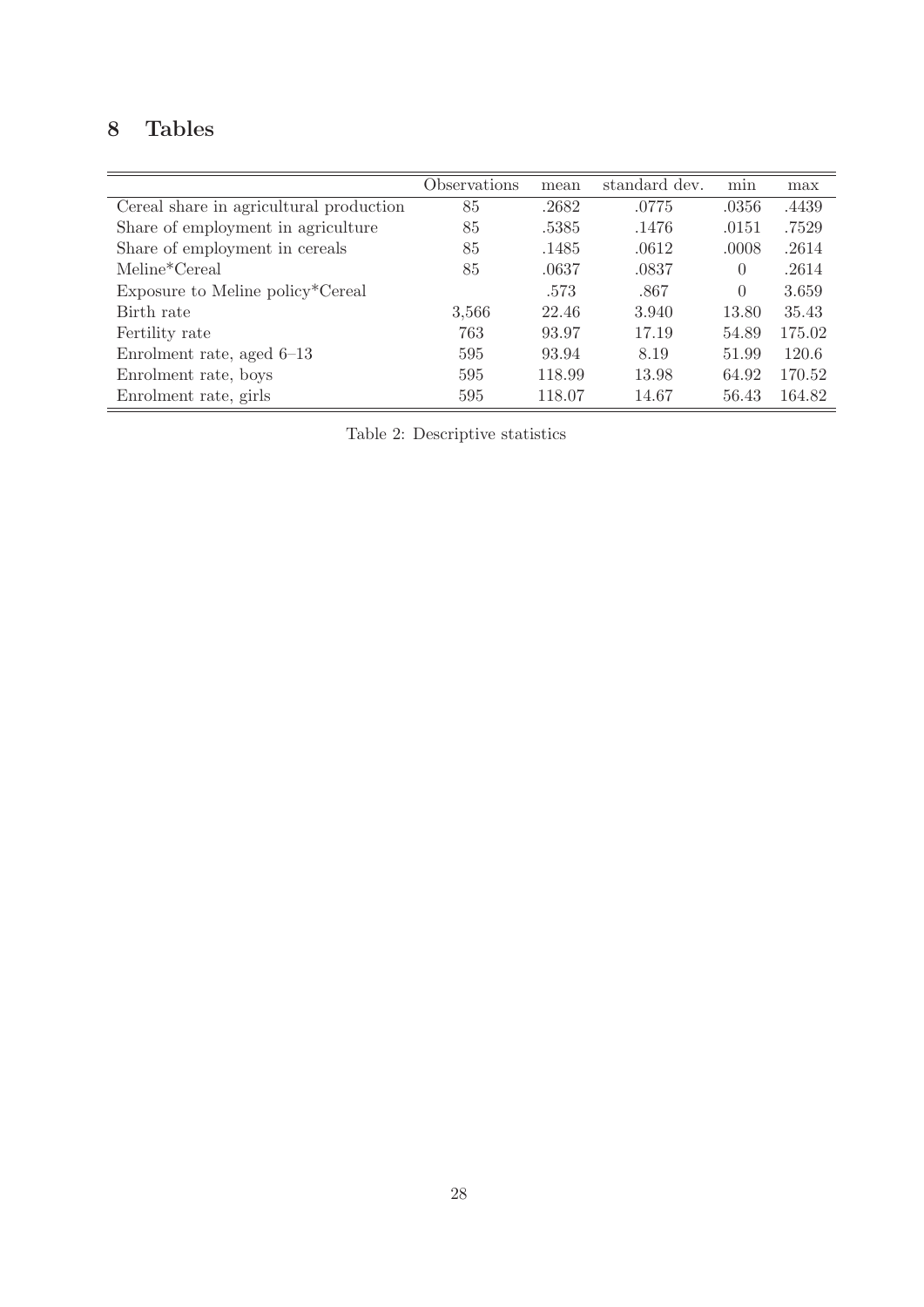|                      | (1)            | $\overline{(2)}$ | $\overline{(3)}$ | (4)      | $\overline{(5)}$ | $\overline{(6)}$ |
|----------------------|----------------|------------------|------------------|----------|------------------|------------------|
|                      | Meline         | Exposure         | Dynamic          | Meline   | Exposure         | Dynamic          |
| Meline*Cereal        | $-0.0487$      |                  | 1.394            | $-0.101$ |                  | 1.751            |
|                      | (1.855)        |                  | (1.716)          | (1.875)  |                  | (1.232)          |
|                      |                |                  |                  |          |                  |                  |
| Exposure             |                | $-0.0508$        |                  |          | 0.136            |                  |
|                      |                | (0.0359)         |                  |          | (0.0886)         |                  |
|                      |                |                  |                  |          |                  |                  |
| $Exp*Cereal$         |                | $0.971***$       |                  |          | $1.334**$        |                  |
|                      |                | (0.213)          |                  |          | (0.545)          |                  |
|                      |                |                  |                  |          |                  |                  |
| Years4-6*Cereal      |                |                  | $3.373***$       |          |                  | $3.700***$       |
|                      |                |                  | (1.087)          |          |                  | (1.403)          |
| Years7-9*Cereal      |                |                  | $4.475**$        |          |                  | $5.214**$        |
|                      |                |                  | (1.813)          |          |                  | (2.492)          |
|                      |                |                  |                  |          |                  |                  |
| Years10-12*Cereal    |                |                  | $8.354***$       |          |                  | $9.590**$        |
|                      |                |                  | (2.334)          |          |                  | (3.885)          |
|                      |                |                  |                  |          |                  |                  |
| Years13-15*Cereal    |                |                  | $11.56***$       |          |                  | $13.38***$       |
|                      |                |                  | (2.960)          |          |                  | (5.590)          |
|                      |                |                  |                  |          |                  |                  |
| Years16-18*Cereal    |                |                  | $17.21***$       |          |                  | $19.69**$        |
|                      |                |                  | (3.446)          |          |                  | (7.720)          |
|                      |                |                  |                  |          |                  |                  |
| Years19-21*Cereal    |                |                  | $15.85***$       |          |                  | $19.08**$        |
|                      |                |                  | (3.881)          |          |                  | (8.969)          |
|                      |                |                  |                  |          |                  |                  |
| Linear trend *dpt    | Yes            | Yes              | Yes              | Yes      | Yes              | Yes              |
| Quadratic trend *dpt | N <sub>o</sub> | No               | No               | Yes      | Yes              | Yes              |
| Adjusted $R^2$       | 0.904          | 0.909            | 0.910            | 0.922    | 0.922            | 0.923            |
| Observations         | 3566           | 3566             | 3566             | 3566     | 3566             | 3566             |

Standard errors in parentheses

Notes:

(1) The period of estimation is 1872-1913;

(2) Standard errors are clustered at the departement level.

\*  $p < 0.10$ , \*\*  $p < 0.05$ , \*\*\*  $p < 0.01$ 

Table 3: Birth rate

 $\equiv$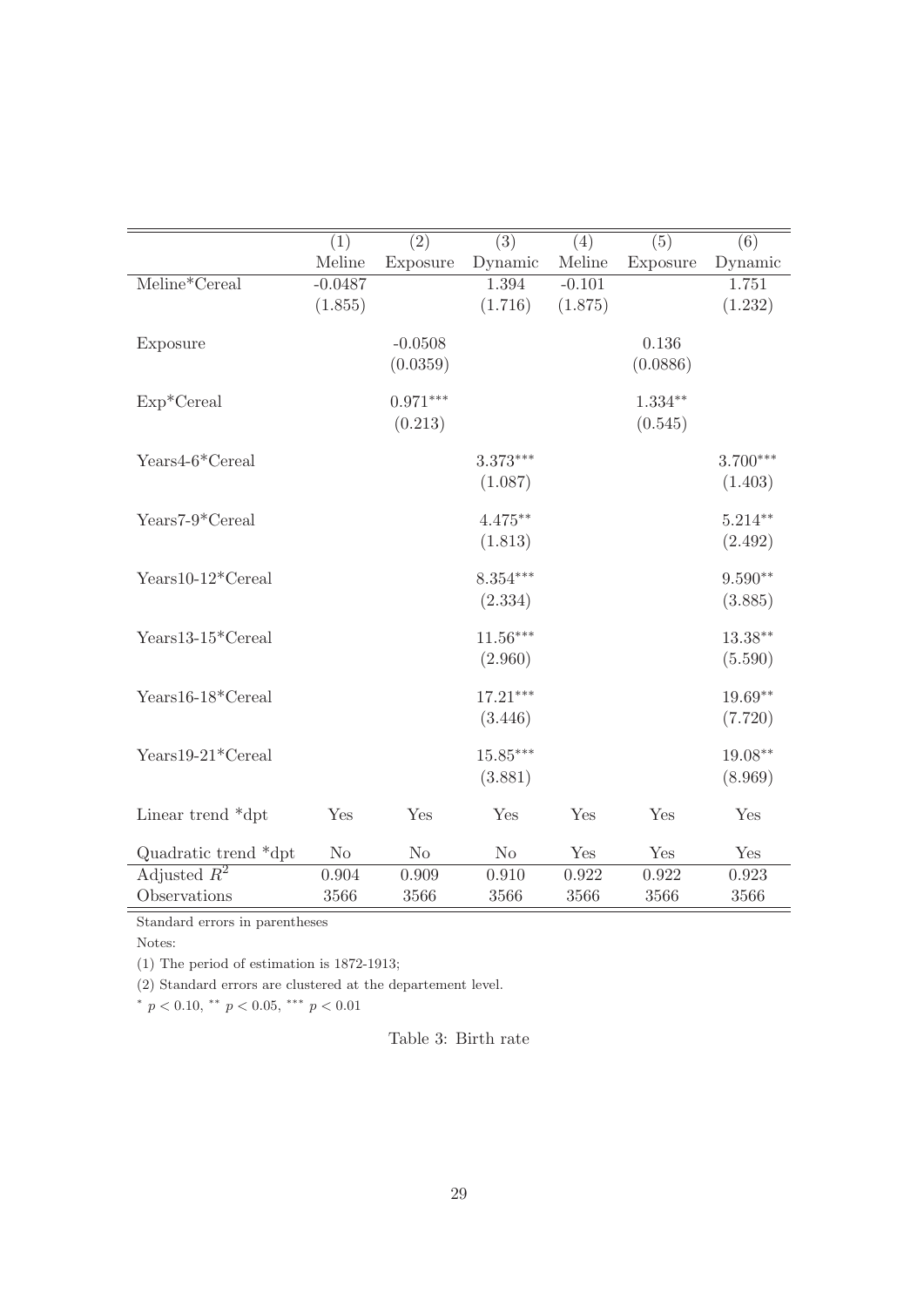|                                    | (1)     | (2)       | (3)       |
|------------------------------------|---------|-----------|-----------|
|                                    | Meline  | Exposure  | Dynamic   |
| $\overline{\text{M}}$ eline*Cereal | 17.29   |           | $21.07*$  |
|                                    | (13.78) |           | (11.40)   |
|                                    |         |           |           |
| Exposure                           |         | $-0.110$  |           |
|                                    |         | (0.172)   |           |
|                                    |         |           |           |
| $Exp*Cereal$                       |         | $2.196**$ |           |
|                                    |         | (1.062)   |           |
| Year9*Cereal                       |         |           | 2.133     |
|                                    |         |           | (15.76)   |
|                                    |         |           |           |
| Year14*Cereal                      |         |           | 17.31     |
|                                    |         |           | (27.85)   |
|                                    |         |           |           |
| Year19*Cereal                      |         |           | $27.77**$ |
|                                    |         |           | (12.41)   |
|                                    |         |           |           |
| Linear trend *dpt                  | Yes     | Yes       | Yes       |
| Adjusted $R^2$                     | 0.718   | 0.719     | 0.718     |
| Observations                       | 763     | 763       | 763       |

Standard errors in parentheses

\*  $p < 0.10,$  \*\*  $p < 0.05,$  \*\*\*  $p < 0.01$ 

Table 4: Fertility rate - census years only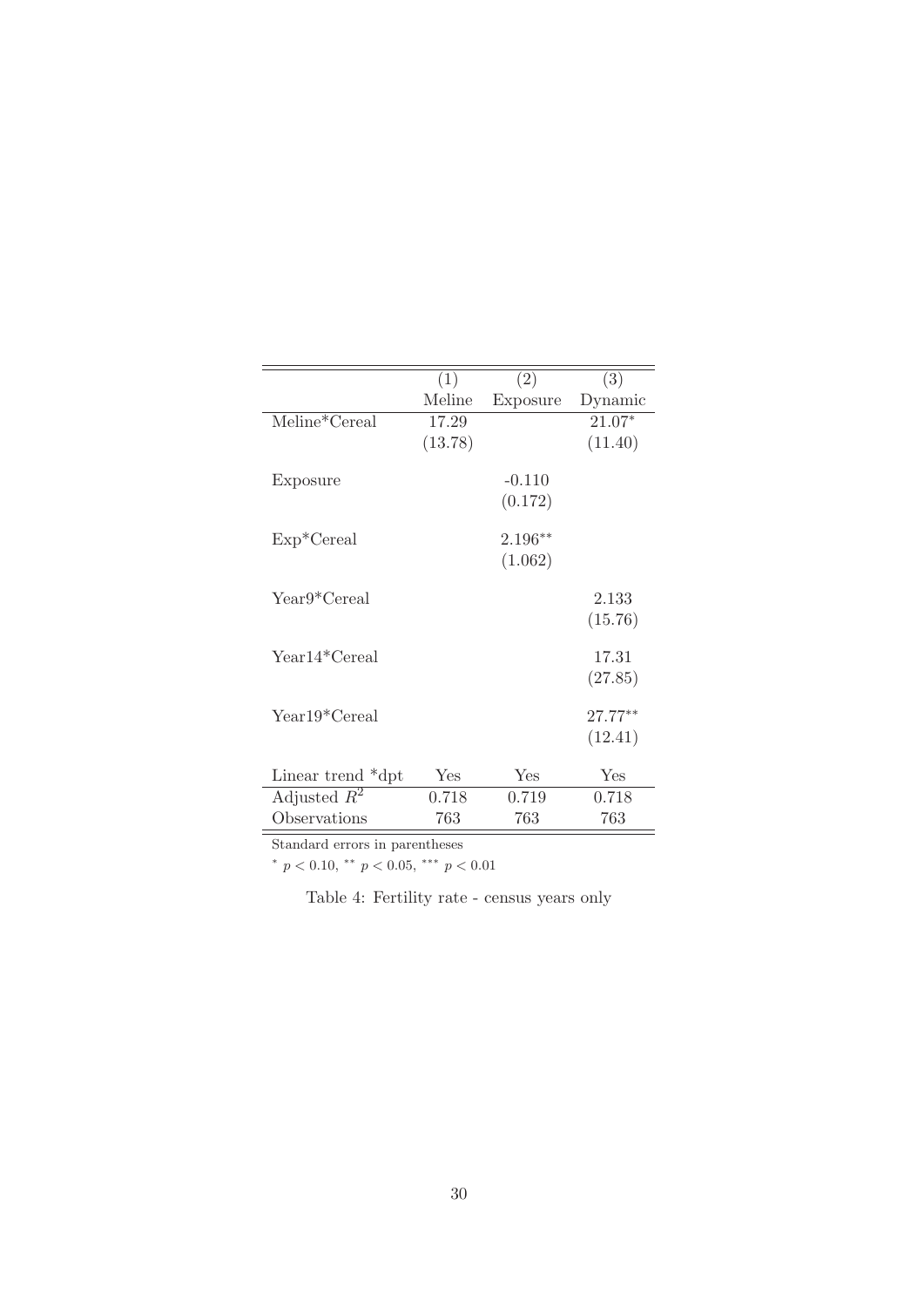|                   | (1)          | (2)          | (3)          | (4)         | (5)         | (6)         | (7)         |
|-------------------|--------------|--------------|--------------|-------------|-------------|-------------|-------------|
|                   | All children | All children | All children | <b>Boys</b> | <b>Boys</b> | Girls       | Girls       |
| Meline*Cereal     | $-40.22***$  |              | $-32.55***$  | $-41.01***$ | $-34.13***$ | $-45.32***$ | $-37.07***$ |
|                   | (11.14)      |              | (11.90)      | (11.55)     | (12.35)     | (11.92)     | (12.60)     |
| Exposure          |              | 0.0636       |              |             |             |             |             |
|                   |              | (0.205)      |              |             |             |             |             |
| $Exp*Cereal$      |              | $-3.253**$   |              |             |             |             |             |
|                   |              | (1.338)      |              |             |             |             |             |
| Year9*Cereal      |              |              | $-35.45***$  |             | $-35.72***$ |             | $-39.51***$ |
|                   |              |              | (10.39)      |             | (10.86)     |             | (9.872)     |
| Year14*Cereal     |              |              | $-10.08$     |             | $-16.78$    |             | $-13.53$    |
|                   |              |              | (16.72)      |             | (16.56)     |             | (18.88)     |
| Linear trend *dpt | Yes          | Yes          | Yes          | Yes         | Yes         | Yes         | Yes         |
| Adjusted $R^2$    | 0.542        | 0.534        | 0.557        | 0.406       | 0.421       | 0.609       | 0.624       |
| Observations      | 469          | 469          | 469          | 469         | 469         | 469         | 469         |

Standard errors, in parentheses, are clustered at the departement level.

(1) Enrolment and schooling population are available for years 1881, 1886, 1891, 1896, 1901, 1906, 1911;

(2) The number of pupils aged 6-13 is available every census year except 1911; 1911 figures are absent from column 3.

\*  $p < 0.10$ , \*\*  $p < 0.05$ , \*\*\*  $p < 0.01$ 

Table 5: Enrolment rate enrolled over relevant age group

|                   | (1)         | (2)         | (3)                 | (4)         | (5)        | (6)        | (7)        |
|-------------------|-------------|-------------|---------------------|-------------|------------|------------|------------|
|                   | All ages    | All ages    | All ages $w/o$ 1911 | $6 - 13$    | $6 - 13$   | Not $6-13$ | Not $6-13$ |
| Meline*Cereal     | $-4.577***$ | $-5.046***$ | $-5.046***$         | $-4.642***$ | $-4.503**$ | $-0.573$   | $-0.543$   |
|                   | (1.450)     | (1.854)     | (1.872)             | (1.697)     | (1.738)    | (0.906)    | (1.000)    |
| Year9*Cereal      |             | $-2.871**$  | $-2.871**$          |             | $-2.163$   |            | $-0.708$   |
|                   |             | (1.374)     | (1.387)             |             | (1.383)    |            | (0.936)    |
| Year14*Cereal     |             | $-4.731*$   | $-4.731*$           |             | $-3.492$   |            | $-1.239$   |
|                   |             | (2.661)     | (2.687)             |             | (2.365)    |            | (1.136)    |
| Year19*Cereal     |             | $-5.707$    |                     |             |            |            |            |
|                   |             | (3.532)     |                     |             |            |            |            |
| Linear trend *dpt | Yes         | Yes         | Yes                 | Yes         | Yes        | Yes        | Yes        |
| Adjusted $R^2$    | 0.590       | 0.594       | 0.585               | 0.547       | 0.550      | 0.464      | 0.464      |
| Observations      | 680         | 680         | 595                 | 595         | 595        | 595        | 595        |

Standard errors, in parentheses, are clustered at the departement level.

(1) Enrolment and the schooling population are available for years 1881, 1886, 1891, 1896, 1901, 1906, 1911;

(2) The number of pupils aged 6-13 is available every census year except 1911;

 $*$  p < 0.10, \*\* p < 0.05, \*\*\* p < 0.01

Table 6: Enrolment rate (enrolled over total population)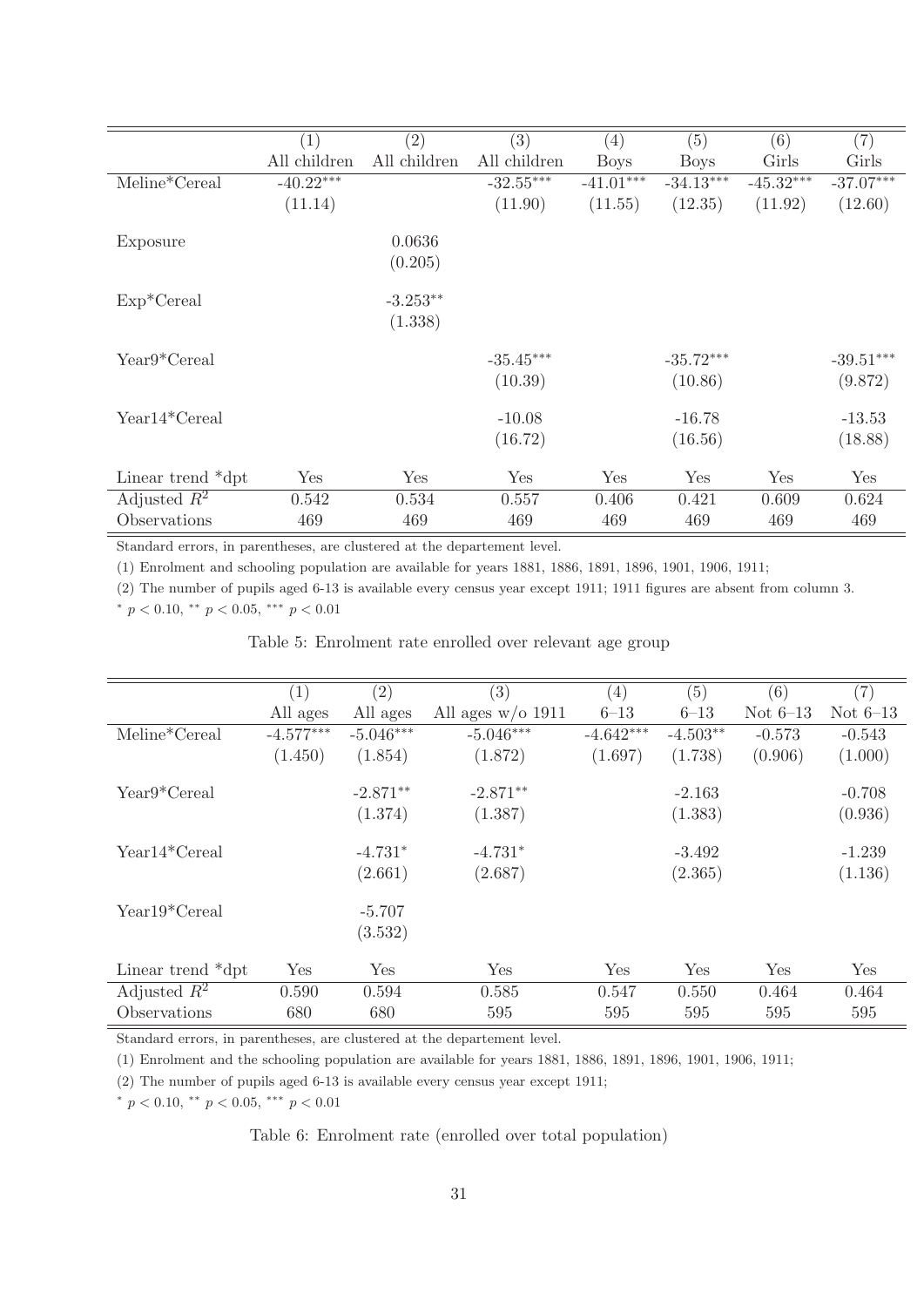|                       | $\overline{(1)}$ | $\overline{(2)}$ | $\overline{(3)}$ | $\overline{(4)}$ | $\overline{(5)}$ | $\overline{(6)}$ |
|-----------------------|------------------|------------------|------------------|------------------|------------------|------------------|
|                       | Birth rate       | Birth rate       | Fertility        | Fertility        | Enrolment        | Enrolment        |
| Exposure              | 0.104            | 0.0323           | 0.220            | $1.517***$       |                  |                  |
|                       | (0.0847)         | (0.106)          | (0.264)          | (0.417)          |                  |                  |
|                       |                  |                  |                  |                  |                  |                  |
| Exposure*Cereal       | $1.294**$        | $1.535***$       | 2.127            | 2.445            |                  |                  |
|                       | (0.527)          | (0.674)          | (1.651)          | (2.561)          |                  |                  |
| Exposure lagged       | 0.0983           |                  | $-0.595$         |                  |                  |                  |
|                       | (0.0905)         |                  | (0.440)          |                  |                  |                  |
|                       |                  |                  |                  |                  |                  |                  |
| Exp*Share lagged      | $-0.138$         |                  | 0.118            |                  |                  |                  |
|                       | (0.552)          |                  | (2.795)          |                  |                  |                  |
|                       |                  |                  |                  |                  |                  |                  |
| Exposure forward      |                  | $-0.222**$       |                  | $-3.444***$      |                  |                  |
|                       |                  | (0.0912)         |                  | (0.640)          |                  |                  |
|                       |                  |                  |                  |                  |                  |                  |
| Exp*Share forward     |                  | 0.399            |                  | $-0.466$         |                  |                  |
|                       |                  | (0.560)          |                  | (3.914)          |                  |                  |
| Meline*Cereal         |                  |                  |                  |                  | $-35.47***$      | $-38.62***$      |
|                       |                  |                  |                  |                  | (13.34)          | (11.20)          |
|                       |                  |                  |                  |                  |                  |                  |
| Meline*Cereal lagged  |                  |                  |                  |                  | 11.03            |                  |
|                       |                  |                  |                  |                  | (13.91)          |                  |
|                       |                  |                  |                  |                  |                  |                  |
| Meline*Cereal forward |                  |                  |                  |                  |                  | 12.45            |
|                       |                  |                  |                  |                  |                  | (12.82)          |
|                       |                  |                  |                  |                  |                  |                  |
| Linear trend *dpt     | Yes              | Yes              | Yes              | Yes              | Yes              | Yes              |
| Quadratic trend *dpt  | Yes              | Yes              | N <sub>o</sub>   | $\rm No$         | N <sub>o</sub>   | No               |
| Adjusted $R^2$        | 0.922            | 0.922            | 0.719            | 0.719            | 0.542            | 0.543            |
| Observations          | 3566             | 3566             | 763              | 763              | 469              | 469              |

Standard errors in parentheses

(1) Enrolment is the enrolment rate of children agend 6-13 over population aged 6-13;

(2) The shock is lagged/brought forward by 10 years;

(3) Residuals are clustered at the departement level.

 $*$   $p$   $<$   $0.10,$   $^{**}$   $p$   $<$   $0.05,$   $^{***}$   $p$   $<$   $0.01$ 

Table 7: Robustness: Different timing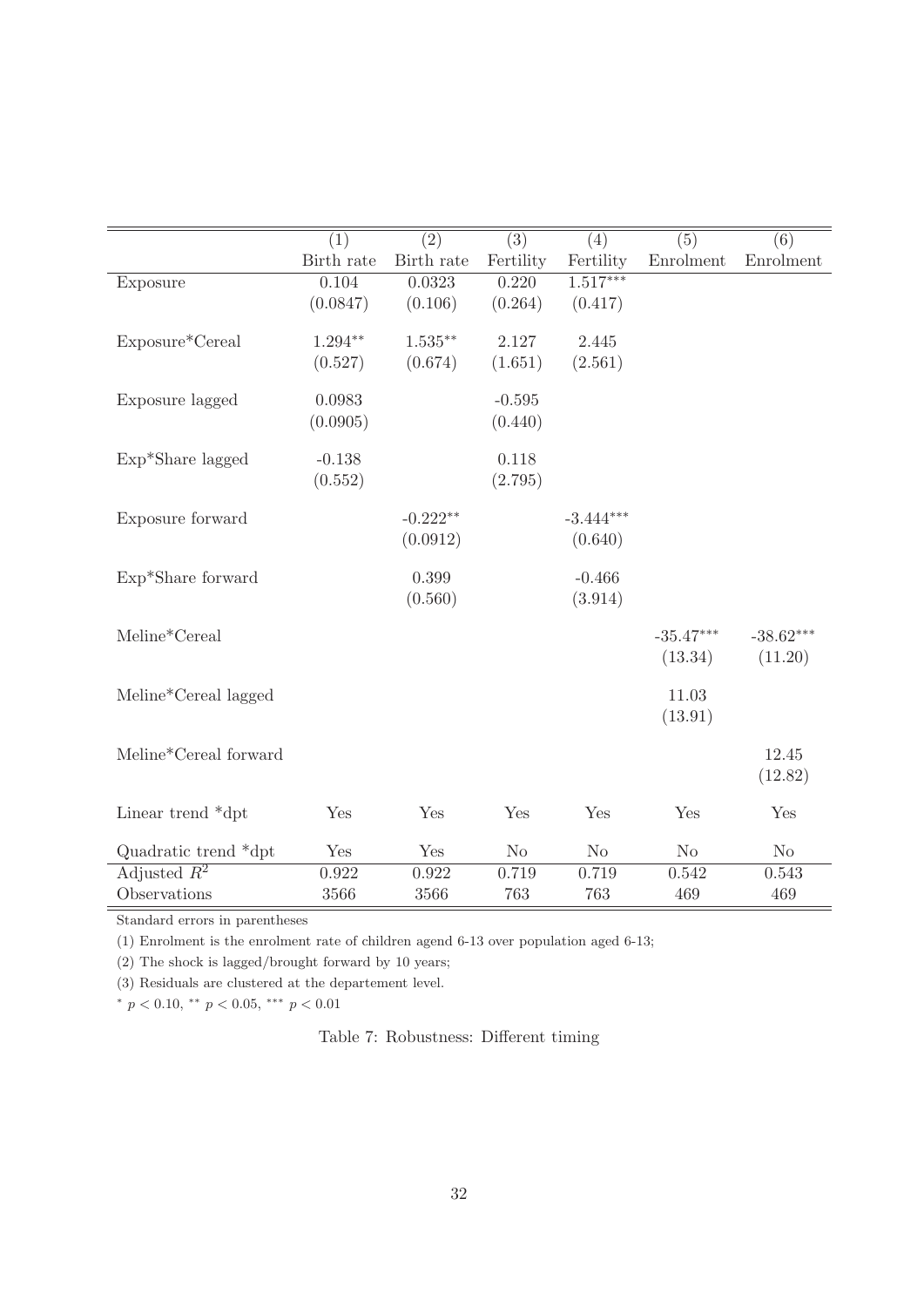|                      | (1)             | (2)        | $\overline{(3)}$ | (4)       | (5)         | (6)        |
|----------------------|-----------------|------------|------------------|-----------|-------------|------------|
|                      | Birth rate      | Birth rate | Fertility        | Fertility | Enrolment   | Enrolment  |
| Exposure             | 0.0605          | 0.111      | $-0.355*$        | $-0.0687$ |             |            |
|                      | (0.0915)        | (0.0937)   | (0.190)          | (0.184)   |             |            |
|                      |                 |            | $3.022***$       |           |             |            |
| Exposure*Cereal      | $1.589^{***}\,$ | $1.234**$  |                  | $2.357**$ |             |            |
|                      | (0.523)         | (0.568)    | (1.019)          | (1.116)   |             |            |
| $Exp*Wine$           | $0.741*$        |            | $2.371**$        |           |             |            |
|                      | (0.440)         |            | (0.978)          |           |             |            |
|                      |                 |            |                  |           |             |            |
| $Exp*FruitVeg$       |                 | 0.937      |                  | $-1.527$  |             |            |
|                      |                 | (1.476)    |                  | (2.743)   |             |            |
| Meline*Cereal        |                 |            |                  |           | $-41.16***$ | $-35.28**$ |
|                      |                 |            |                  |           | (12.30)     | (13.64)    |
|                      |                 |            |                  |           |             |            |
| $Mel*Wine$           |                 |            |                  |           | $-2.688$    |            |
|                      |                 |            |                  |           | (9.060)     |            |
|                      |                 |            |                  |           |             |            |
| $Mel*FruitVeg$       |                 |            |                  |           |             | $-50.98$   |
|                      |                 |            |                  |           |             | (47.77)    |
| Linear trend *dpt    | Yes             | Yes        | Yes              | Yes       | Yes         | Yes        |
|                      |                 |            |                  |           |             |            |
| Quadratic trend *dpt | Yes             | Yes        | N <sub>o</sub>   | No        | No          | No         |
| Adjusted $R^2$       | 0.923           | 0.922      | 0.722            | 0.719     | 0.541       | 0.544      |
| Observations         | 3566            | 3566       | 763              | 763       | 469         | 469        |

Standard errors in parentheses

(1) Enrolment is the enrolment rate of children agend 6-13 over population aged 6-13;

(2) Shock is lagged/brought forward by 10 years;

(3) Residuals are clustered at the departement level.

\*  $p < 0.10$ , \*\*  $p < 0.05$ , \*\*\*  $p < 0.01$ 

Table 8: Robustness: Different crops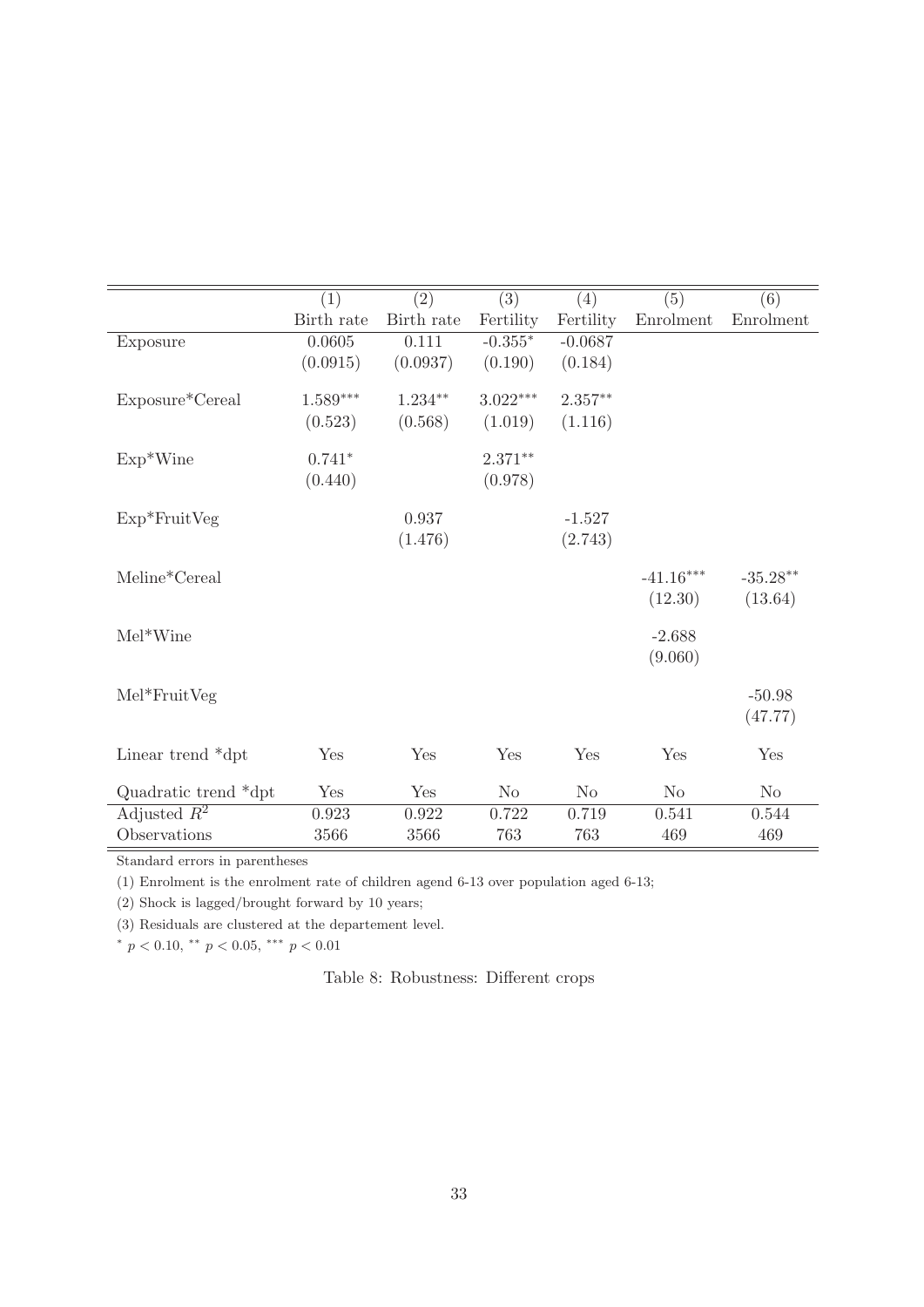## **9 Appendix**

## **9.1 Appendix 1**

This appendix derives some of the results reported in section 3.

The maximization problem in (5) yields the following first-order conditions with respect to  $n$  and  $e$ 

$$
(1 - \gamma)n_{t+1}Ey_{t+1}y_t(\tau^q + \tau^e e_{t+1}) = \gamma c_t \left[q_{t+1}w_{at+1} + (1 - q_{t+1})h(e_{t+1})w_{mt+1}\right],\tag{A.1}
$$

$$
(1 - \gamma)n_{t+1}Ey_{t+1}y_t\tau^e = \gamma c_t(1 - q_{t+1})w_{mt+1}h'(e_{t+1}).
$$
\n(A.2)

Dividing one by the other and using the expression for  $h(e)$  we get (7) in the text. Rearranging (A.1) and using the expressions for  $c_t$  and  $Ey_{t+1}$ , we have

$$
(\tau^q + \tau^e e_{t+1})n_{t+1} = \gamma.
$$
\n(A.3)

Consider now the allocation of labour across sectors. Labour market equilibrium implies  $w_{at}p_t = w_{mt}h(e_t)$ . Since wages are equal to the marginal product of labour and assuming that  $\alpha = 0.5$ , we have

$$
ap_t^2 L_{mt} = L_{at}h(e_t). \tag{A.7}
$$

Substituting for  $L_t = L_{mt} + L_{at}$  and defining  $q_t \equiv L_{at}/L_t$ , we get equation (5).

#### **9.2 Appendix 2**

This appendix gives further details on the data.

**Territory and population.** The French territory was subdivided into 86 *départements*, that were roughly the size of a US county. We dropped the department 'Corsica' because data availability problems.

**Demographic variables.** The number of births, of female aged 15 to 50 and of the total of the population is available every 5 years, more precisely in 1872, 1876, 1881, 1886, 1891, 1896, 1901, 1906, 1911. The population figures were interpolated yearly using the average of the growth rate of the population between 2 censuses, except in 1912 and 1913 for which we extrapolate the average growth rate of the 1906-1911 period. We use the data available online on the website of the French national statistical institute INSEE (www.insee.fr) and on the website of the Centre de Recherche Historique (CRH thereafter) of the EHESS (http://acrh.revues.org/2890). Those data were digitized as part of the ICPSR project (https://www.icpsr.umich.edu/).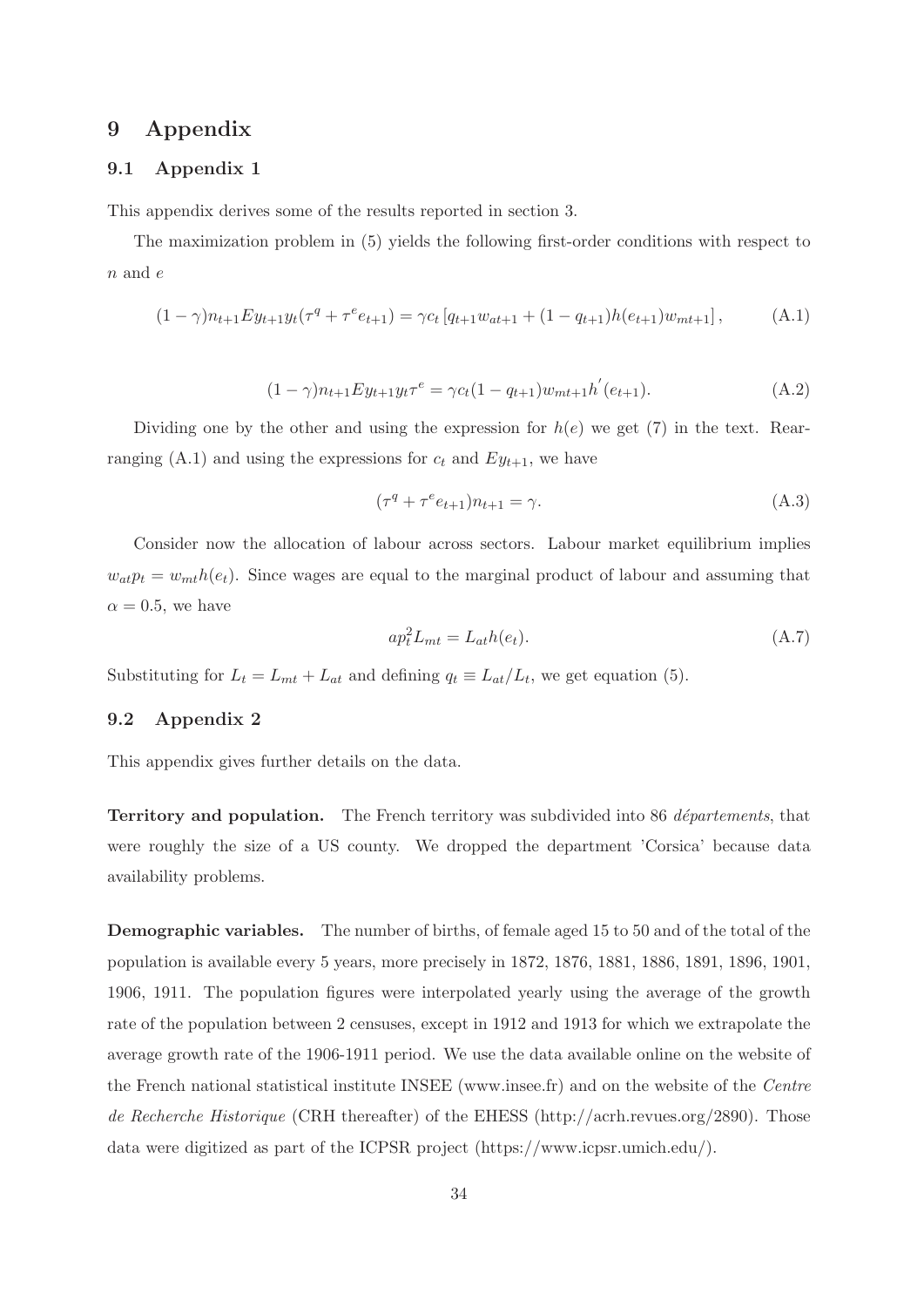#### **Education.**

**School enrolment.** Throughout the period, primary schooling was compulsory between age 6 and below age 13 but it was pretty common for older or younger children to attend a primary school. A non negligeable number of students attend private school and confessional school and we add the number of pupils of those schools to those of public schools. The number of high school students was usually very low in most *département*, which forbid to used the enrollment rate in high school as a measure of secondary education. We take three variables in the periodical published by the Ministry of Education 'Statistiques de l'Enseignement Primaire' (statistic on primary education): the number of children (boys and girls) aged 6 to 13 enrolled in primary school (public or private), the total number of students in any of the primary schools, and the total of children aged 6 to 13 counted in each census. Digitized data are available online at these web addresses http://acrh.revues.org/3376 for the part digitized by the National statistical office INSEE and http://acrh.revues.org/3038 for the part digitized by the CRH of the EHESS. Table 9 gives the name of the file and the name of the three variables used to compute enrollment rate. The following corrections were made to correct for typos and errors. In 1881, the relevant variables in file T53.xls that write the number of children enrolled are V176, V177 and V178. They are obviously miscalculated, and we therefore came back to the data published in the Statistical yearbook of the French government that published in its 1884 edition the number of pupils enrolled in 1881 (Annuaire statistique de la France, 1884, p. 261). In 1896, there is a typo in the online resource for the number of children aged 6 to 13 enrolled in schools for department #41 that we correct using the Annuaire statistique de la France from 22,409 to 32,409. The publication of the survey by the ministry of education was discontinued after 1906. We were able to retrieve the total number of enrolled and the number of children aged 6 to 13 in other sources. We retrieve the number of enrolled students from the section publishing the number on "primary education" in the yearly Annuaire statistique de la France (1912, p. 89, reduced to ASF in table 9). We retrieve the number of children aged 6 to 13 by adding the number of children born each year between 1899 to 1905 and alive in 1911. To add 1911 to the database, we add the relevant numbers as they were stored in the census file of 1911 published in dataset number DS244 1 available on the CRH website.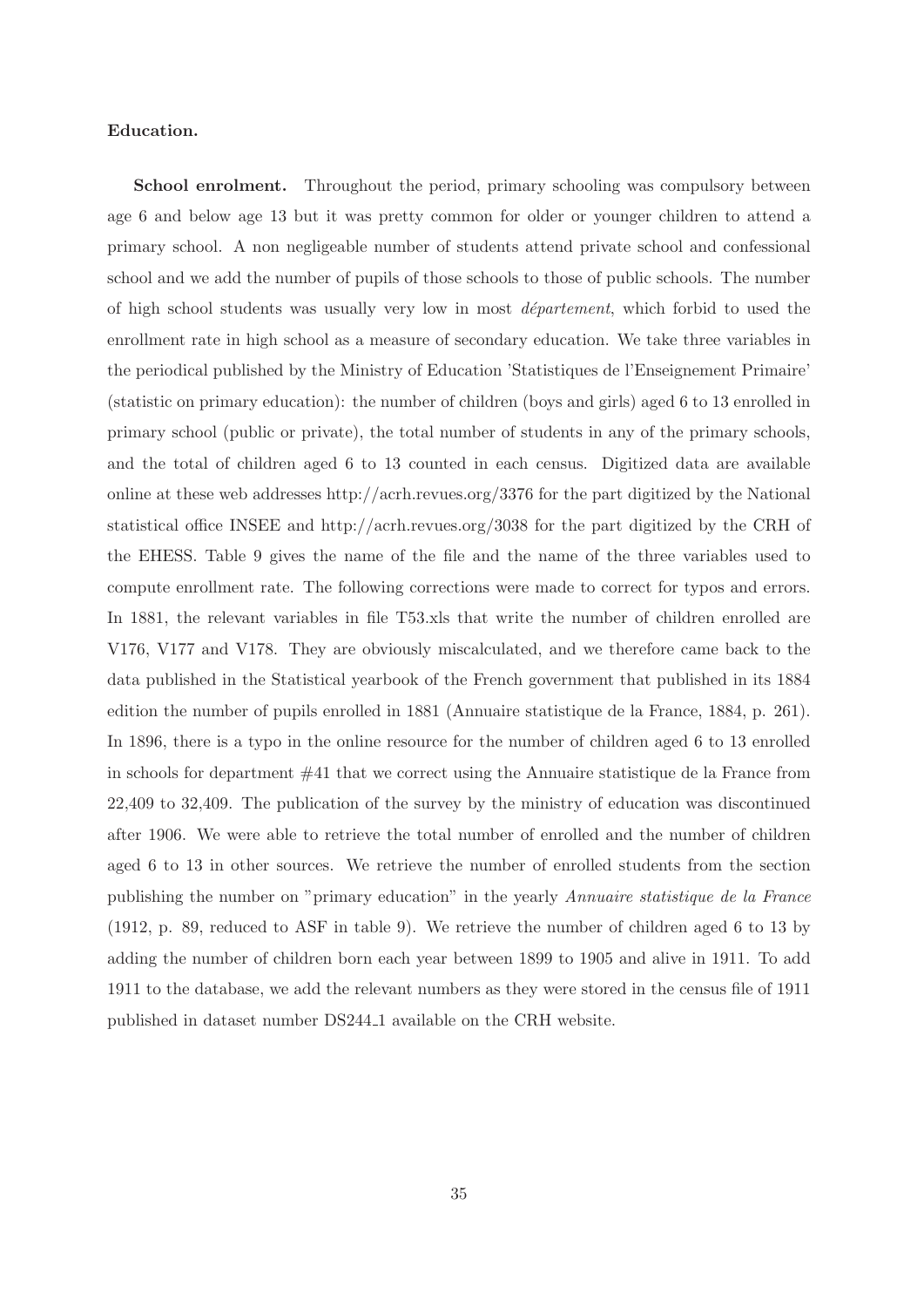| Year | File                | Boys & girls |             |           | Girls              |                      |                  | <b>Boys</b>        |                      |          |
|------|---------------------|--------------|-------------|-----------|--------------------|----------------------|------------------|--------------------|----------------------|----------|
|      |                     | Aged $6-13$  | Enrolled    |           | Enrolled Aged 6-13 | Enrolled             |                  | Enrolled Aged 6-13 | Enrolled             | Enrolled |
|      |                     | census       | Aged $6-13$ | all ages  | census             | Aged $6-13$ all ages |                  | census             | Aged $6-13$ all ages |          |
| 1876 | print               | Table 1      | Table 31    | Table 28  | Table 1            | Table 30             | Table 28         | Table 1            | Table 29             | Table 28 |
| 1881 | ENSP T53            | V207         | V211        | ASF       | V199               | $\rm V203$           | ASF              | V191               | V195                 | ASF      |
|      | 1886 ENSP T57       | V227         | V231        | V198      | V219               | $\rm V223$           | V197             | V211               | V215                 | V196     |
|      | 1891 ENSP T79       | V142         | V146        | V111      | V133               | V137                 | V110             | V124               | V128                 | V109     |
|      | 1896 ENSP T83       | V44          | V48         | V9        | $_{\rm V35}$       | V39                  | V8               | V26                | V30                  | V7       |
| 1901 | DS208 <sub>-1</sub> | V110         | V114        | V75       | V101               | V105                 | V74              | V92                | V95                  | V73      |
| 1906 | <b>DS203</b>        | V139         | V143        | V104      | V130               | V134                 | V <sub>103</sub> | V <sub>121</sub>   | V125                 | V102     |
| 1911 | DS244 <sub>-1</sub> | census       | ΝA          | $\tt ASF$ | census             | ΝA                   | $\tt ASF$        | census             | ΝA                   | ASF      |

V stands for variable, ASF stands for Annuaire statistique de la France, see text for details

Table 9: Sources used to construct enrollment rates

## **References**

- Accominotti, O. and M. Flandreau (2008). Bilateral treaties and the Most-Favored-Nation clause. the myth of trade liberalization in the 19th century. World Politics 60, 147–188.
- Augé-Laribé, M. (1950). La politique agricole de la France de 1880 à 1940. Paris: Presses universitaires de France.
- Bairoch, P. (1965). Niveaux de développement économique de 1810 à 1910. Annales, 1091– 1117.
- Bairoch, P. (1972). Free trade and European economic development in the 19th century. European Economic Review 3, 211–245.
- Bairoch, P. (1989). Les trois révolutions agricoles du monde développé : rendements et productivité de 1800 à 1985. Annales: Économies, sociétes, Civilisations  $\frac{1}{4} (2)$ , 317–353.
- Bardet, J.-P. and H. Le Bras (1988). *Histoire de la population française*, Volume 3, Chapter La chute de la fécondité, pp. 351–402. Paris: Presses Universitaires de France.
- Barral, P. (1968). Les agrariens français de Méline à Pisani. Paris: Armand Colin.
- Bassino, J. P. and J. P. Dormois (1972). Rainfall, the Méline tariff, and wheat production in mediterranean France. Australian Economic History Review  $50(1)$ , 23-38.
- Becker, G. S. (1960). Demographic and Economic Change in Developed Countries, Chapter An Economic Analysis of Fertility, pp. 209–249. Princeton (NJ): Princeton University Press.
- Becker, G. S. and N. Tomes (1976). Child endowments and the quantity and quality of children. Journal of Political Economy  $84(4)$ , 143-162.
- Becker, S. O., F. Cinnirella, and L. Woessmann (2010). The trade-off between fertility and education: evidence from before the demographic transition. Journal of Economic Growth 15,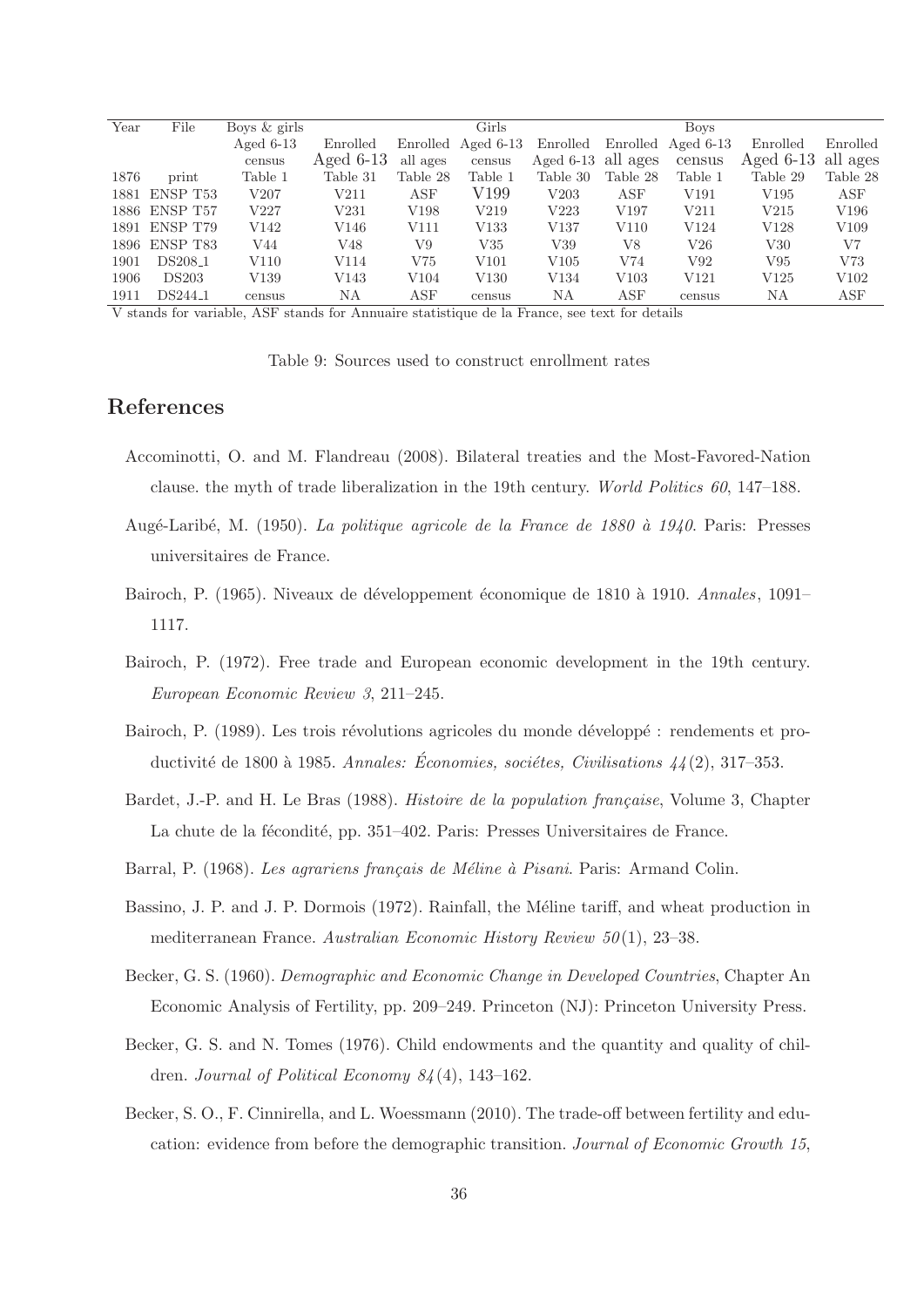177–204.

- Black, S. E., P. J. Devereux, and K. G. Salvanes (2005). The more the merrier? The effect of family size and birth order on children's education. Quarterly Journal of Economics  $120(2)$ , 669-700.
- Blayo, Y. and L. Henry (1975). La population de la France de 1840 à 1860. Population  $30(H$ S), 71–122.
- Bleakley, H. and F. Lange (2009). Chronic disease burden and the interaction of education, fertility, and growth. Review of Economics and Statistics  $91(1)$ , 52–65.
- Bonneuil, N. (1997). Transformation of the French Demographic Landscape, 1806–1906. Oxford: Clarendon Press.
- Chanut, J.-M., J. Heffer, J. Mairesse, and G. Postel-Vinay (1995). Les disparités de salaires en France au XIXe siècle. Histoire et mesure  $10(3-4)$ , 381-409.
- Chaunu, P. (1972). Malthusianisme démographique et Malthusianisme économique. Annales:  $Économics, sociétes, Civilisations 26, 1–19.$
- Clark, G. and N. Cummins (2015). The child quality-quantity tradeoff, england 1750–1880: Is a fundamental component of economic theory of growth missing? Mimeo.
- Cummins, N. (2013). Marital fertility and wealth during the fertility transition : Rural France, 1750–1850. economic history review 66 (2), 449–476.
- De La Croix, D. and F. Perrin (2016). French fertility and education transition: Rational choice vs cultural decision. IRES discussion paper 2016-7.
- Diebolt, C. (2015). Reflections on causation with special reference to cliometrics. Mimeo.
- Diebolt, C., R. Menard, and F. Perrin (2016). Behind the fertility-education nexus: What triggered the French development process? Beta working paper.
- Diebolt, C., T. Mishra, and F. Perrin (2015). Did gender-bias matter in the quantity-quality trade-off in 19th century France. Lund Papers in Economic History.
- Dormois, J. P. (1996). La vocation agricole de la France. Histoire et Mesure 11 (3–4), 329–366.
- Dormois, J.-P. (2009). La défense du travail national: L'incidence du protectionnisme sur l'industrie en Europe, 1870–1914. Paris: Presse Universitaire Paris–Sorbonne.
- Dormois, J. P.  $(2012)$ . With the best intentions? voting patterns in the adoption of the méline tariff, 1891–1892. Mimeo.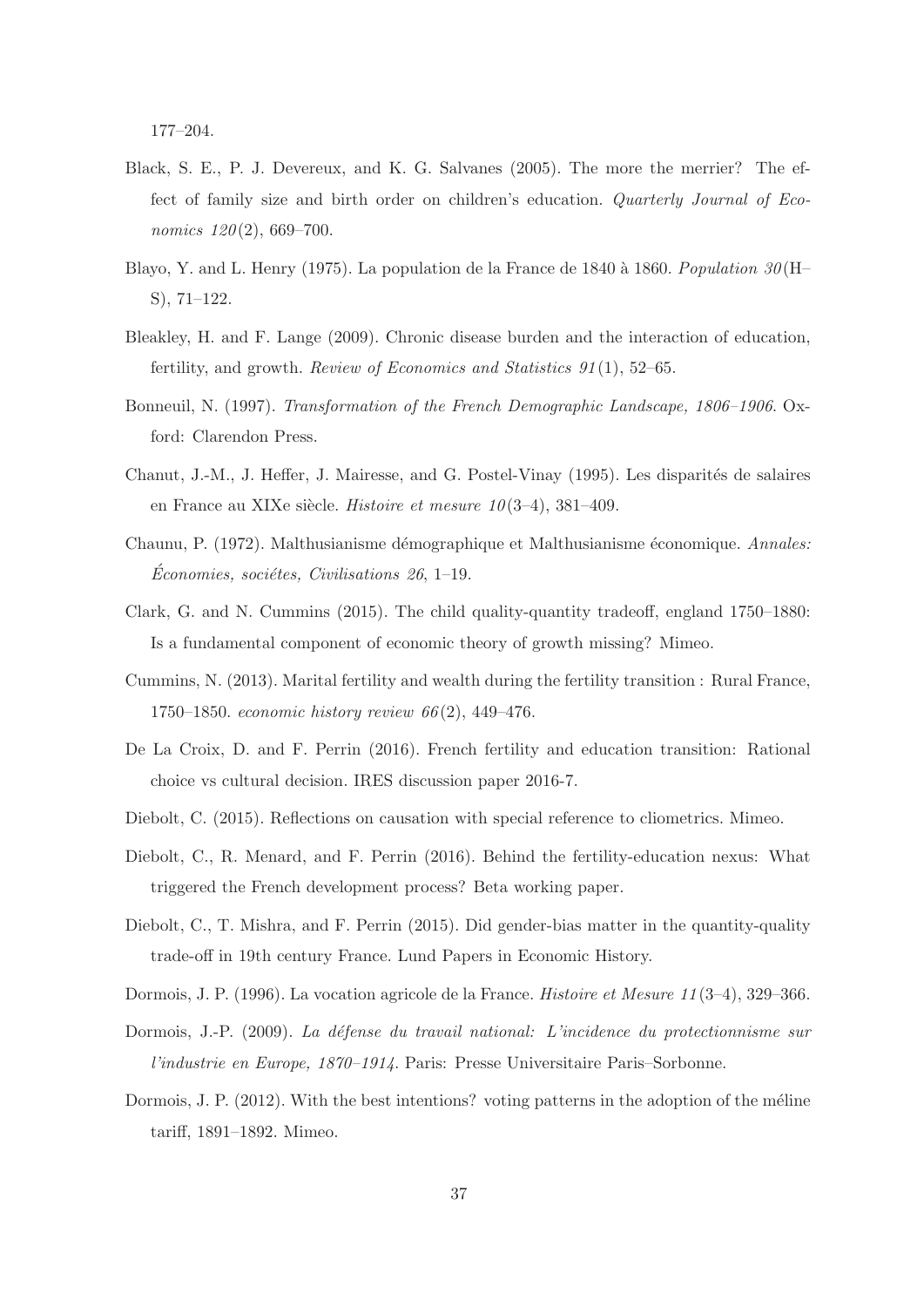- Dupaquier, J. (1988). *Histoire de la population française*. Paris: Presses universitaires de France.
- Easterlin, R. A. (1976). The conflict between aspirations and resources. Population and Development Review  $2(3)$ , 417-425.
- Federico, G. and K. Persson (2007). The New Comparative Economic History: Essays in Honor of Jeffrey G. Williamson, Chapter Market integration and convergence in the world wheat market, 1800-2000, pp. 87114. Cambridge, MA: MIT Press.
- Furet, F. c. and M. Ozouf (1977). Lire et écrire. Paris: Éditions de Minuit.
- Galor, O. and O. Moav (2002). Natural selection and the origin of economic growth. *Quarterly* Journal of Economics 117 (4), 1133–1191.
- Galor, O. and D. N. Weil (1999). From malthusian stagnation to modern growth. American Economic Review 89 (2), 150–154.
- Galor, O. and D. N. Weil (2000). Population, technology, and growth: From malthusian stagnation to the demographic transition and beyond. American Economic Review  $90(4)$ , 806–828.
- Golob, E. O. (1944). The Méline tariff: French agriculture and nationalist economic policy. New York: Studies in History, economics and public law–AMS press.
- Grantham, G. W. (1993). Divisions of labour: Agricultural productivity and occupational specialization in pre-industrial france. *Economic History Review 46*(3), 478–502.
- Grew, R. and P. J. Harrigan (1991). School, State and Society, The Growth of Elementary Schooling Nineteenth-Century France–A Quantitative Analysis. Ann Arbor: Clarendon Press.
- Guinnane, T. W. (2011). The historical fertility transition: A guide for economists. Journal of Economic Literature  $\mu$ 9(3), 589–614.
- Harley, K. (1988). Ocean freight rates and productivity, 1740-1913: the primacy of mechanical invention reaffirmed. Journal of Economic History  $48(4)$ , 851–876.
- Henriksen, I., M. Lampe, and P. Sharp (2011). The role of technology and institutions for growth: Danish creameries in the late nineteenth century. European Review of Economic History  $15(3)$ , 475–493.
- Jacks, D. P. (2006). New results on the tariff–growth paradox. European Review of Economic History 10, 205–230.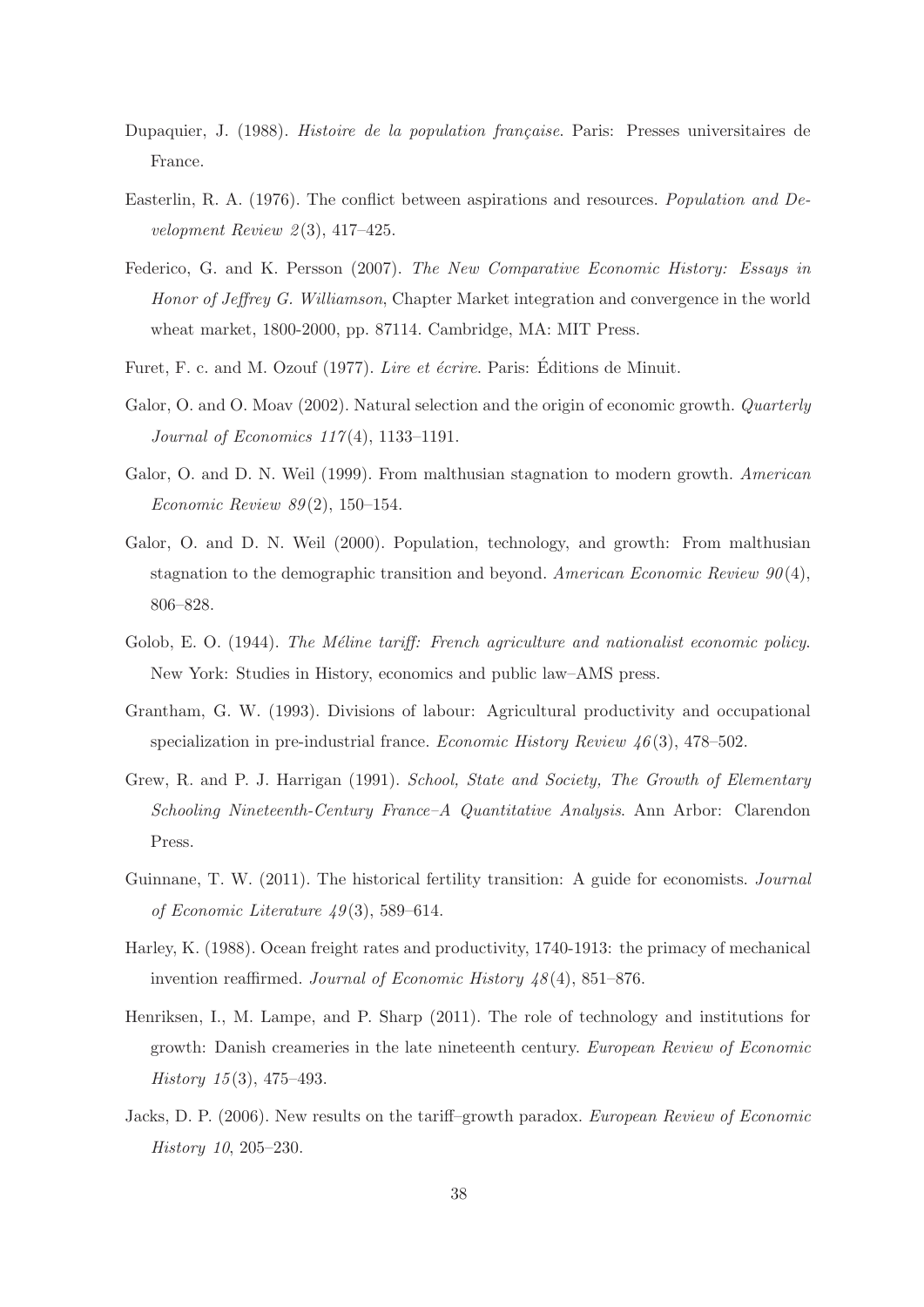- Kindleberger, C. P. (1950). Group behavior and international trade. Journal of Political Economy  $59(1)$ , 30-46.
- Lampe, M. and P. Sharp (2013). Tariffs and income: A time series analysis for 24 countries. *Cliometrica*  $7(3)$ , 207–235.
- Levasseur, E. (1911). Histoire du commerce de la France. Paris: Librairie nouvelle de droit et de jurisprudence.
- Luc, J.-N. (1985). La Statistique de l'Enseignement Primaire 19e-20e Siècle, Politique et Mode d'Emploi. Paris: INRP Economica.
- Maddala, G. (1977). Econometrocs. New York: McGraw Hill.
- Murphy, T. (2015). Old habit die hard (sometimes): What can Département heterogeneity tell us about the French fertility decline? Journal of Economic Growth  $20(2)$ , 177–222.
- North, D. C. (1958). Ocean freight rates and economic development, 1750-1913. Journal of *Economic History 18*(4), 537–555.
- Nye, J. V. (1991). The myth of free trade Britain and fortress France: Tariffs and trade in the nineteenth century. Journal of Economic History  $51(1)$ , 23-46.
- Nye, J. V. (2007). War, wine, and taxes: the political economy of Anglo–French trade, 1689– 1900. Princeton: Princeton University Press.
- O'Brien, P. and C. Keyder (2011). Economic growth in Britain and France 1780–1914: two paths to the Twentieth Century. London: Routledge.
- O'Rourke, K. H. (1997). The european grain invasion, 1870–1913. Journal of Economic His $tory 57(4), 775-801.$
- O'Rourke, K. H. (2000). Tariffs and growth in the late 19th century. Economic Journal 110, 456–483.
- Postel-Vinay, G. (1991). Entre l'état et le marché. L'économie française des années 1880 à nos jours, Chapter L'agriculture dans l'économie Française, pp. 59–92. Paris: N.R.F. Gallimard.
- Postel-Vinay, G. (1998). La terre et l'argent. L'agriculture et le crédit en France au début du XXe siecle. Paris: Albin Michel.
- Prost, A. (1993). Pour une histoire "par en bas" de la scolarisation républicaine. Histoire de  $l'éduction 57(1), 59-74.$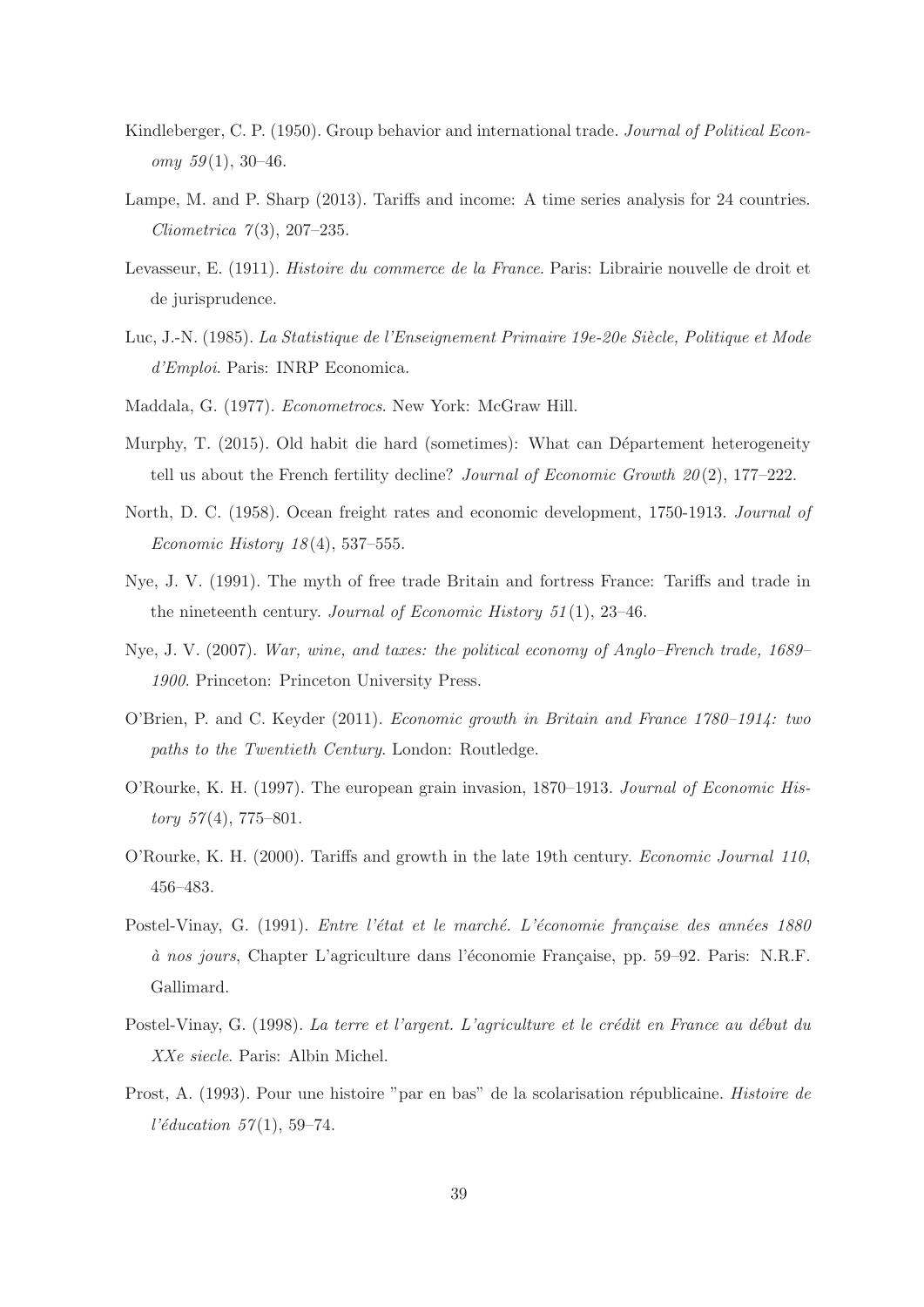- Rosenzweig, M. R. and K. I. Wolpin (1980). Testing the quantity-quality fertility model: The use of twins as a natural experiment. Econometrica  $48(1)$ , 227–240.
- Rosenzweig, M. R. and J. Zhang (2009). Do population control policies induce more human capital investment? twins, birthweight, and china's 'one child' policy. Review of Economic Studies 76(3), 1149-1174.
- Schultz, P. T. (1985). Changing world prices, womens wages, and the fertility transition: Sweden, 1860–1910. Journal of Political Economy 93(6), 1126–1154.
- Sicsic, P. (1992). City-farm wage gaps in late nineteenth-century France. Journal of Economic History 52(3), 675–695.
- Simiand, F. (1931). Le salaire, l'évolution sociale et la monnaie, Volume 3. Paris: Felix Alcan.
- Tena-Junguito, A., M. Lampe, and F. Tâmega Fernandes (2012). How much trade liberalization was there in the world before and after cobden-chevalier? Journal of Economic History 72 (3), 708–740.
- Uebele, M. (2011). National and international market integration in the 19th century: Evidence from comovement. Explorations in economic history 48, 226–242.
- Van de Walle, E. (1974). The female population of France in the nineteenth century: A reconstruction of 82 departements. Princeton: Princeton University Press.
- Van de Walle, E. (1980). Family and Sexuality in French History, Chapter Motivations and Technology in the Decline of French Fertility. Philadelphia: University of Pennsylvania Press.
- Weber, E. (1976). Peasants into Frenchmen: The Modernisation of Rural France, 1870–1914. Stanford: University of California Press.
- Weir, D. R. (1984). Life under pressure: France and England, 1670–1870. Journal of Economic History  $44(1)$ , 27-47.
- Wolfers, J. (2006). Did unilateral divorce laws raise divorce rates? A reconciliation and new results. American Economic Review 96 (5), 1802–1820.
- Wrigley, A. E. (1985a). The fall of marital fertility in nineteenth century France: Exemplar or exception? (part I). European Journal of Population  $1(1)$ ,  $31-60$ .
- Wrigley, A. E. (1985b). The fall of marital fertility in nineteenth century France: Exemplar or exception? (part II). European Journal of Population  $1(2-3)$ , 141–177.